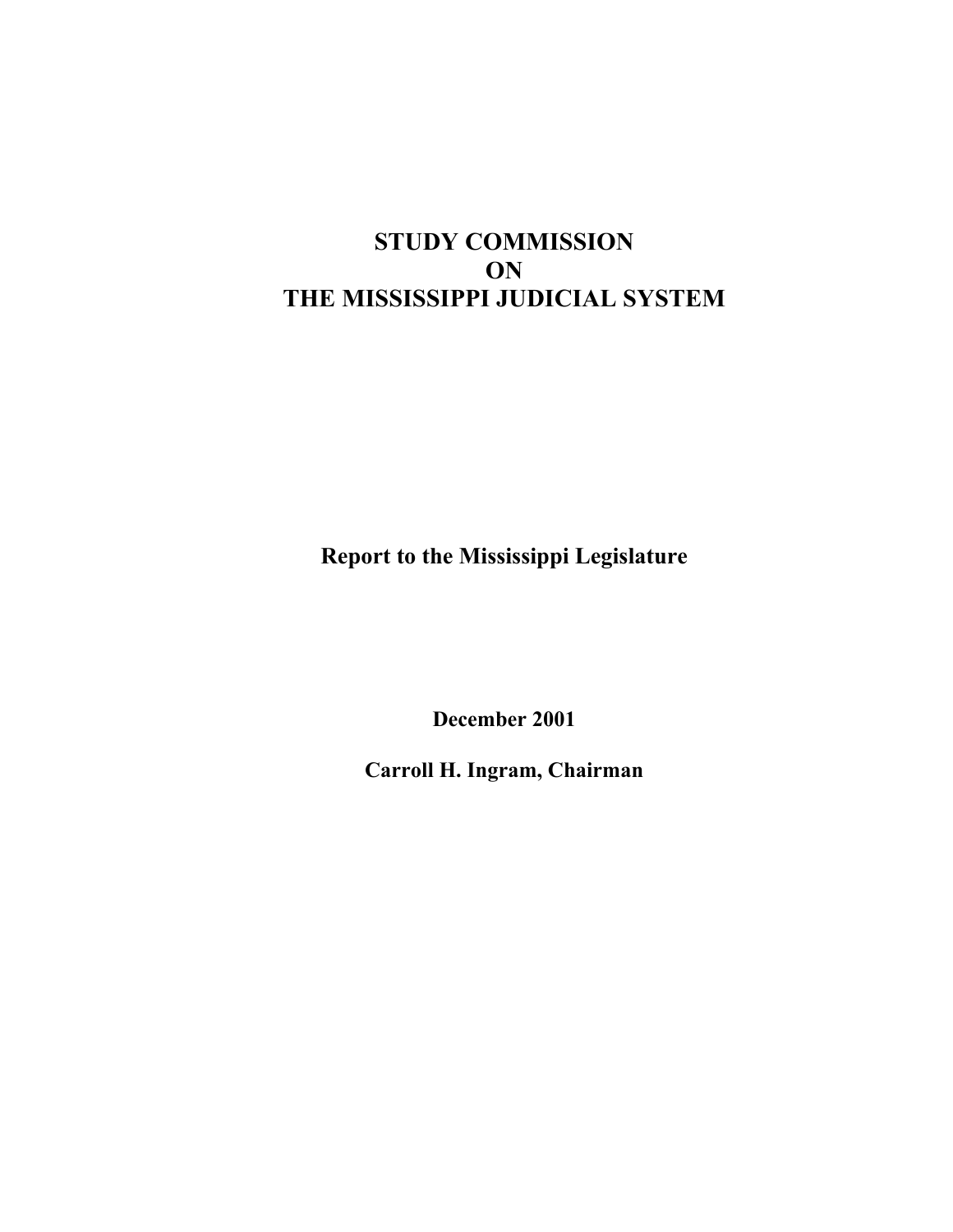## **Study Commission on the Mississippi Judicial System**

Carroll H. Ingram Leslie D. King, Ingram and Associates, PLLC Presiding Judge, Hattiesburg, Mississippi Mississippi Mississippi Court of Appeals

#### **Chairman Vice-Chairman**

Jackson, Mississippi

#### **Members**

Edward Blackmon Mississippi House of Representatives Canton, Mississippi

Neely C. Carlton Mississippi State Senate Greenville, Mississippi

Robert P. Chamberlin Mississippi State Senate Hernando, Mississippi

Kay B. Cobb, Justice Mississippi Supreme Court Jackson, Mississippi

Danny E. Cupit Law Offices of Danny E. Cupit Jackson, Mississippi

Donald C. Dornan, Jr., President-Elect Mississippi State Bar Biloxi, Mississippi

James O. Dukes, *in memoriam*  Bryant, Clark, Dukes, Blakeslee, Ramsay & Hammond Gulfport, Mississippi

Roger H. McMillin, Jr., Chief Judge Mississippi Court of Appeals Jackson, Mississippi

Robin Alfred Midcalf County Court Judge Gulfport, Mississippi

Edward E. Patten, Jr. Chancery Court Judge Hazlehurst, Mississippi

Edwin Lloyd Pittman, Chief Justice Mississippi Supreme Court Jackson, Mississippi

Lenore L. Prather, Former Chief Justice Mississippi Supreme Court Columbus, Mississippi

Thomas Upton Reynolds Mississippi House of Representatives Charleston, Mississippi

Keith Starrett Circuit Court Judge McComb, Mississippi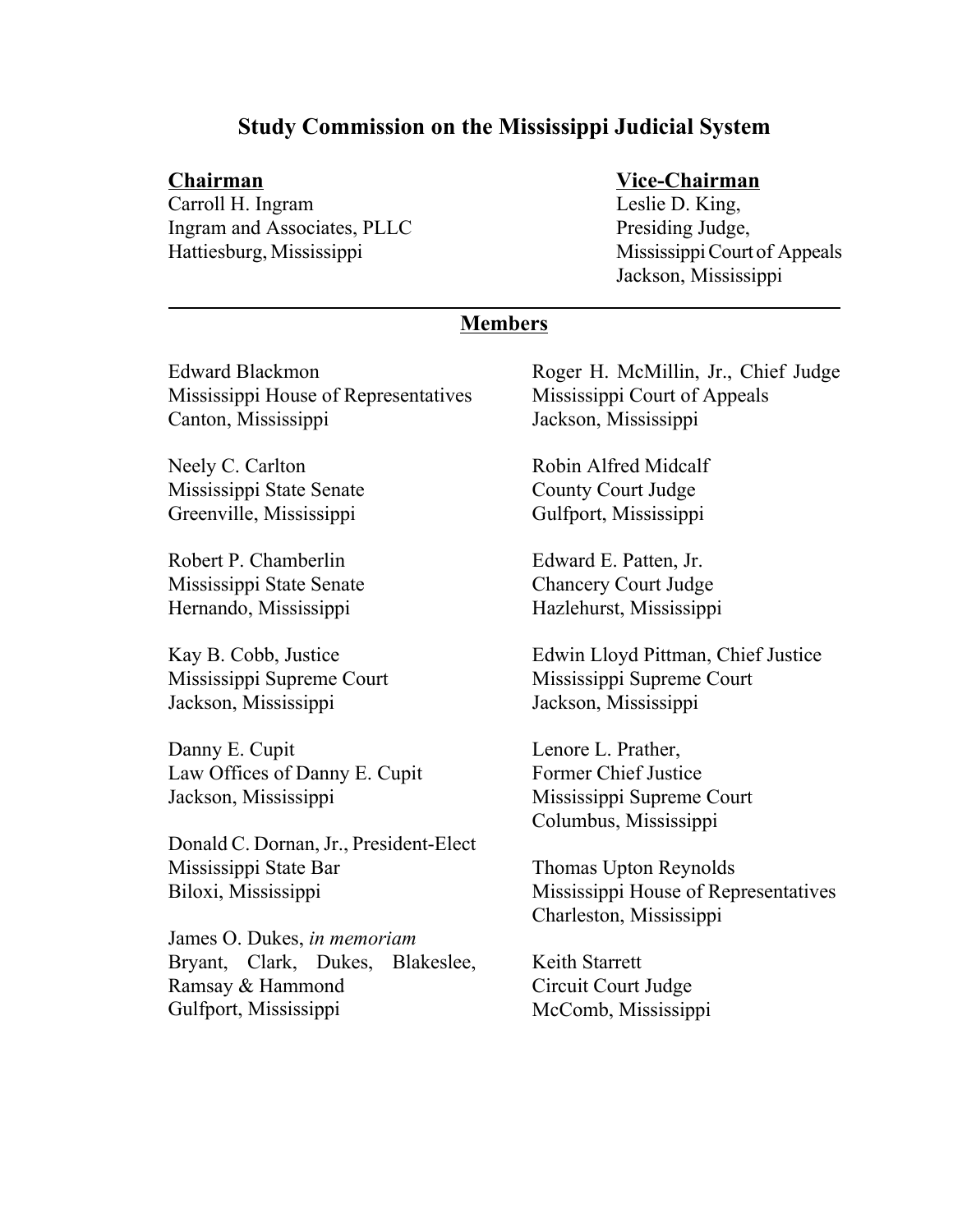Bruce Strong Justice Court Judge Biloxi, Mississippi

Carlton W. Reeves Piggott, Reeves, Johnson & Minor Jackson, Mississippi

James E. Thomas, Judge Mississippi Court of Appeals Jackson, Mississippi

Bennie L. Turner Mississippi State Senate West Point, Mississippi

Thandi Wade Tatum and Wade Jackson, Mississippi

William L. Waller, Jr., Justice Mississippi Supreme Court Jackson, Mississippi

Percy W. Watson Mississippi House of Representatives Hattiesburg, Mississippi

Amy D. Whitten The Whitten Group Oxford, Mississippi

#### **Senior Consultants**

Eric Clark Mississippi Secretary of State Jackson, Mississippi

Harold D. Miller Butler, Snow, O'Mara, Stevens & Cannada Jackson, Mississippi

#### **Consultants**

Leslie Scott Mississippi Secretary of State's Office Jackson, Mississippi

Toni Terry Mississippi Secretary of State's Office Jackson, Mississippi

David A. Roberts Mississippi Secretary of State's Office Jackson, Mississippi

#### **Staff**

Jack E. Pool Mississippi Supreme Court Jackson, Mississippi

Glenn S. Swartzfager Mississippi Supreme Court Jackson, Mississippi

Johanna M. McMullan Mississippi Court of Appeals Jackson, Mississippi

Frank L. Hadden, III Mississippi Supreme Court Jackson, Mississippi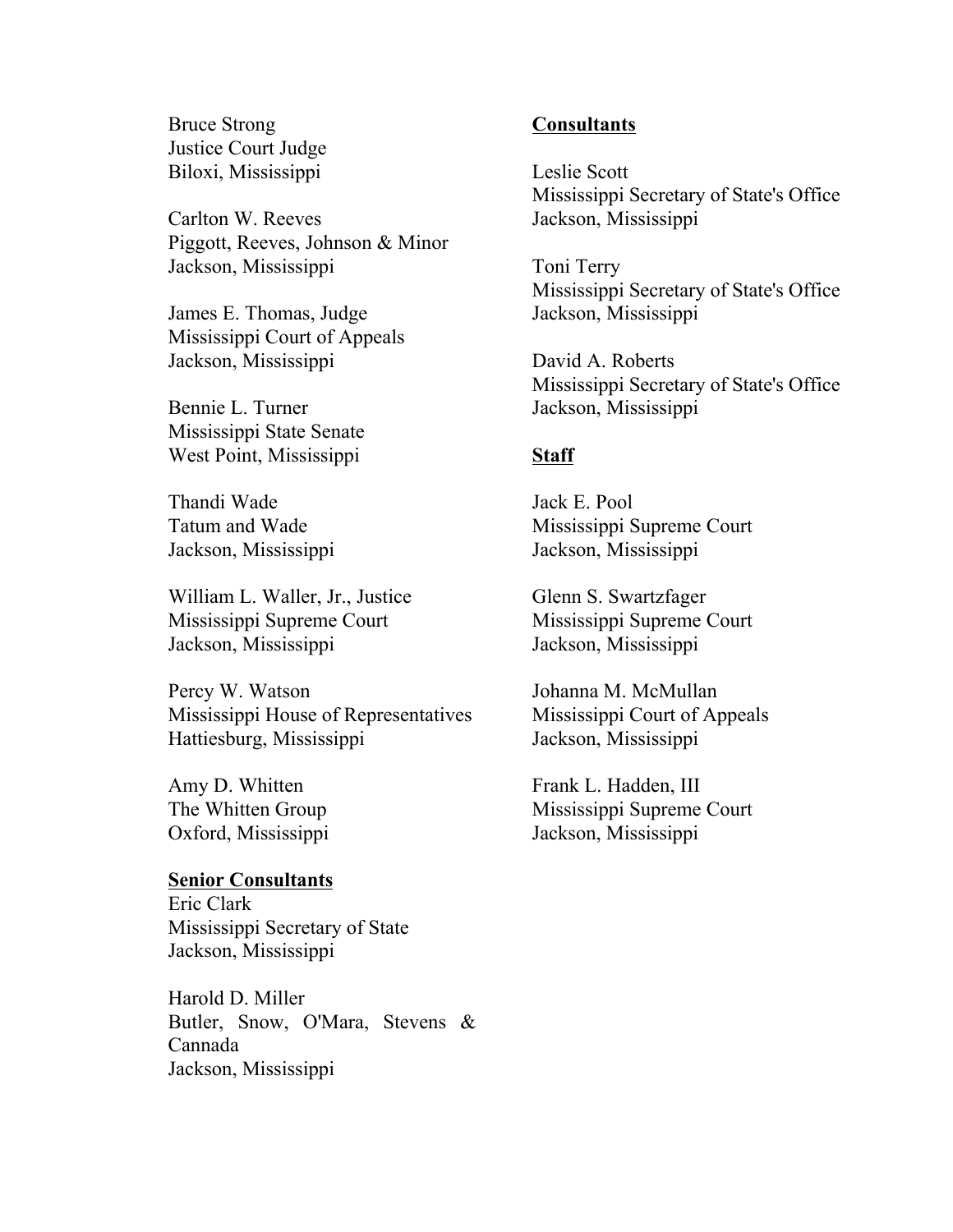## **TABLE OF CONTENTS**

|                                                                       | <b>B. Present System of Judicial Selection in Mississippi  2</b>                                                                                                                                                                                           |
|-----------------------------------------------------------------------|------------------------------------------------------------------------------------------------------------------------------------------------------------------------------------------------------------------------------------------------------------|
| II. METHODS OF JUDICIAL SELECTION<br><b>A. Commission Conclusions</b> |                                                                                                                                                                                                                                                            |
|                                                                       |                                                                                                                                                                                                                                                            |
| $2_{-}$                                                               | The Commission concludes there is a pervasive<br>perception by the public that the Mississippi Judiciary is no<br>longer independent, but rather is subject to the influence of<br>special interest groups or individuals who donate money to              |
|                                                                       | 3. The Commission concludes that outstanding judicial<br>candidates may be discouraged from seeking judicial office<br>because of the large amount of money they are required to<br>raise in order to effectively compete for a judicial office. $\dots$ 7 |
|                                                                       | 4. The Commission concludes that outstanding judicial<br>candidates may be discouraged from accepting judicial<br>appointments because of the present special election law. $\ldots$ 8                                                                     |
|                                                                       | 5. The Commission concludes that outstanding judicial<br>candidates may be discouraged from seeking or remaining<br>in judicial office because their terms are relatively short 9                                                                          |
| 6.                                                                    | The Commission concludes that the influence of<br>campaign contributions and unregulated "soft money" on                                                                                                                                                   |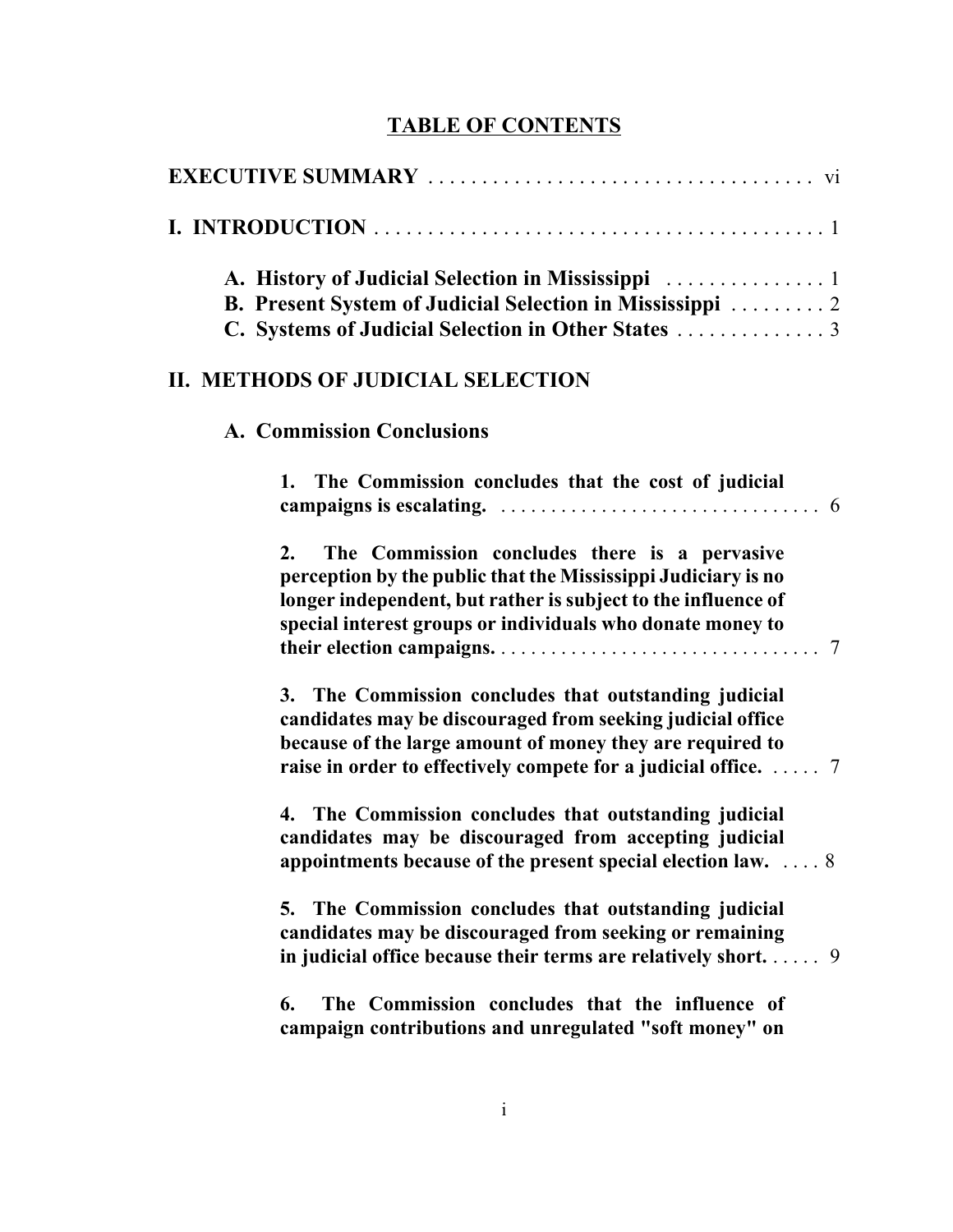|                                      | judicial campaigns has created the majority of the current |
|--------------------------------------|------------------------------------------------------------|
| <b>B. Commission Recommendations</b> |                                                            |
|                                      | 1. The Commission recommends amending the special          |
|                                      | 2. The Commission recommends longer terms for trial        |
|                                      | 3. The Commission recommends amending the                  |
|                                      | 4. The Commission recommends amending the statute          |

# **III. JUDICIAL SALARIES**

## **A. Commission Conclusions**

| 1. The Mississippi public expects learned, honorable men<br>and women of the utmost integrity to serve as members of        |
|-----------------------------------------------------------------------------------------------------------------------------|
| 2. The private sector actively seeks experienced judges who<br>bring valuable insight from the bench to private practice 19 |
| 3. Mississippi trial judges are paid substantially less than                                                                |
| Mississippi is losing competent and highly qualified<br>4.<br>prosecutors to the private sector as a result of insufficient |
| <b>B. Commission Recommendations</b>                                                                                        |

**1. The Commission recommends a \$10,000 salary increase for district attorneys, chancery and circuit court judges and**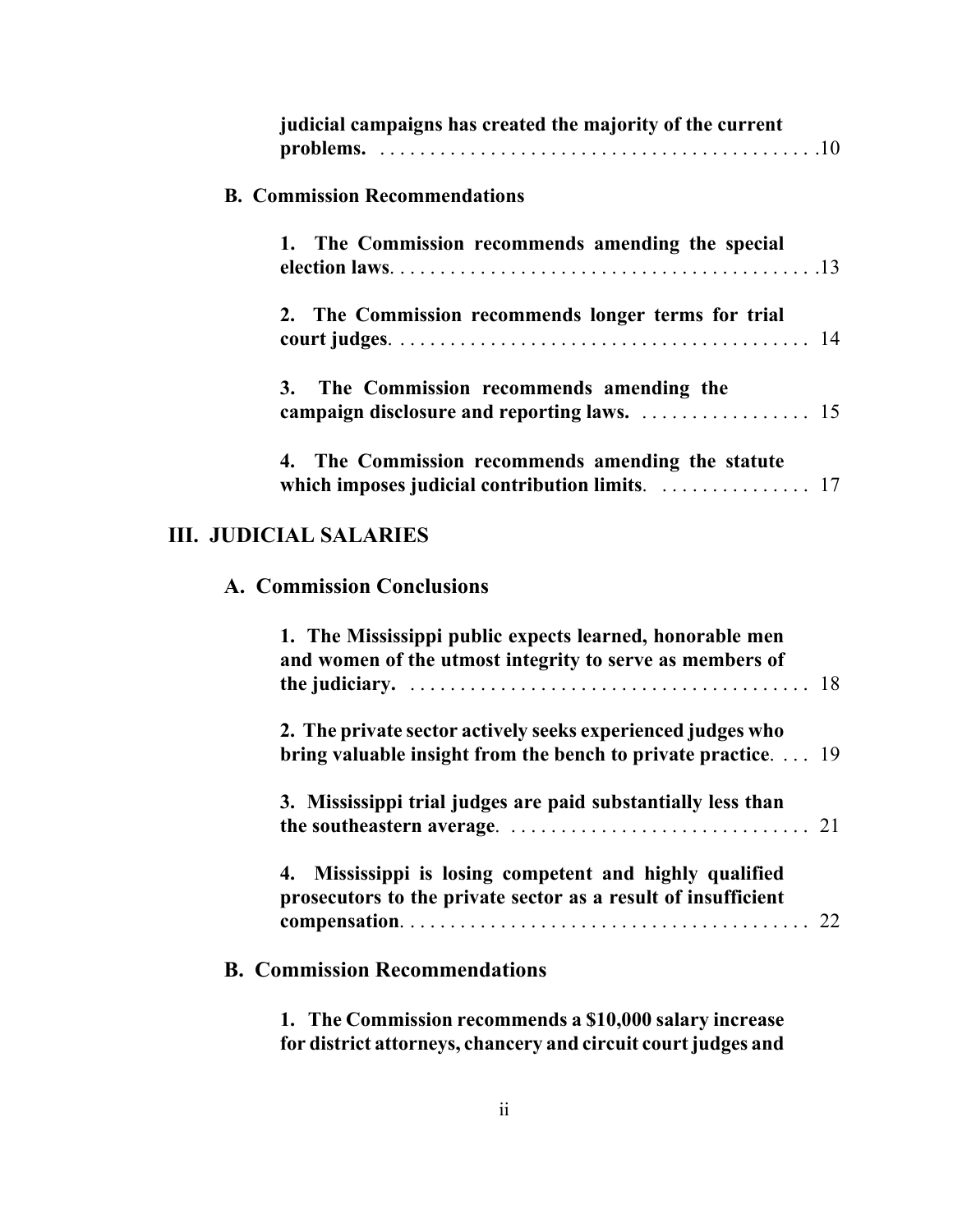| Supreme Court Justices and a \$14,000 salary increase for                                                                                                                                                                                                                                       |
|-------------------------------------------------------------------------------------------------------------------------------------------------------------------------------------------------------------------------------------------------------------------------------------------------|
| IV. TERMS AND CASE MANAGEMENT                                                                                                                                                                                                                                                                   |
| <b>A. Commission Conclusions</b>                                                                                                                                                                                                                                                                |
| The Commission concludes that there is a public<br>1.<br>perception that there is a delay in the administration of                                                                                                                                                                              |
| 2. The Commission concludes that there is no uniform<br>tracking system among the circuit and chancery clerks in<br>order to ascertain the number of cases currently pending<br>before each judge. $\ldots \ldots \ldots \ldots \ldots \ldots \ldots \ldots \ldots \ldots \ldots \ldots \ldots$ |
| 3. The Commission concludes that special attention must be<br>given to the Hinds County courts because of its unique<br>posture as the seat of state government and statutory role in<br>cases involving the state and its agencies.<br>26                                                      |
| 4. The Commission concludes that as a result of ever-<br>increasing caseloads, trial court judges need the flexibility<br>to hire at least one full-time law clerk<br>26                                                                                                                        |
| 5. The Commission concludes that special attention must be<br>paid to the criminal justice system and its supporting<br>27                                                                                                                                                                      |
| 6. The Commission concludes that the State must fund an                                                                                                                                                                                                                                         |
| <b>B. Commission Recommendations</b>                                                                                                                                                                                                                                                            |
| 1. The Commission recommends that the Administrative<br>Office of Courts implement a uniform tracking system<br>among circuit and chancery court clerks in order to<br>properly ascertain the number of cases pending before each<br>28                                                         |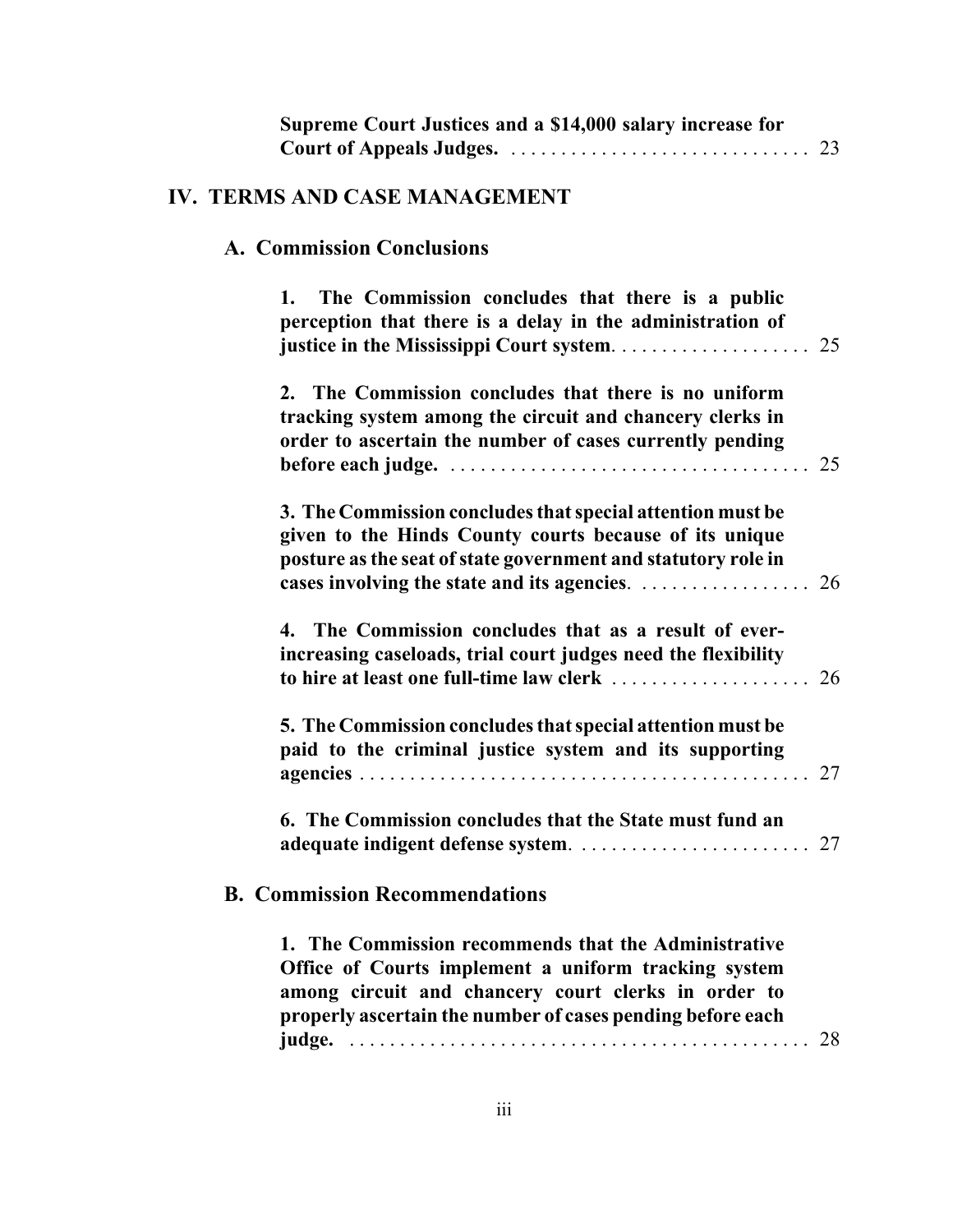| 2. The Commission recommends that before any statewide<br>changes to the tracking system are made, that the<br>Administrative Office of Courts should establish pilot<br>programs in geographically diverse areas to insure a |  |
|-------------------------------------------------------------------------------------------------------------------------------------------------------------------------------------------------------------------------------|--|
| 3. The Commission recommends that trial judges be given<br>the funding to hire at least one full-time law clerk for each                                                                                                      |  |
| 4. The Commission recommends that increased funding be<br>given to the supporting agencies of the criminal justice                                                                                                            |  |
| 5. The Commission recommends that the State fund and<br>staff an adequate indigent defense system at levels                                                                                                                   |  |

# **V. JUSTICE COURTS**

## **A. Commission Conclusions**

| 1. The Commission concludes that there is a public<br>perception that justice court judges lack the level of training<br>necessary to properly deal with legal issues. 32 |
|---------------------------------------------------------------------------------------------------------------------------------------------------------------------------|
| 2. The Commission concludes that justice court judges<br>elections should be held in the same manner as elections for                                                     |
| 3. The Commission concludes that the terms of justice court                                                                                                               |
| <b>B. Commission Recommendations</b>                                                                                                                                      |

**1. The Commission recommends raising the educational requirements of justice court judges and salary levels [commensurate with educational requirements.](#page-47-0)** . . . . . . . . . . . . 33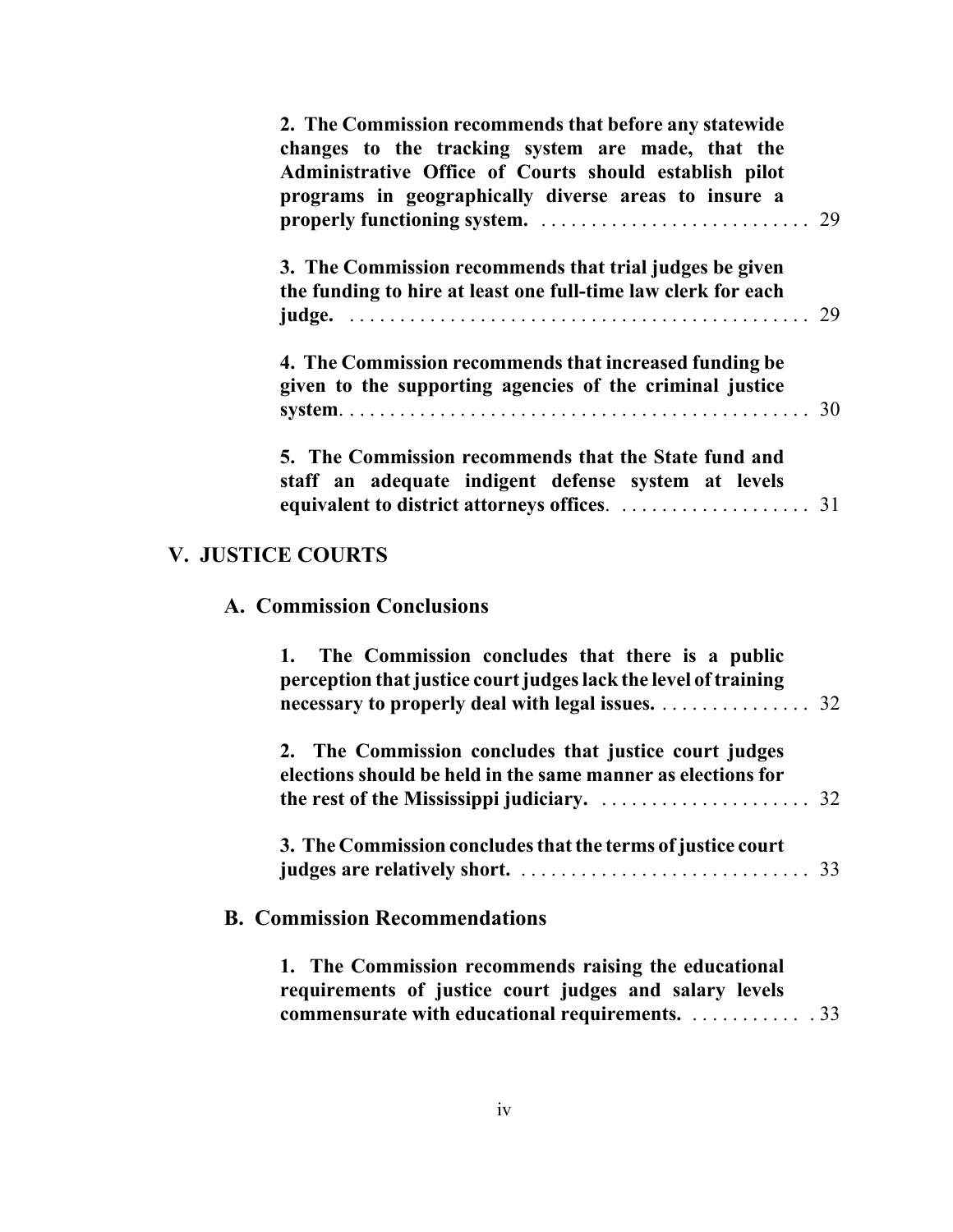|                     | 2. The Commission recommends the election of justice<br>court judges in nonpartisan elections to be held at the same<br>time as elections for the Mississippi judiciary.                                                                                                                                                                                                                                                  | 34 |
|---------------------|---------------------------------------------------------------------------------------------------------------------------------------------------------------------------------------------------------------------------------------------------------------------------------------------------------------------------------------------------------------------------------------------------------------------------|----|
|                     | 3. The Commission recommends extending the terms of the                                                                                                                                                                                                                                                                                                                                                                   | 35 |
| <b>VI. STATUTES</b> |                                                                                                                                                                                                                                                                                                                                                                                                                           |    |
|                     | <b>A. Commission Conclusions</b>                                                                                                                                                                                                                                                                                                                                                                                          |    |
|                     | 1. No statutory limitations regarding the timing of receipt<br>of financial contributions by judicial candidates exist and<br>the only available regulation of such activity is found in the<br>Code of Judicial Conduct in Canon 7.B.(2).                                                                                                                                                                                | 36 |
|                     | 2. The Mississippi Supreme Court currently has under<br>consideration a proposed revision to the Code of Judicial<br>Conduct which is now in the public comment phase which<br>would amend Canon 7.B.(2) to provide that a judicial<br>candidate's committees shall not solicit or<br>accept<br>contributions earlier than sixty days before the qualifying<br>deadline or later than 120 days after the candidate's last | 37 |
|                     | <b>B. Commission Recommendations</b>                                                                                                                                                                                                                                                                                                                                                                                      |    |
|                     | 1. Because the Supreme Court is in the process of<br>addressing the problem and because of the uncertainty that<br>might arise were there to be a statutory enactment that<br>conflicted with the Judicial Canons, the Commission makes<br>no recommendations in this area at this time.                                                                                                                                  | 37 |
|                     |                                                                                                                                                                                                                                                                                                                                                                                                                           |    |
|                     |                                                                                                                                                                                                                                                                                                                                                                                                                           |    |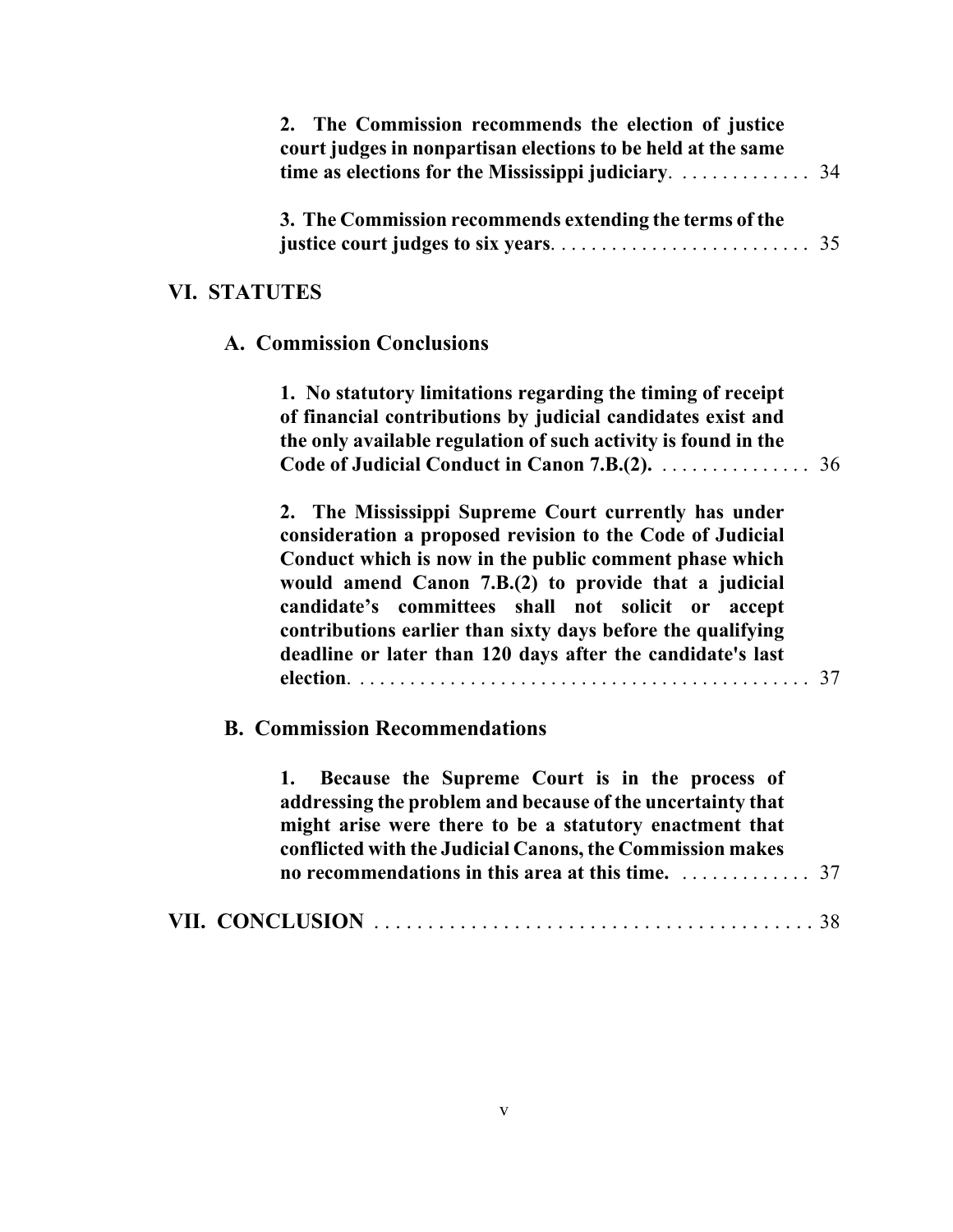#### **EXECUTIVE SUMMARY**

The Study Commission on the Mississippi Judicial System was created by the Mississippi Legislature during the 2000 regular session. House Concurrent Resolution 96 charged the Commission to examine and determine whether the present method of judicial selection should be changed. The Resolution also directed the Commission to study the current laws governing judicial campaign advertising and contributions to judicial campaigns, as well as any other matters relating to the judicial system, and to make recommendations to promote the administration of justice in the State of Mississippi.

The Commission established several internal committees. The Methods and Selection Committee studied documents related to judicial reform, and solicited comments and suggestions from judicial candidates and interested organizations in an open work session. The Terms and Case Management Committee studied court terms and management of the court system in general in Mississippi, while the Salaries and Compensation Committee conducted a detailed study of the appropriate compensation and support for the judiciary in Mississippi and concluded that Mississippi is in serious need of a more fully compensated judiciary in order to promote justice for the benefit of the people of Mississippi. The Justice Courts Committee conducted a comprehensive study of the Mississippi Justice Courts, and the Statutes Committee analyzed the reporting deadlines and requirements for Mississippi judicial candidates.

#### **Commission Conclusions and Recommendations Regarding The Mississippi Judicial System**

The Commission makes the following conclusions and recommendations:

#### **A. Commission Conclusions Regarding Methods of Judicial Selection**

1. The Commission concludes that the cost of judicial campaigns is escalating.

2. The Commission concludes there is a serious risk of a public perception that the Mississippi Judiciary is no longer independent, but rather is subject to the influence of special interest groups or individuals who donate money to their election campaigns.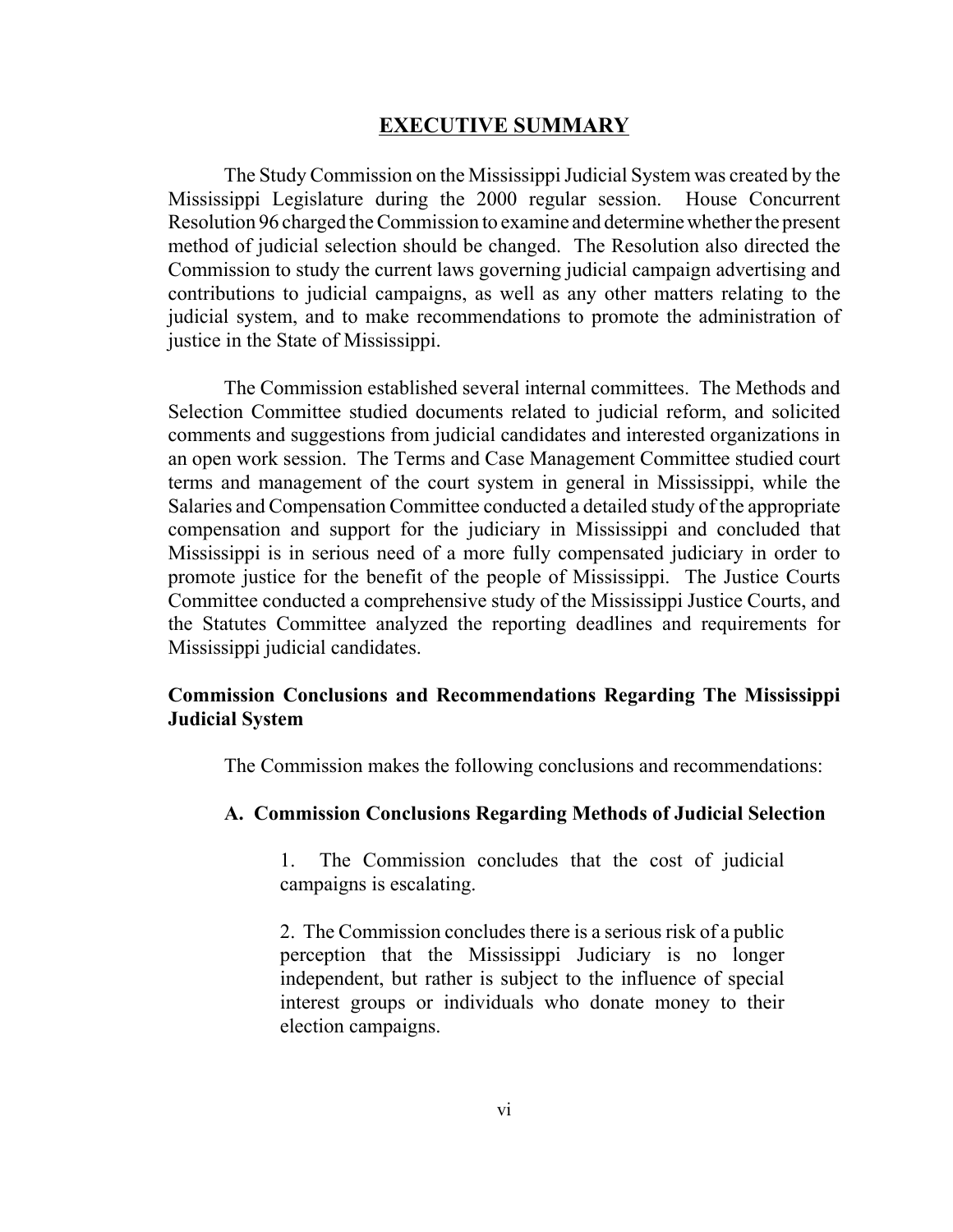3. The Commission concludes that outstanding judicial candidates may be discouraged from seeking judicial office because of the large amount of money they are required to raise in order to effectively compete for a judicial office.

4. The Commission concludes that outstanding judicial candidates may be discouraged from accepting judicial appointments because of the present special election law.

5. The Commission concludes that outstanding judicial candidates for circuit court judge, chancery court judge and county court judge may be discouraged from seeking or remaining in judicial office because their terms are relatively short.

6. The Commission concludes that the influence of campaign contributions and unregulated "soft money" on judicial campaigns has created the majority of the current problems.

#### **B. Commission Recommendations Regarding Methods of Judicial Selection**

1. The Commission Recommends Amending the Special Election Laws.

2. The Commission Recommends Longer Terms for Trial Court Judges.

3. The Commission Recommends Amending the Campaign Disclosure and Reporting Laws.

4. The Commission Recommends Amending the Statute Which Imposes Judicial Contribution Limits.

#### **C. Commission Conclusions Regarding Judicial Salaries**

1. The Mississippi public expects learned, honorable men and women of the utmost integrity to serve as members of the judiciary.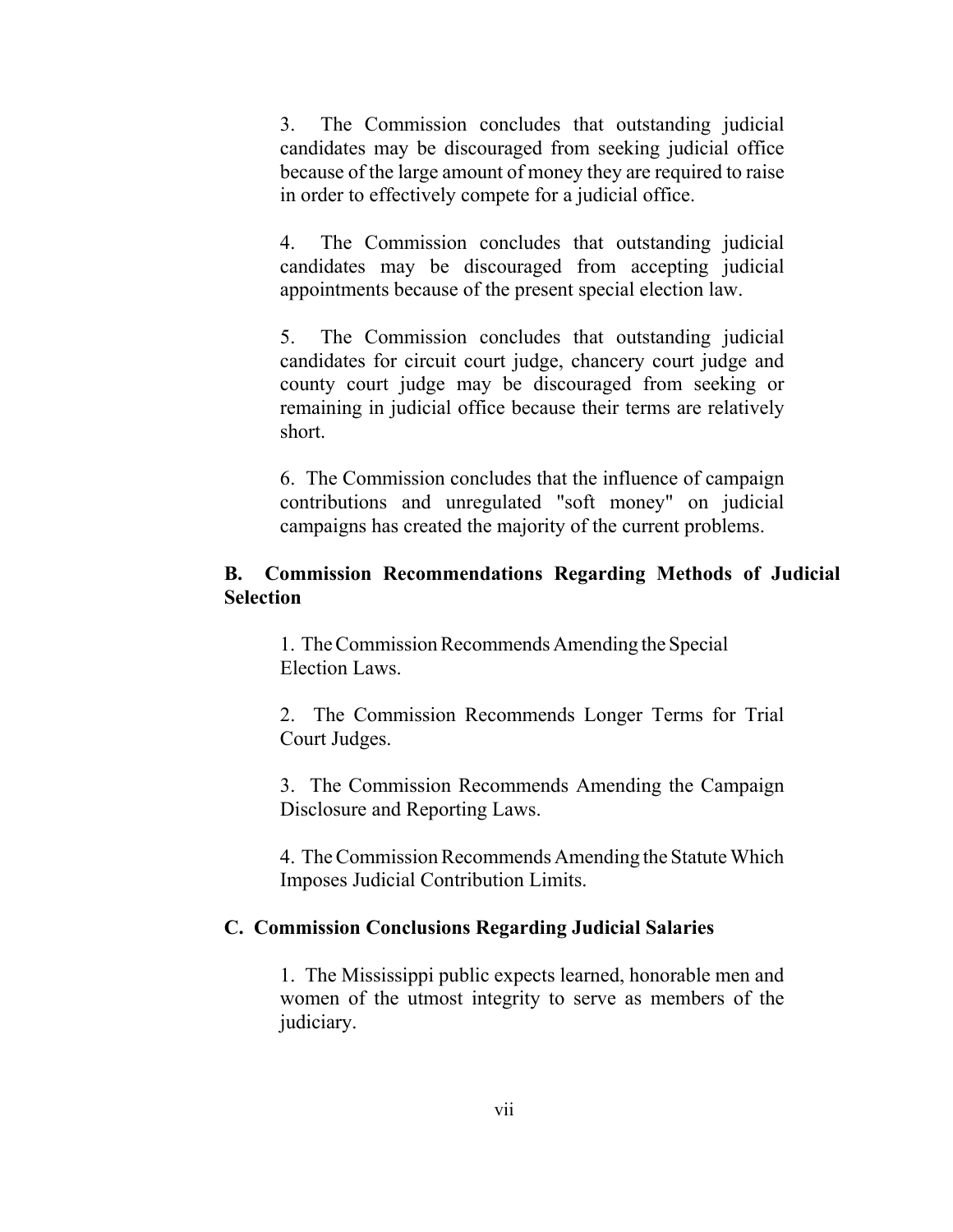2. The private sector actively seeks experienced judges who bring valuable insight from the bench to private practice.

3. Mississippi trial judges are paid substantially less than the Southeastern average.

4. Mississippi is losing competent and highly qualified prosecutors to the private sector as a result of insufficient compensation.

#### **D. Commission Recommendations Regarding Judicial Salaries**

1. The Commission recommends a \$10,000 salary increase for district attorneys, chancery and circuit court judges and Supreme Court Justices and a \$14,000 salary increase for the Court of Appeals Judges.

#### **E. Commission Conclusions Regarding Terms and Case Management**

1. The Commission concludes that there is a public perception that there is a delay in the administration of justice in the Mississippi Court system.

2. The Commission concludes that there is no uniform tracking system among the circuit and chancery clerks in order to ascertain the number of cases currently pending before each judge.

3. The Commission concludes that special attention must be given to the Hinds County courts because of their unique posture as the seat of State government and statutory role in cases involving the state and its agencies.

4. The Commission concludes that as a result of ever-increasing caseloads, trial court judges need the flexibility to hire at least one full-time law clerk.

5. The Commission concludes that special attention needs to be paid to the criminal justice system and its supporting agencies.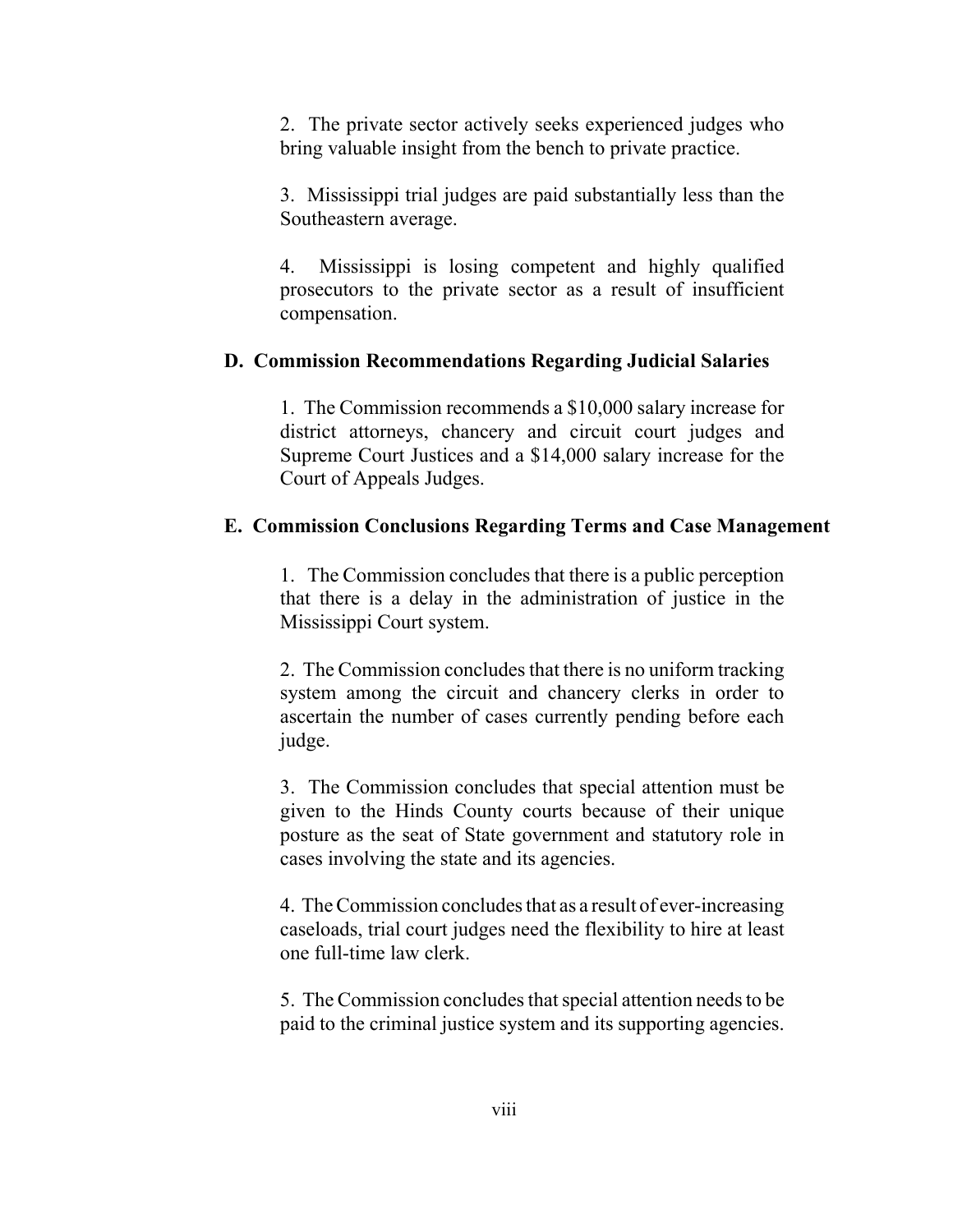6. The Commission concludes that the State must fund an adequate indigent defense system.

#### **F. Commission Recommendations Regarding Terms and Case Management**

1. The Commission recommends that the Administrative Office of Courts should implement a uniform tracking system among circuit and chancery court clerks in order to properly ascertain the number of cases pending before each judge.

2. The Commission recommends that before any statewide changes to the tracking system are made, that the Administrative Office of Courts should establish pilot programs in geographically diverse areas to insure a properly functioning system.

3. The Commission recommends that trial judges be given the funding to hire at least one full-time law clerk for each judge.

4. The Commission recommends that increased funding be given to the supporting agencies of the criminal justice system such as the Mississippi Crime Lab.

5. The Commission recommends that the State fund and staff an adequate indigent defense system at levels equivalent to district attorneys' offices.

#### **G. Commission Conclusions Regarding Justice Courts**

1. The Commission concludes that there is a public perception that Justice Court Judges lack the level of training necessary to properly deal with legal issues.

2. The Commission concludes that Justice Court Judges elections should be held in the same manner as elections for the other members of the Mississippi judiciary.

3. The Commission concludes that the terms of Justice Court Judges are relatively short.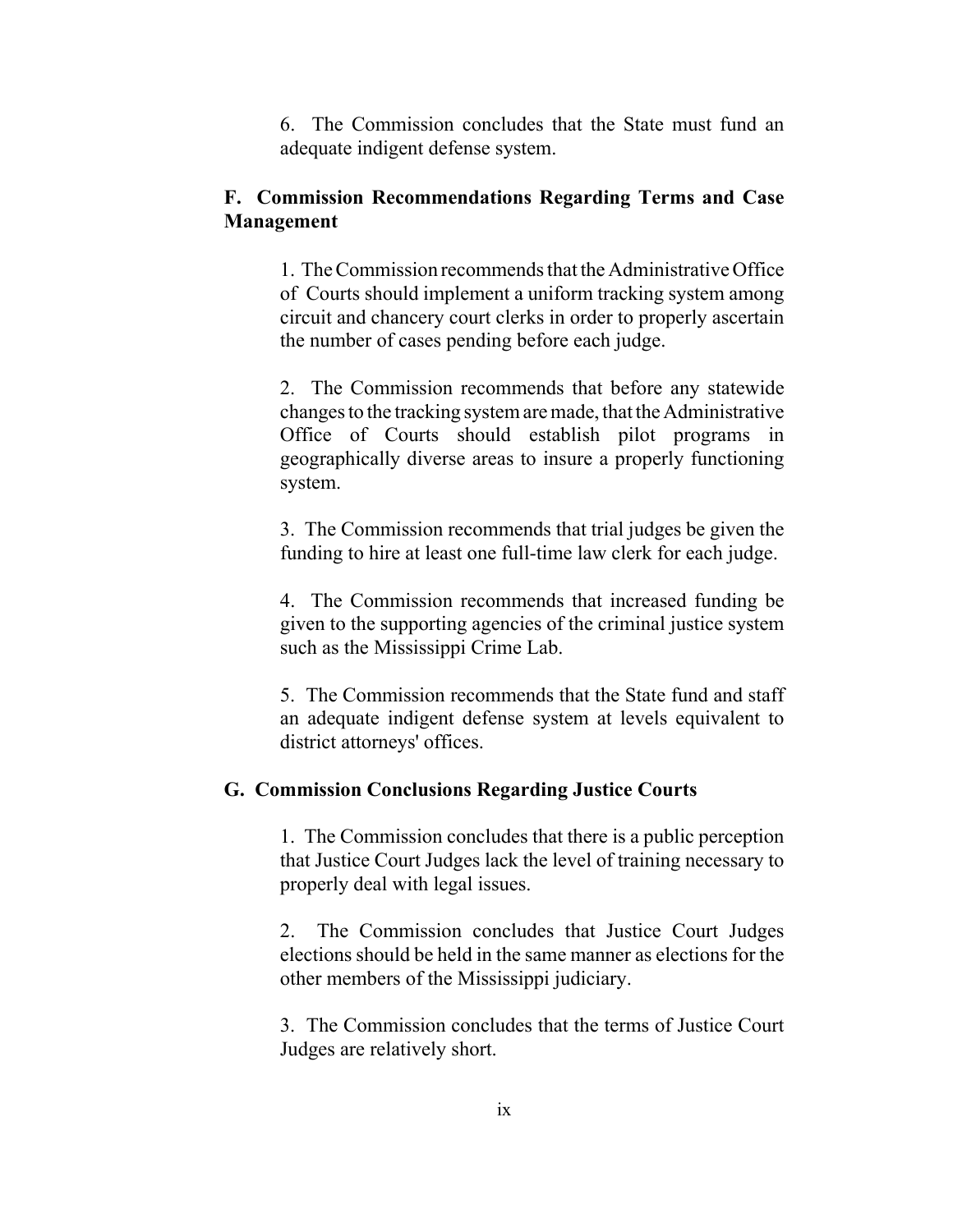## **H. Commission Recommendations Regarding Justice Courts**

1. The Commission recommends raising the educational requirements of Justice Court Judges.

2. The Commission recommends the election of Justice Court Judges in nonpartisan elections to be held at the same time as elections for the Mississippi judiciary

3. The Commission recommends extending the terms of the Justice Court Judges to six years.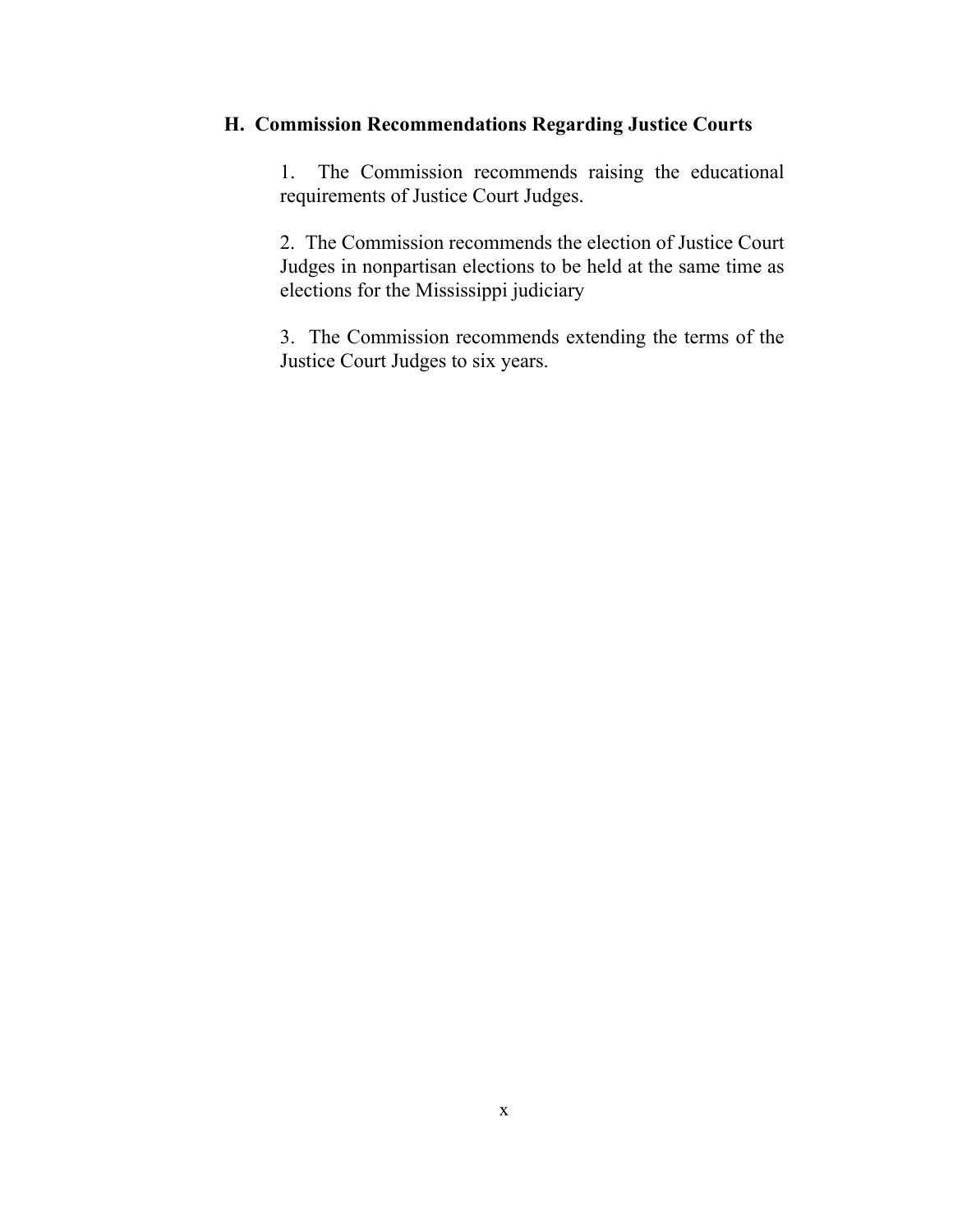#### **OPENING**

The judicial branch is a vital part of our democracy. The manner in which judicial officers are selected influences the quality of the operation of the courts and impacts the level of the public's confidence in our court system.

Historically, there has been considerable debate over the method of selection and the tenure of judges. That question remains a serious issue in the current climate in Mississippi. It appears that the judicial election environment is becoming evermore politicized, and as a result thereof, there is a serious risk that the public's perception of the judiciary in Mississippi will be undermined. A lack of confidence in the manner in which judges are selected, as well as other aspects of the judiciary in Mississippi, results in questions about the efficacy of the entire legal system. Questions about the judiciary's integrity and capability proliferate when the public perceives that a judicial candidate or a judge is beholden to a particular interest.

The amount of money required to conduct a successful judicial campaign has risen steadily. When judicial candidates raise such large sums of money in the course of campaigns, it only serves to erode the public's trust and confidence that the judicial branch can and does perform its duties with independence and impartiality. Overworked judges and crowded dockets also serve to hamper the speedy administration of justice, and thus further erode the public's trust and confidence in the judiciary.

In response to the public's concerns that campaign contributions and advertisements may be undermining judicial integrity and independence, the Mississippi Legislature established the Study Commission on the Mississippi Judicial System in order to study, maintain and strengthen confidence in the judicial system and the means by which judges are selected.

House Concurrent Resolution 96 charged the Commission with examining the method of selection of the judiciary in Mississippi, and whether changes to the current system of judicial selection should be implemented. The Resolution also directed that the Commission examine the current laws governing judicial campaign advertising and contributions to judicial campaigns and to make specific recommendations for improvements to promote integrity and confidence in the judicial system. The Resolution also authorized the Commission to consider any other matters relating to the judicial system and make recommendations to promote the administration of justice in the State of Mississippi.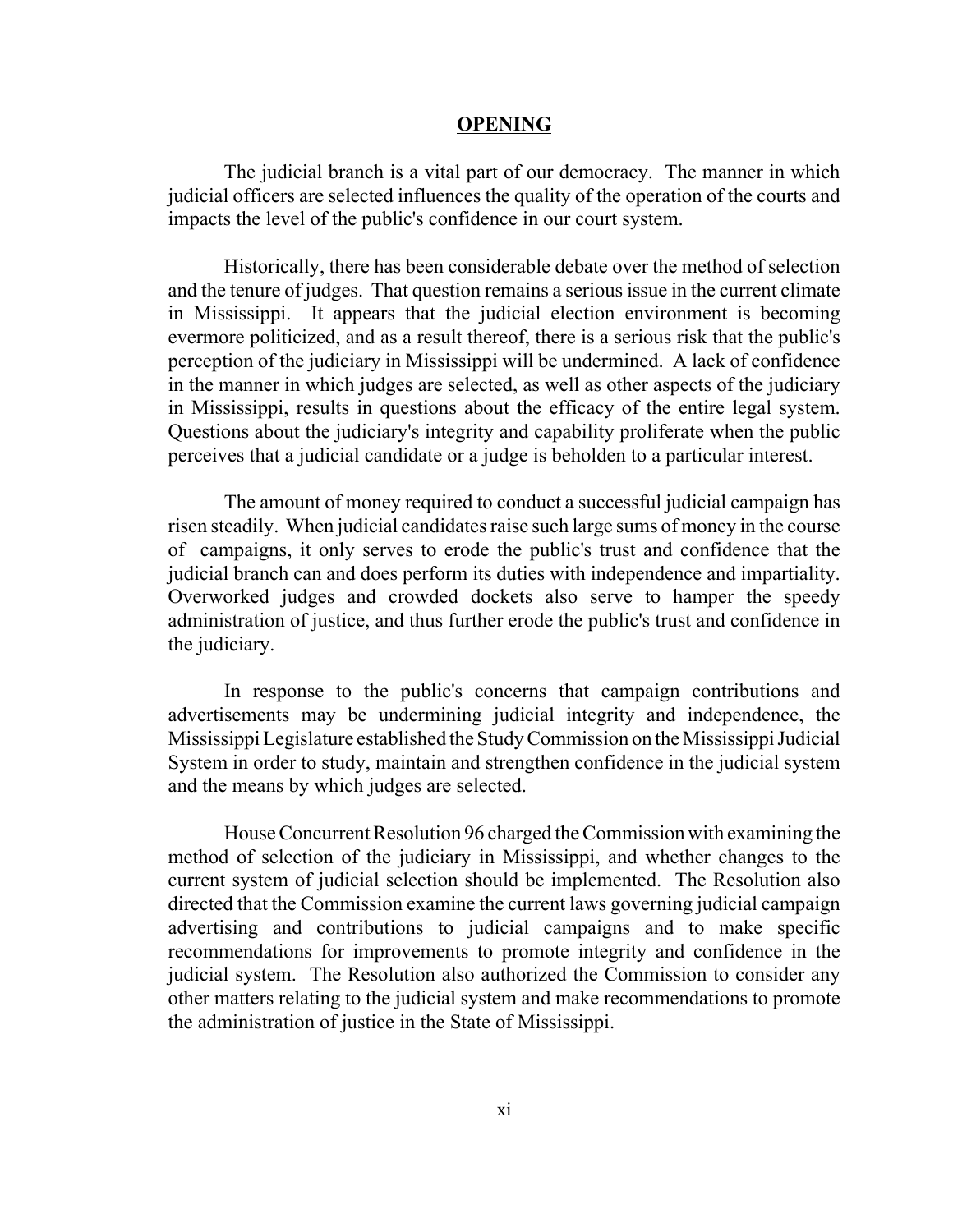With this mandate, the Study Commission on the Mississippi Judicial System formed several internal committees including the Methods and Selection Committee, the Terms and Case Management Committee, the Justice Courts Committee, the Salaries Committee, and the Statutes Committee. Each of the committees met several times. The Terms and Case Management Committee sent out letters requesting input to various trial judges throughout the state, while the Justice Courts Committee sent out questionnaires to the justice court judges, and also attended the seminar for justice court judges sponsored by the Mississippi Judicial College. The Methods and Selection Committee held a public work session in which several entities, including political action committees, and former judicial candidates participated. Those participants included:

Honorable James W. Smith, Jr., Supreme Court Justice Honorable Frank G. Vollor, Circuit Court Judge Honorable Keith Starrett, Circuit Court Judge Richard D. Wilcox, President, Business & Industry Political Education **Committee** Reuben Anderson, former Justice, Mississippi Supreme Court, Mississippi Economic Council Crystal Wise Martin, Magnolia Bar Association Shane F. Langston, Mississippi Trial Lawyers Association Ronald H. Aldridge, National Federation of Businesses

The full Commission met on July 19, 2001, August 10, 200, September 14, 2001, October 12, 2001, November 9, 2001, November 30, 2001, and December 14, 2001 for a total of seven times. The Commission filed an interim report with Speaker of the House Timothy R. Ford, Lieutenant Governor Amy Tuck, and Chief Justice Edwin Lloyd Pittman on November 30, 2001.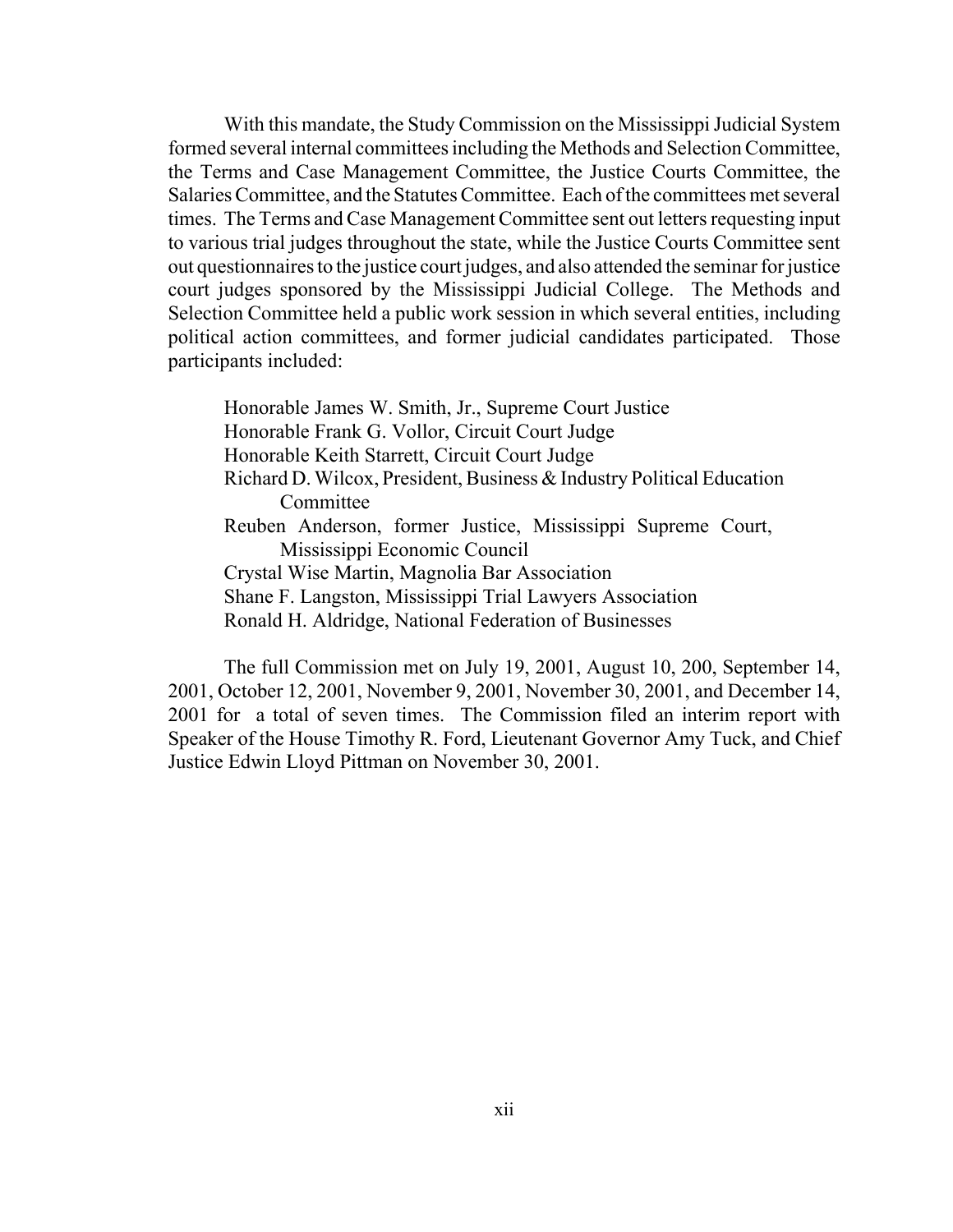#### **I. INTRODUCTION**

Because House Concurrent Resolution 96 charged the Commission with examining the method of selection of the judiciary in Mississippi, and whether changes to the current system of judicial selection should be implemented, a short discussion of judicial selection is Mississippi is appropriate.

#### **A. History of Judicial Selection in Mississippi**

From its admission to the Union in 1817 until 1832, Mississippi's Supreme Court Judges were appointed by the State legislature. Miss. Const. art. IV, § 9 (1817). Mississippi ratified a new constitution in 1832 and became the first state to select its trial and appellate judges by popular election. Miss. Const. art. IV, §§ 2 and 3 (1832). In 1868, Mississippi's "Reconstruction" constitution was ratified. It provided that Mississippi judges would be appointed by the governor with the advice and consent of the Mississippi State Senate. Miss. Const. art. 6, § 2 (1868). In 1890, Mississippi approved a new state constitution, but maintained the appointment procedure. Miss. Const, art. 6, § 145 (1890). However, that constitutional provision was amended in 1912 to allow the election of circuit and chancery judges. In 1914, another constitutional amendment was ratified. That amendment, which became effective in 1916, made the Supreme Court an elective office. Mississippi's judges have been elected since that time.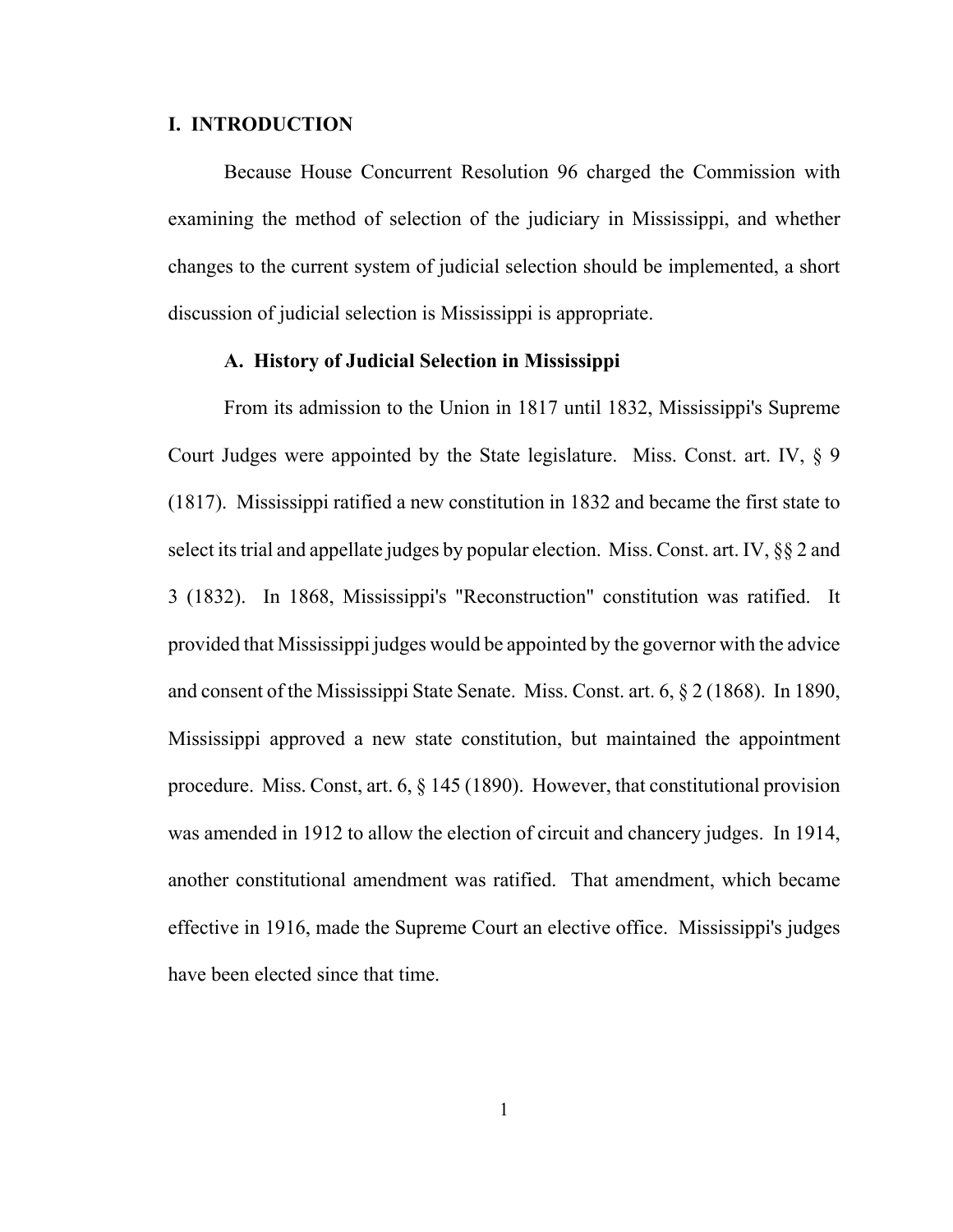#### **B. Present System of Judicial Selection in Mississippi**

Under the existing constitutional framework, all Mississippi judges are elected by the people. The Justices of the Mississippi Supreme Court are elected to eight year terms pursuant to Article 6, Section 149 of the Mississippi Constitution of 1890 and Mississippi Code Annotated Section 23-15-991 (Rev. 2001), while Judges of the Mississippi Court of Appeals are elected to eight-year terms pursuant to Section 9-4-5 of the Mississippi Code Annotated (Supp. 2001). The judges of circuit and chancery courts presently serve terms of four years pursuant to Article 6, Section 153 of the Mississippi Constitution of 1890, and Sections 9-5-1 and 9-7-1 of the Mississippi Code Annotated (Supp. 2001). County court judges serve the same term as circuit and chancery court judges pursuant to Mississippi Code Annotated Section 9-9-5 (Rev. 1991).

An important change in Mississippi's judicial election process occurred in 1994. Several statutes were adopted which proscribed political party affiliations for judicial candidates and eliminated party primaries for almost all judicial elections. With the exception of races for justice court judge, $<sup>1</sup>$  judicial elections became</sup> "nonpartisan." Miss. Code Ann. § 23-15-976 (Rev. 2001). Since 1994, all judicial candidates have offered for election in the general election in November. When

<sup>&</sup>lt;sup>1</sup>Presently, the office of Justice Court Judge is included in the definition of a judicial office pursuant to Miss. Code Ann. § 23-15-975 (Rev. 2001).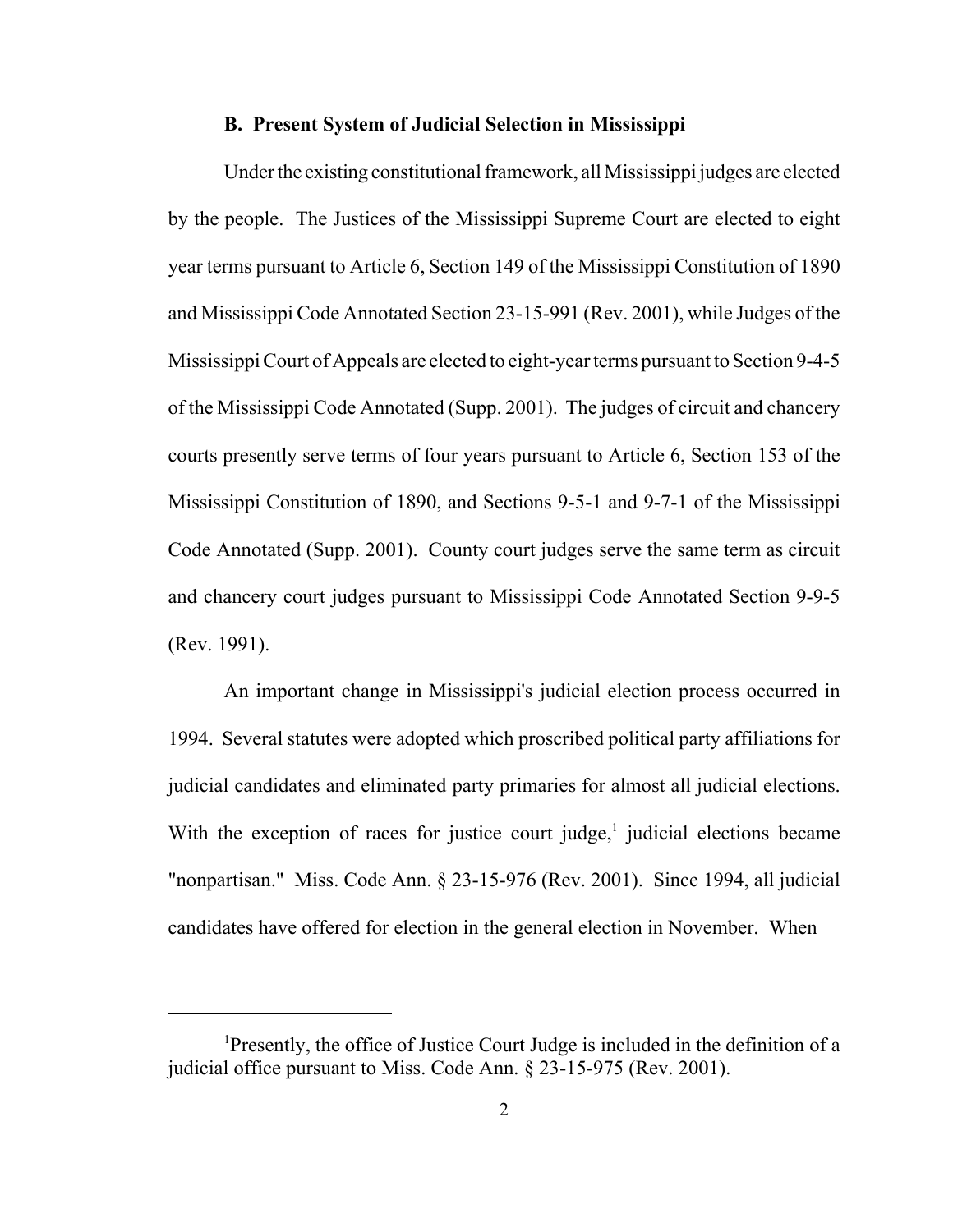necessary, a runoff is held two weeks later. Miss. Code Ann. § 23-15-981 (Rev. 2001).

Pursuant to Article 6, Section 177 of the Mississippi Constitution of 1890, and section 9-1-103 of the Mississippi Code Annotated, when there is a vacancy created in a judicial office by death, removal, resignation, retirement, or the creation of a new office for which there is no incumbent, the vacancy is filled by the governor. However, the vacancy "shall be filled for the unexpired term by the qualified electors at the next regular election for state officers or for representatives in Congress occurring more than nine (9) months after the existence of the vacancy to be filled . . . ." Miss. Code Ann. § 23-15-849 (Rev. 2001). Thus, if more than nine months remain between the appointment and the next regular election, there will be a special election for the judicial office at the next regular election.

#### **C. Systems of Judicial Selection in Other States**

Presently, there are several systems of judicial selection throughout the United States. The first system is the election system. Eight states select their judges in partisan elections: Alabama, Arkansas, Illinois, Louisiana, North Carolina, Pennsylvania, Texas and West Virginia. An additional thirteen states hold nonpartisan elections for their judicial offices: Georgia, Idaho, Kentucky, Michigan, Minnesota, Mississippi, Montana, Nevada, North Dakota, Ohio, Oregon, Washington and Wisconsin. *Judicial Selection in the United States: A Compendium of Provisions*,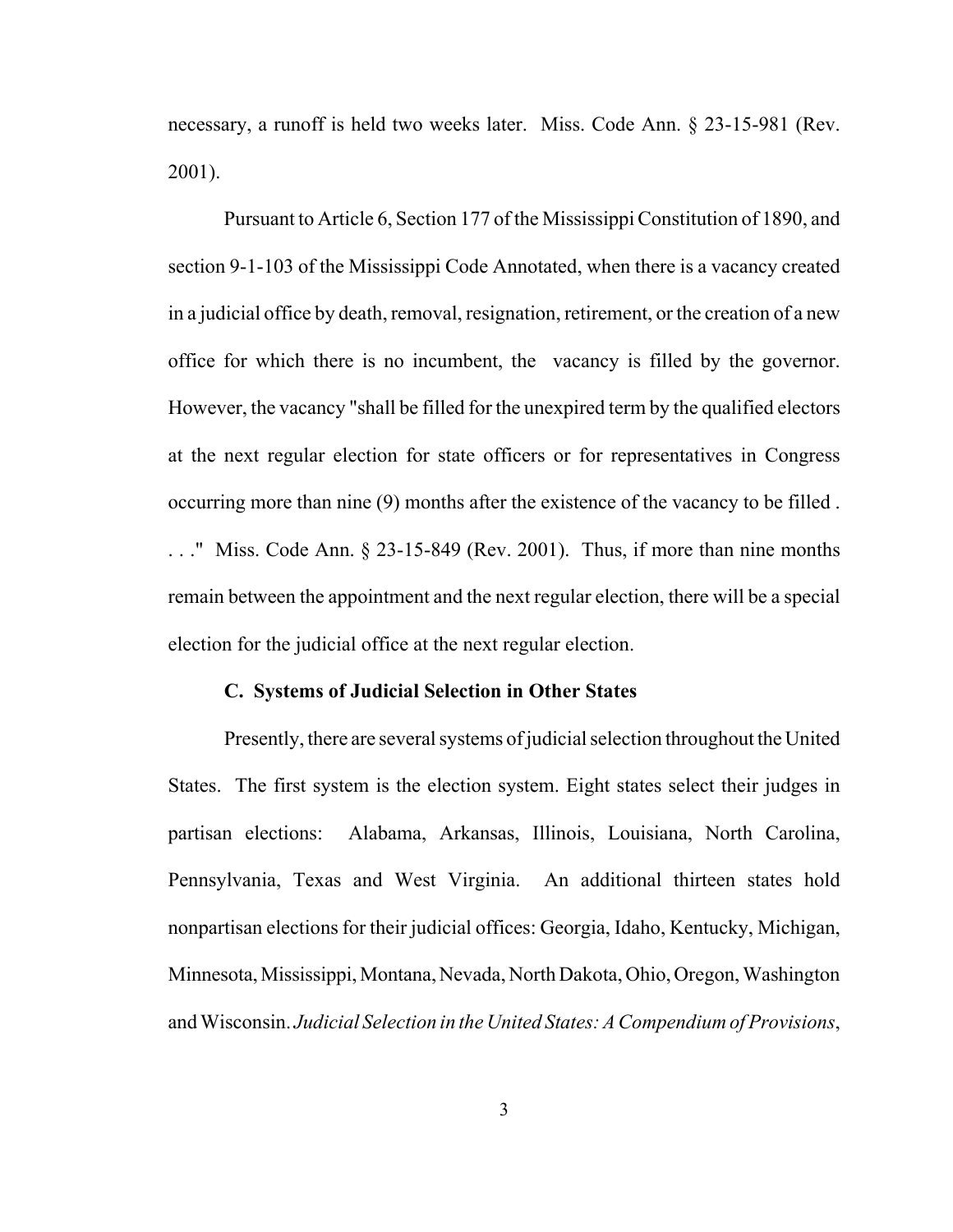3rd Edition, Chicago: American Judicature Society, 2000.

Judges' terms in the different elected judge states vary widely. The terms for appellate and trial court judges also vary. The terms for appellate judges in most jurisdictions are six years. Some are longer. For example, West Virginia's supreme court judges serve twelve-year terms. Trial court terms in judicial election states are generally shorter.

The second form of judicial selection in the United States is the appointment system. In California,<sup>2</sup> Maine and New Jersey, judges are appointed by the governor. In Virginia, the state legislature appoints judges by a majority vote. *Judicial Selection in the United States: A Compendium of Provisions*, 3rd Edition, Chicago: American Judicature Society, 2000. Federal judges are, of course, appointed to life terms. Appointed judges serve a twelve-year term in California and Virginia and seven years in New Jersey and Maine. At the end of the term, the governor may reappoint the judge or may appoint a new person in Maine, Virginia and New Jersey. In California, the judge is subject to a retention election at the end of the term. The retention election is simply a yes or no vote on the judge's prior performance. There is no known opponent at the retention election stage.

Dissatisfaction with existing methods of judicial selection led to the

<sup>&</sup>lt;sup>2</sup>In California, the governor's appointment is subject to confirmation by a commission composed of the Attorney General of California, the Chief Justice of the California Supreme Court, and a presiding justice of the Courts of Appeal.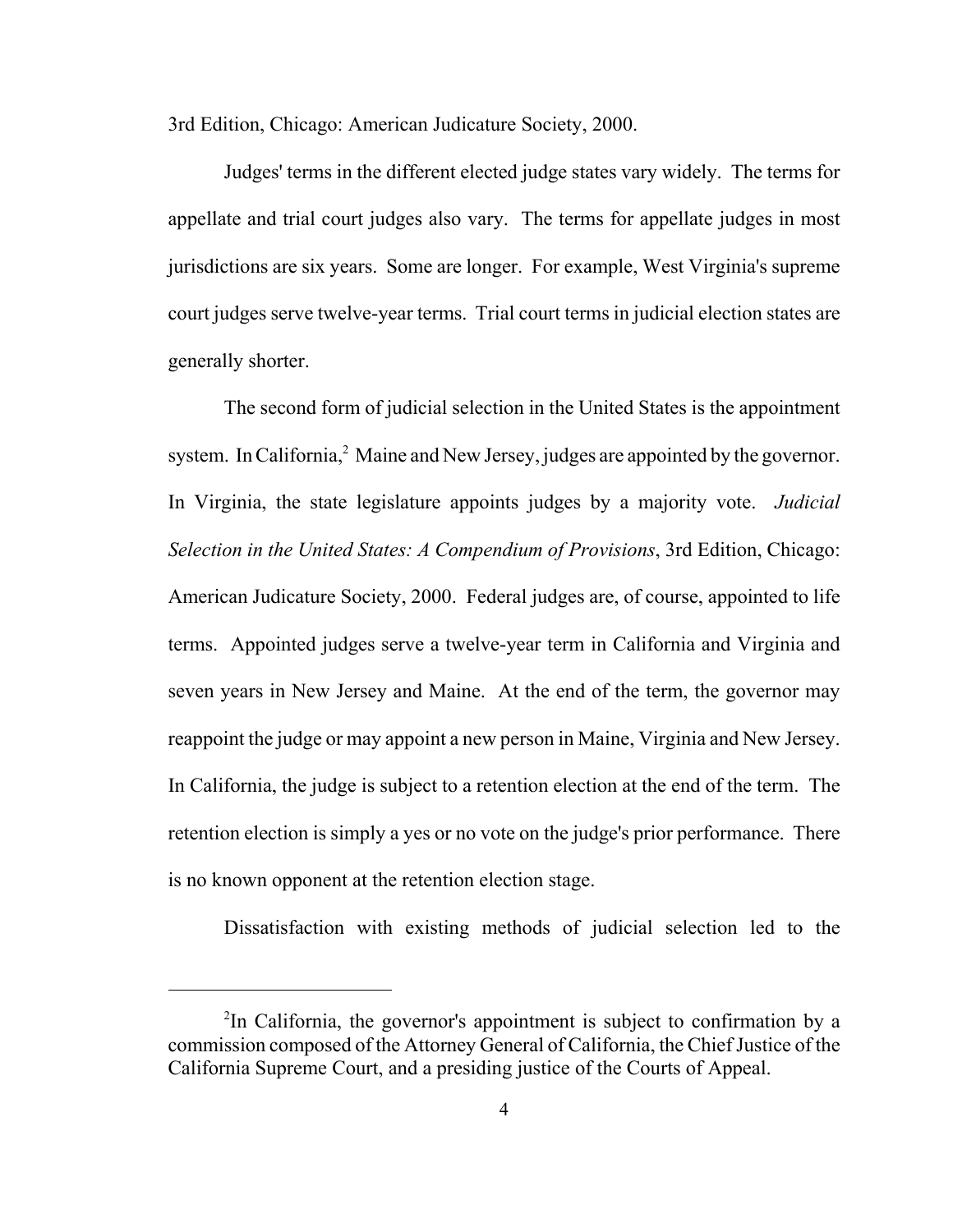formulation of the third system of judicial selection known as the merit system, which is also sometimes called the "Missouri Plan." Merit selection and retention is generally defined to include: an initial screening of applicants for judicial vacancies on the basis of merit by a nonpartisan nominating commission; an appointment by the governor of one individual from a list of nominees provided by the commission; and an uncontested, nonpartisan retention election held after the completion of the appointee's initial term in office.

In 1940, Missouri adopted the first merit plan for judicial selection and retention.<sup>3</sup> The "Missouri Plan" has become the model for sixteen states and the District of Columbia. Jurisdictions which currently utilize a merit plan with retention elections include: Alaska, Colorado, Connecticut, Delaware, Hawaii, Iowa, Maryland, Massachusetts, Nebraska, New Hampshire, New Mexico, Rhode Island, South Carolina, Utah, Vermont, and Wyoming.

A number of states have a merit selection system for a portion of its judges (generally, appellate judges) while maintaining elections for others. These nine states include Arizona, Florida, Indiana, Kansas, Missouri, New York, Oklahoma, South Dakota and Tennessee.

Additionally, ten states which hold elections for judicial office also utilize a

<sup>&</sup>lt;sup>3</sup>It should be noted that not all of Missouri follows its own selection plan. Only four of the larger metropolitan counties presently have a merit selection system for circuit court judges.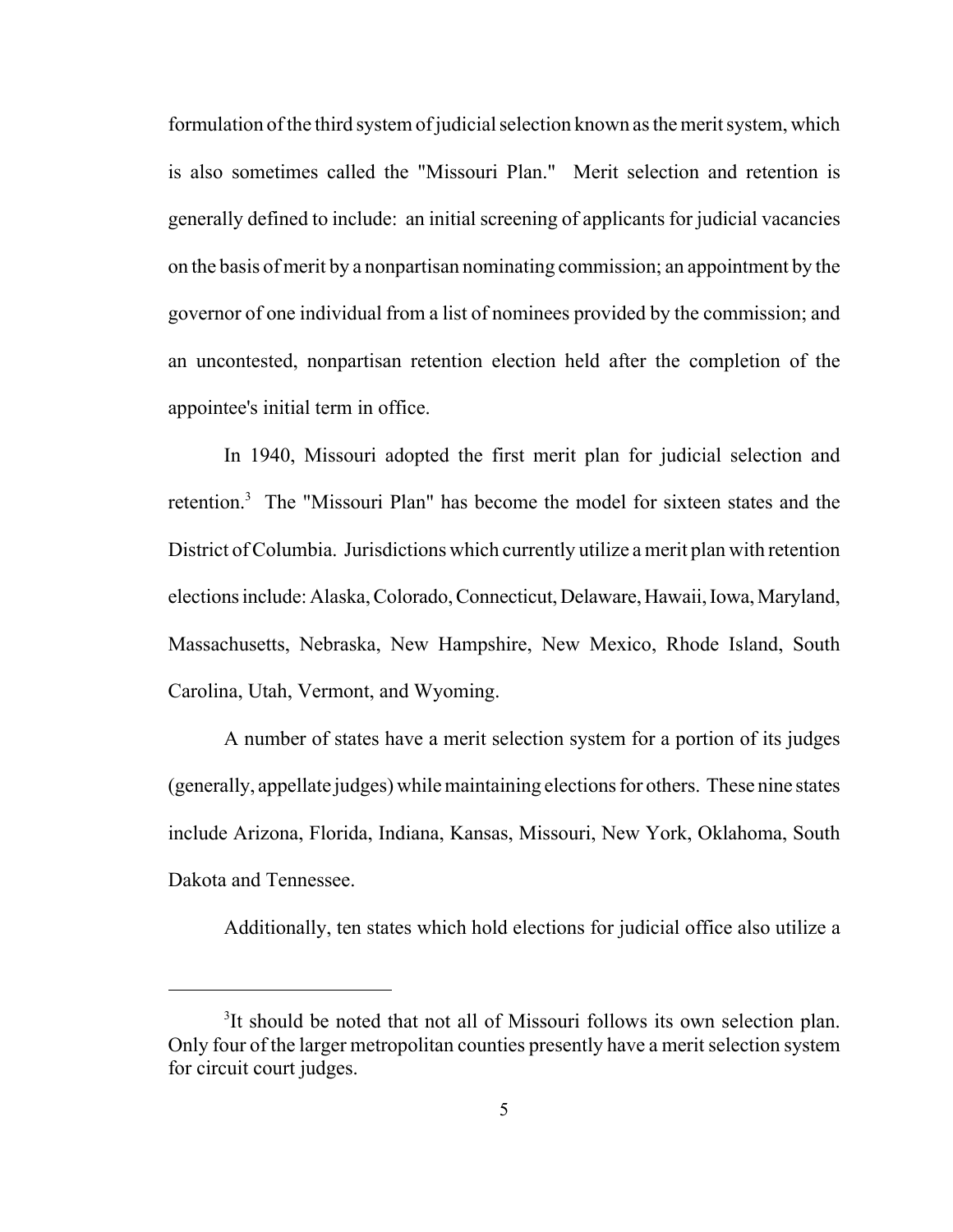merit plan to fill midterm vacancies on some or all court levels. These states with a partial merit plan in place include: Alabama, Georgia, Idaho, Kentucky, Minnesota, Montana, Nevada, North Dakota, West Virginia and Wisconsin.

#### **II. METHODS OF JUDICIAL SELECTION**

#### **A. Commission Conclusions**

## **1. The Commission concludes that the cost of judicial campaigns is escalating.**

It has become apparent that the costs of conducting judicial campaigns in Mississippi, and nationwide for that matter, have dramatically increased in recent times. A race for the Mississippi Supreme Court or the Mississippi Court of Appeals can require a candidate to raise and spend several hundred thousand dollars. One individual who addressed the committee during the public work session stated that in his second bid for the bench, he raised more than twice the amount of money raised in his initial bid for the bench.<sup>4</sup> In some states, such as Alabama, recent campaigns for appellate court positions have cost more than one million dollars.<sup>5</sup>

<sup>4</sup> Methods and Selection Committee Public Work Session, October 24, 2001.

<sup>5</sup> *Commission of Public Financing of Judicial Campaigns: American Bar Association Standing Committee on Judicial Independence*, July 2001, at 9 - 11.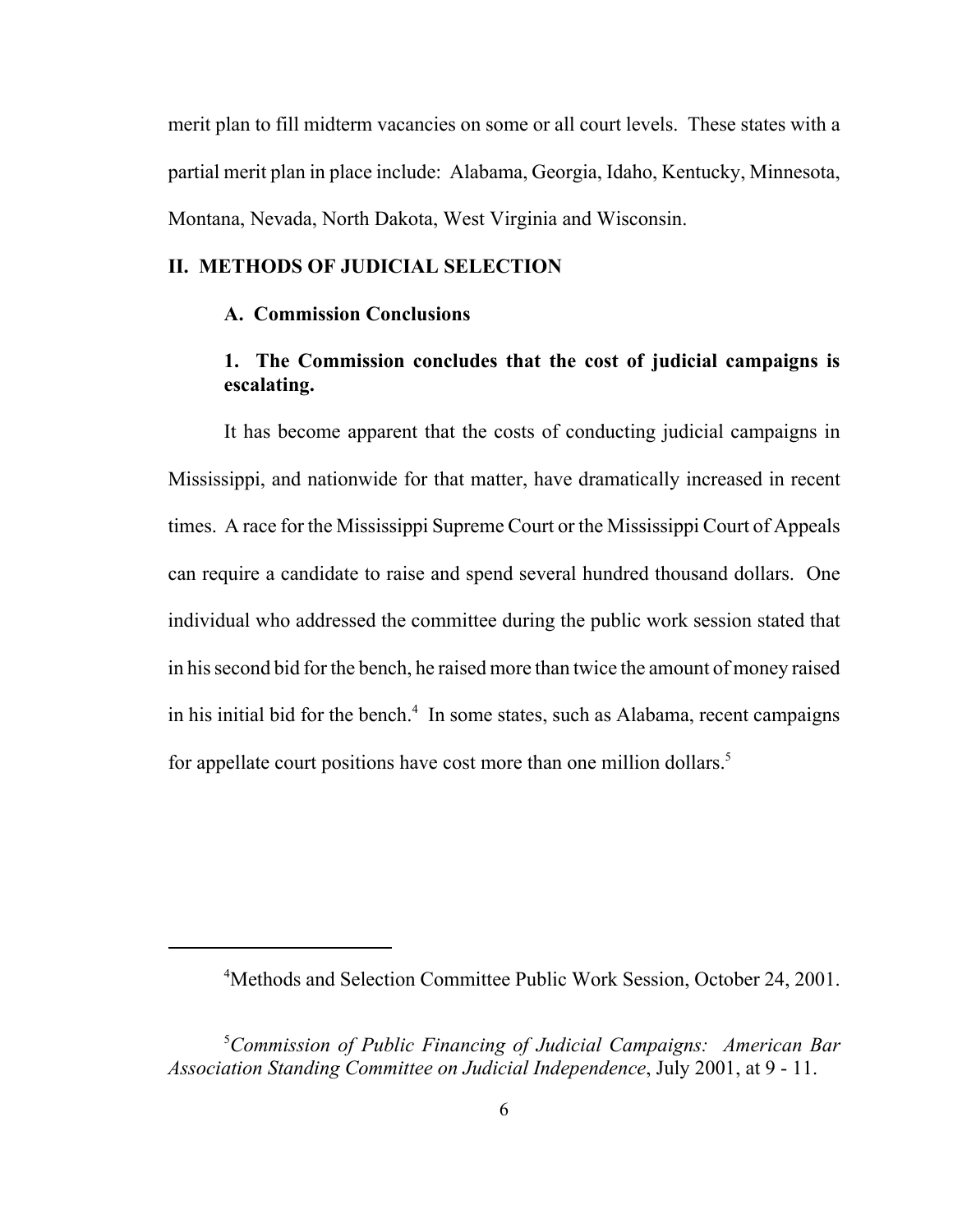**2. The Commission concludes there is a pervasive perception by the public that the Mississippi judiciary is no longer independent, but rather is subject to the influence of special interest groups or individuals who donate money to their election campaigns.** 

The prevailing theme throughout the Methods and Selection Committee's public work session was that there may be a perception by the public that the judiciary in Mississippi is subject to the influence of individuals or special interest groups who donate money to their campaigns.<sup>6</sup> When the donations are made to judicial campaigns by political action committees, attorneys, or parties who are routinely involved in litigation, the situation is exacerbated. Whether or not it is true, such donations, especially in large amounts, create a perception among the public that justice is for sale. Anytime a judge rules in favor of a lawyer, litigant or a special interest group who has made a contribution to his or her campaign, there is a risk that the judge's actions will be placed under suspicion.

## **3. The Commission concludes that outstanding judicial candidates may be discouraged from seeking judicial office because of the large amount of money they are required to raise in order to effectively compete for a judicial office.**

It is safe to say that the majority of judicial candidates hate to raise money, and would rather focus on the tasks at hand--communicating their qualifications out to the public and discussing the issues. However, in this day and time, it is difficult, if not impossible, to operate a competitive judicial campaign without raising large sums

<sup>6</sup> Methods and Selection Committee Public Work Session, October 24, 2001.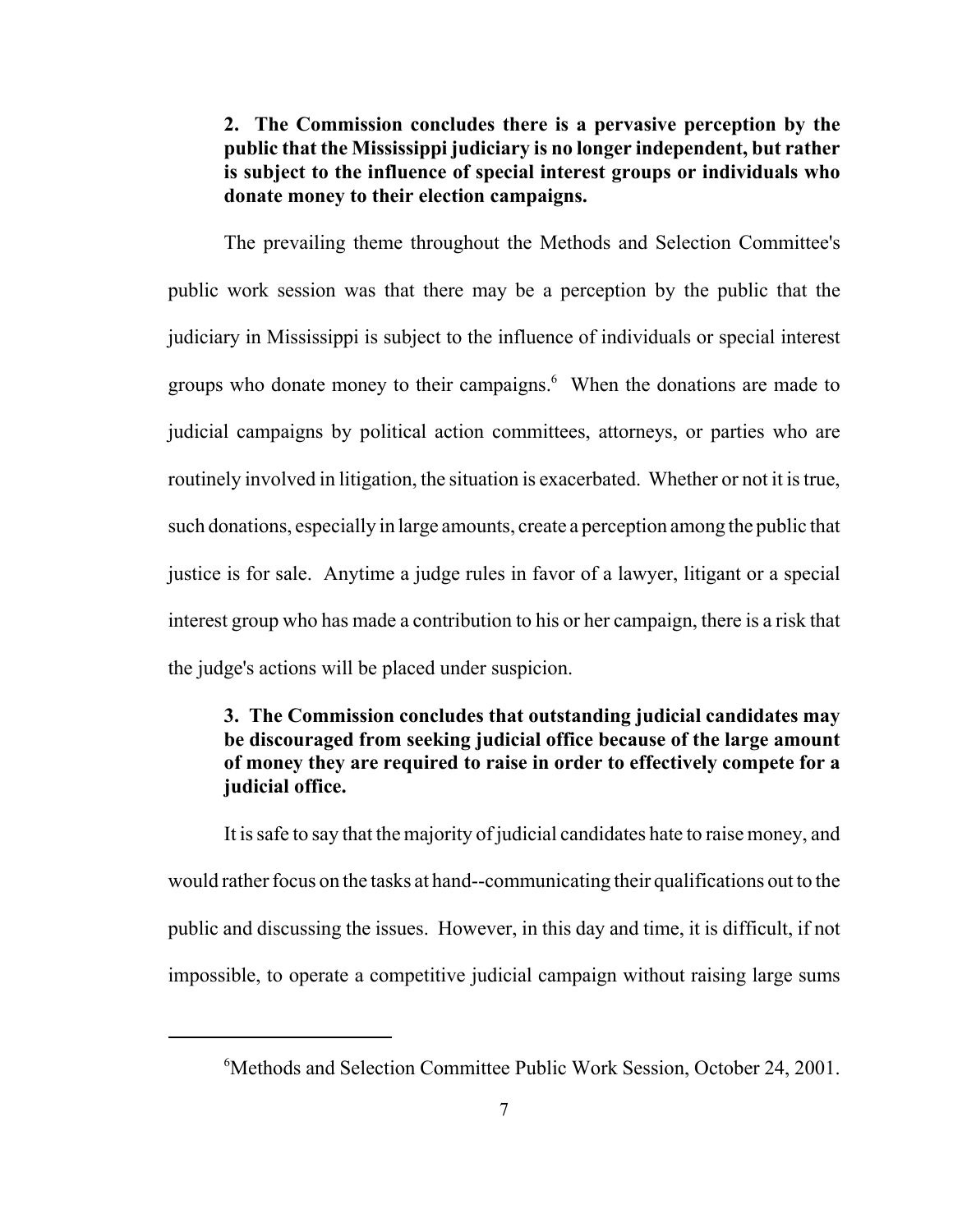opportunity to seek a judicial office.<sup>8</sup> of money.<sup>7</sup> Rather than be faced with the task of raising large sums of money, some studies have found that many outstanding judicial candidates simply forego the

## **4. The Commission concludes that outstanding judicial candidates may be discouraged from accepting judicial appointments because of the present special election law.**

Under the present system, judicial vacancies are filled by the Governor.<sup>9</sup> However, if more than nine months remain between the appointment and the next regular judicial election, the appointee is required to participate in a special election to fill the unexpired term of the office.<sup>10</sup> This can result in a situation in which the appointee will assume the judicial office and then be required to immediately begin the task of campaigning for an election a year away. Furthermore, in some situations, after that special election is held, the winner of the special election will be required to seek office again, a mere two years later. Thus, the judge will be required to spend an inordinate amount of time campaigning and fund-raising instead of devoting full attention to his or her judicial duties.

<sup>7</sup> *See* Commission Conclusion A, *supra*.

<sup>8</sup> *Commission of Public Financing of Judicial Campaigns: American Bar Association Standing Committee on Judicial Independence*, July 2001, at 24 - 26.

 $^{10}$  *Id.* <sup>9</sup> Miss. Const. art. 6,  $\S 177$ , and Miss. Code Ann.  $\S 9$ -1-103 (Rev. 1991).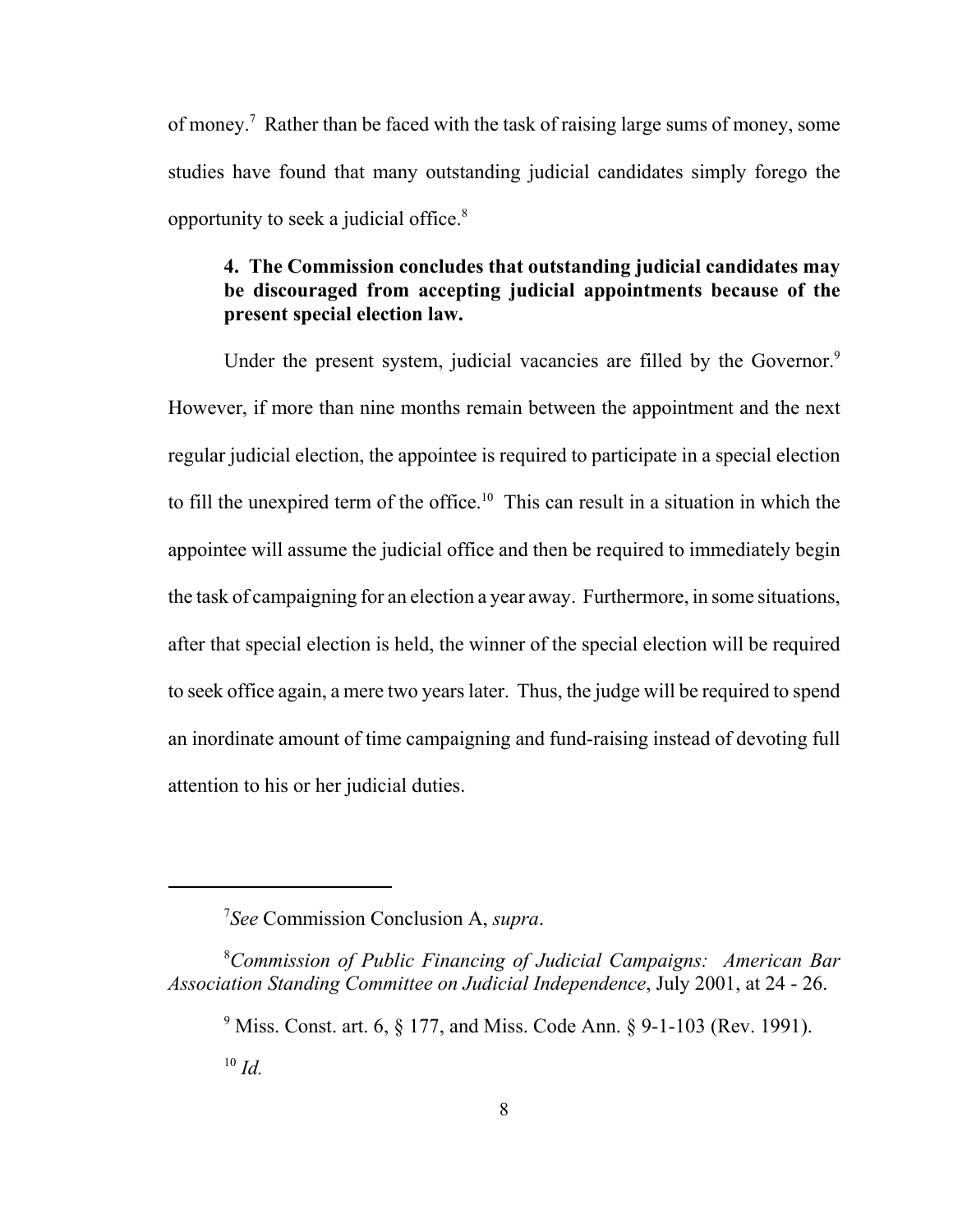## **5. The Commission concludes that outstanding judicial candidates for circuit court judge, chancery court judge and county court judge may be discouraged from seeking or remaining in judicial office because their terms are relatively short.**

Presently, judges for circuit court, chancery court and county courts serve terms of four years.<sup>11</sup> Compared to some of the other states in the nation, Mississippi trial court judges have relatively short terms. For instance Alabama, California, Florida, Illinois, Louisiana, Nevada, North Dakota, Ohio, Oregon, and portions of Missouri, have six year terms for their trial court judges. In Kentucky, Tennessee and West Virginia, trial court judges are elected to serve terms of eight years, while in New York and Pennsylvania, trial court judges serve terms of ten years.

For reasons similar to those enumerated for the special election law, Mississippi's relatively short terms may discourage outstanding candidates from seeking judicial offices. Whether it is concluding business for the previous campaign, raising money for the next election or actually campaigning, a portion of an incumbent trial judge's time under the present system is, in all likelihood, devoted to managing some aspect of his or her campaign. Such a distraction could, at worst, interfere with a judge's impartiality, and at a minimum divert the judge's time from a crowded docket.

<sup>11</sup> *See* Miss. Const. art. 6, § 153; Miss. Code. Ann. § 9-5-1 (Supp. 2001); Miss. Code Ann. § 9-7-1 (Supp. 2001); and Miss. Code Ann. § 9-9-5 (Rev. 1991).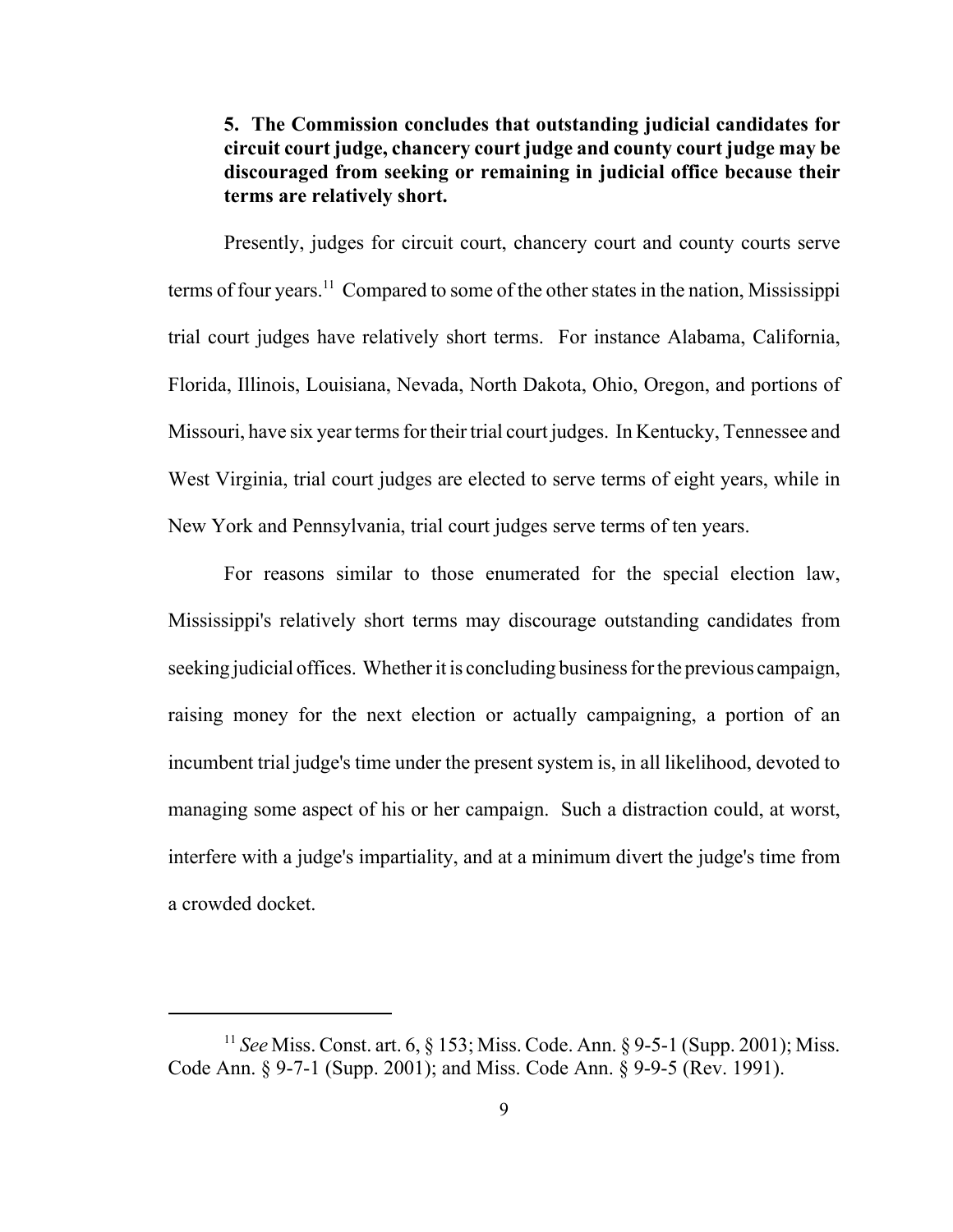## <span id="page-24-0"></span>**6. The Commission concludes that the influence of campaign contributions and unregulated "soft money" on judicial campaigns has created the majority of the current problems.**

During the elections in the year of 2000 for the Mississippi Supreme Court, the United States Chamber of Commerce placed a number of advertisements on local television stations. At least two of the candidates turned to the courts for relief, alleging that the U.S. Chamber had violated the campaign reporting and disclosure laws of Mississippi. The U.S. Chamber took the position that it was exempt from the reporting and disclosure laws of Mississippi because the advertisements were actually "issue advertisements" and did not advocate the election of any candidate.<sup>12</sup> Injunctive relief was granted on two different occasions in one case, and the United States Supreme Court subsequently stayed the lower court's injunction on both occasions. One of those cases<sup>13</sup> is presently pending before the United States Court of Appeals for the Fifth Circuit, which heard oral argument on November 7, 2001.

In the comments and suggestions received by the Commission, there seemed to be a consensus that the effect of independent expenditures or "soft money" is of great concern in judicial elections, and that regulation is needed. During the Methods and Selection Committee's open work session, at least one candidate informed the

<sup>12</sup>*See Chamber of Commerce of the Unites States of America v. Moore*, No. 3:00-cv-778WS (S.D. Miss. Nov. 2, 2000).

<sup>13</sup>*Chamber of Commerce of the Unites States of America v. Moore*, No. 3:00 cv-778WS (S.D. Miss. Nov. 2, 2000), appeal docketed, No. 00-60779 (5th Cir. Nov. 3, 2000).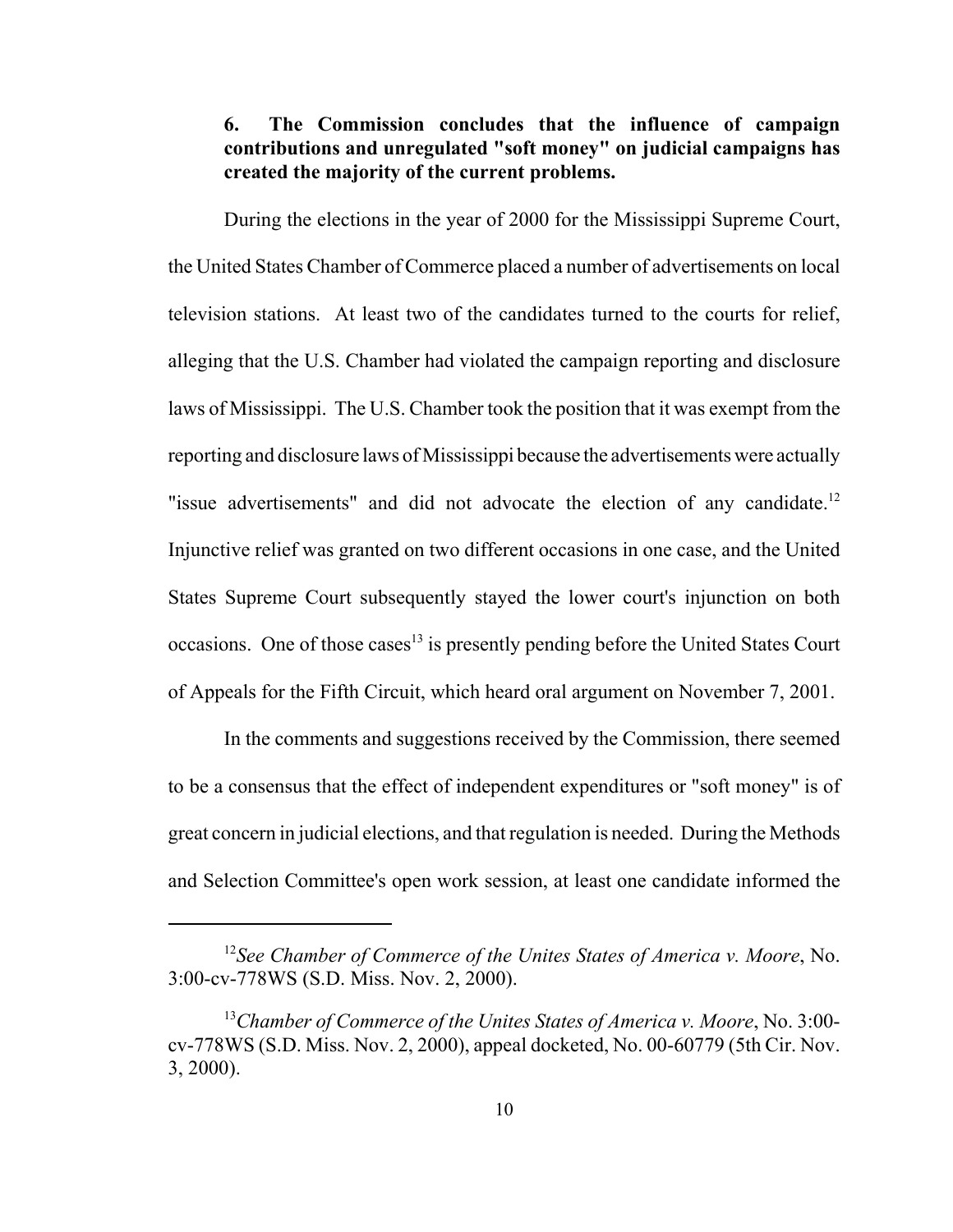Committee that he wished the U.S. Chamber had stayed out of his race, while another candidate in whose race the U.S. Chamber advertised, was of the opinion that such independent expenditures are "wrong."14 The U.S. Chamber was invited to address the Methods and Selection Committee; however, it did not respond to the invitation.

Outside influences such as this, unregulated and undisclosed, have a pervasive and negative influence on Mississippi judicial campaigns, especially in races in which judges neither seek nor want assistance of outside organizations. Expenditures of this type are responsible for many of the current problems in judicial elections. Regardless of where the money originates, the public perceives these independent expenditures as an attempt to influence the Mississippi judiciary, and thus, these expenditures only serve to further erode the public's confidence in Mississippi's judicial system.

#### **B. Commission Recommendations**

The Commission studied documents related to judicial election reform and solicited comments and recommendations from judicial candidates and interested organizations during an open work session. The following is representative of the suggestions received:

- 1. Limiting judicial campaign contributions to \$25,000;
- 2. Prohibiting contributions to judicial campaigns from attorneys;

<sup>&</sup>lt;sup>14</sup>Methods and Selection Committee Public Work Session, October 24, 2001.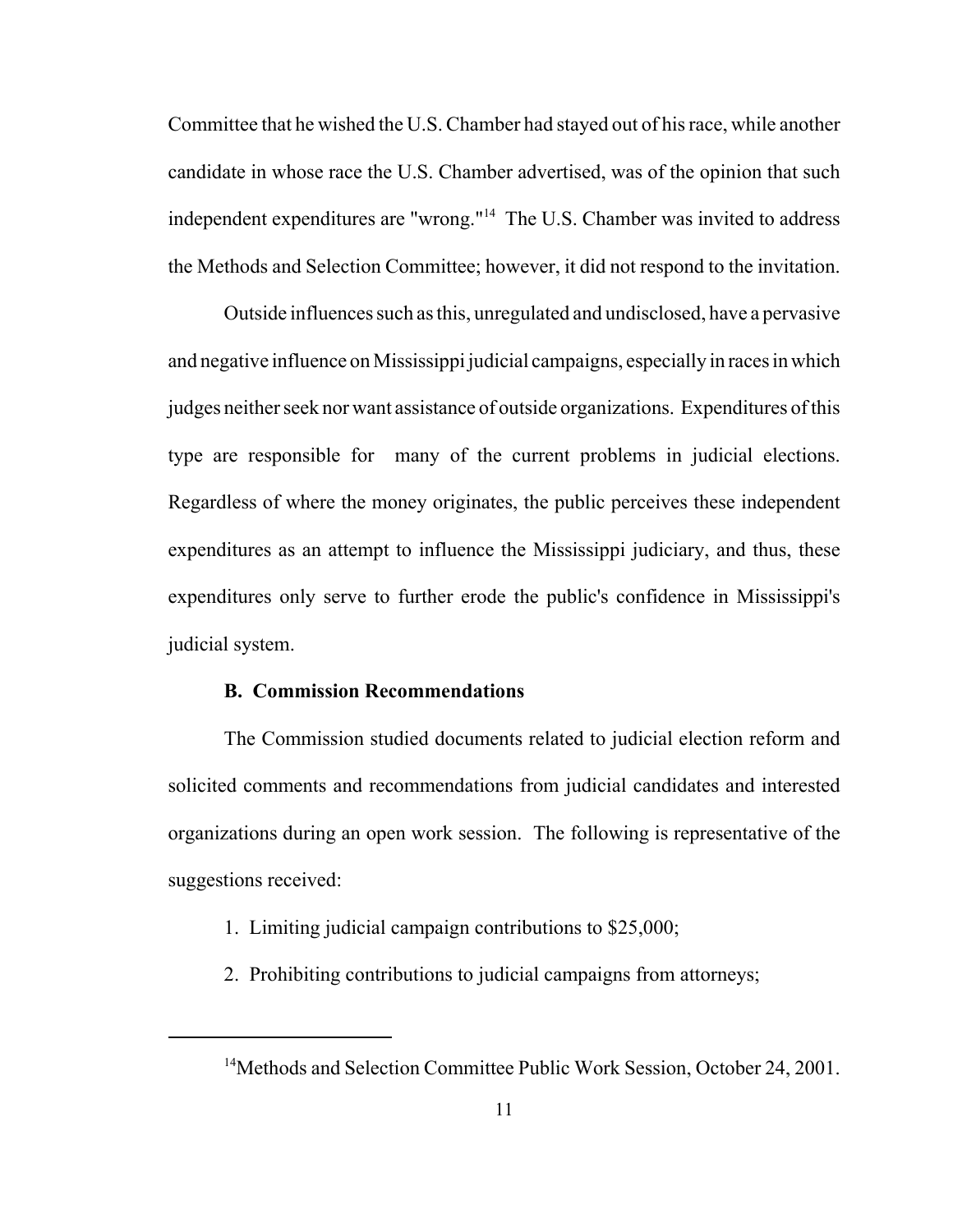3. Limiting judicial campaign contributions to \$50 per person;

4. A judicial campaign Oversight Committee with authority and jurisdiction to address campaign abuses, including injunctive relief;

5. Penalties for failure to report campaign contributions, including funds from out of state organizations;

6. Greater enforcement of existing campaign laws;

7. Amending the Code of Judicial Conduct to allow more meaningful candidate information to be provided to the public;

8. Removing all campaign contribution limits with full disclosure and reporting requirements;

9. A judicial nominating committee for interim appointments;

10. Removing time limits for judicial candidates to raise money;

11. Creation of a blind commission or body to receive and disperse campaign contributions; and

12. Adoption of a more stringent standard of recusal.<sup>15</sup>

The Commission studied the strengths and weaknesses of judicial selection

methods throughout the United States, and throughout its deliberations, the

Commission considered and revisited the issue of whether Mississippi should change

 $15$ It is noteworthy that the Commission, by and through its Methods and Selection Committee, considered a more stringent recusal rule. However, the Commission was unable to come to a consensus that would allow the Commission to recommend implementation. It should also be noted that a variation of the rule considered by the Commission has been proposed by the Mississippi Supreme Court in its proposed amendments to the Code of Judicial Conduct. *See In Re: Code of Judicial Conduct*, No. 89-R-99013-SCT (Miss. Oct. 25, 2001).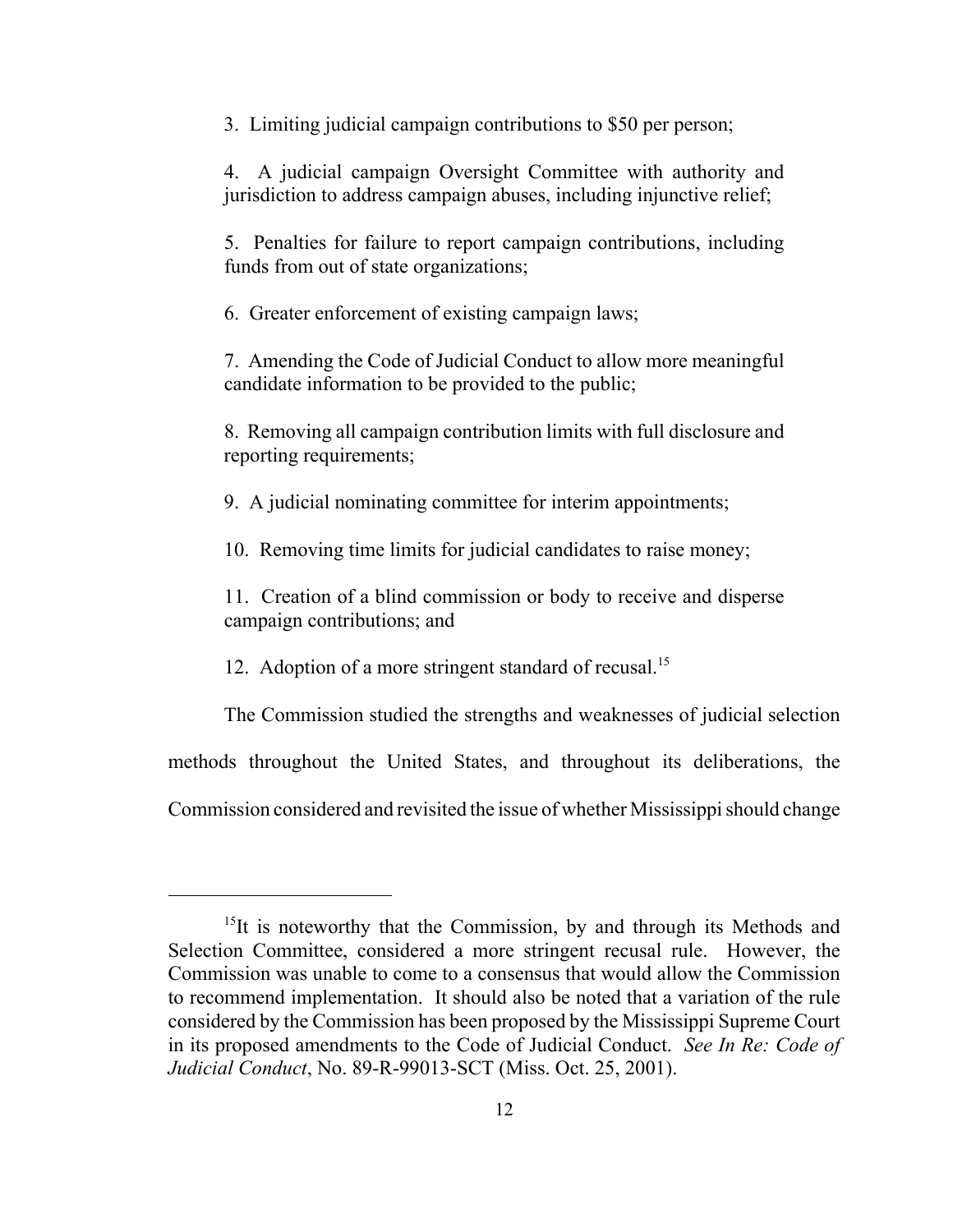<span id="page-27-0"></span>its system of selecting judges. Some organizations and media outlets have encouraged such a change. At the original meeting of the Commission and at each subsequent meeting, it was the consensus of the Commission that there is substantial and valid reasons to retain an elective judiciary. That is not to say that an appointed system or merit selection system is not sound and valid methods of selecting trial and appellate judges. However, the Commission was of the opinion that its time would be best spent on making recommendations for the improvement of the present system of electing judges.

Based on the foregoing, the Commission makes the following recommendations which flow from its conclusions:

#### **1. The Commission recommends amending the special election law.**

As stated above, judges appointed to fill judicial vacancies in some instances may be required to participate in a special election within a very short period of time following their appointment, and then may be required to participate a short time later in the regular election for their office. Thus, an inordinate amount of the judge's time is drawn from attending the duties of his or her office in order to campaign and raise campaign funds. The Commission is of the opinion that section 23-15-849 of the Mississippi Code Annotated (Rev. 2001)<sup>16</sup> should be amended to allow the appointee

<sup>&</sup>lt;sup>16</sup>Although Miss. Code Ann. Section 23-15-849 (Supp. 2001) does not directly apply to vacancies for a county judge, Miss. Code Ann. Section 9-9-5 (Rev. 1991) provides that vacancies in county judge shall be filled in the same manner as circuit judge.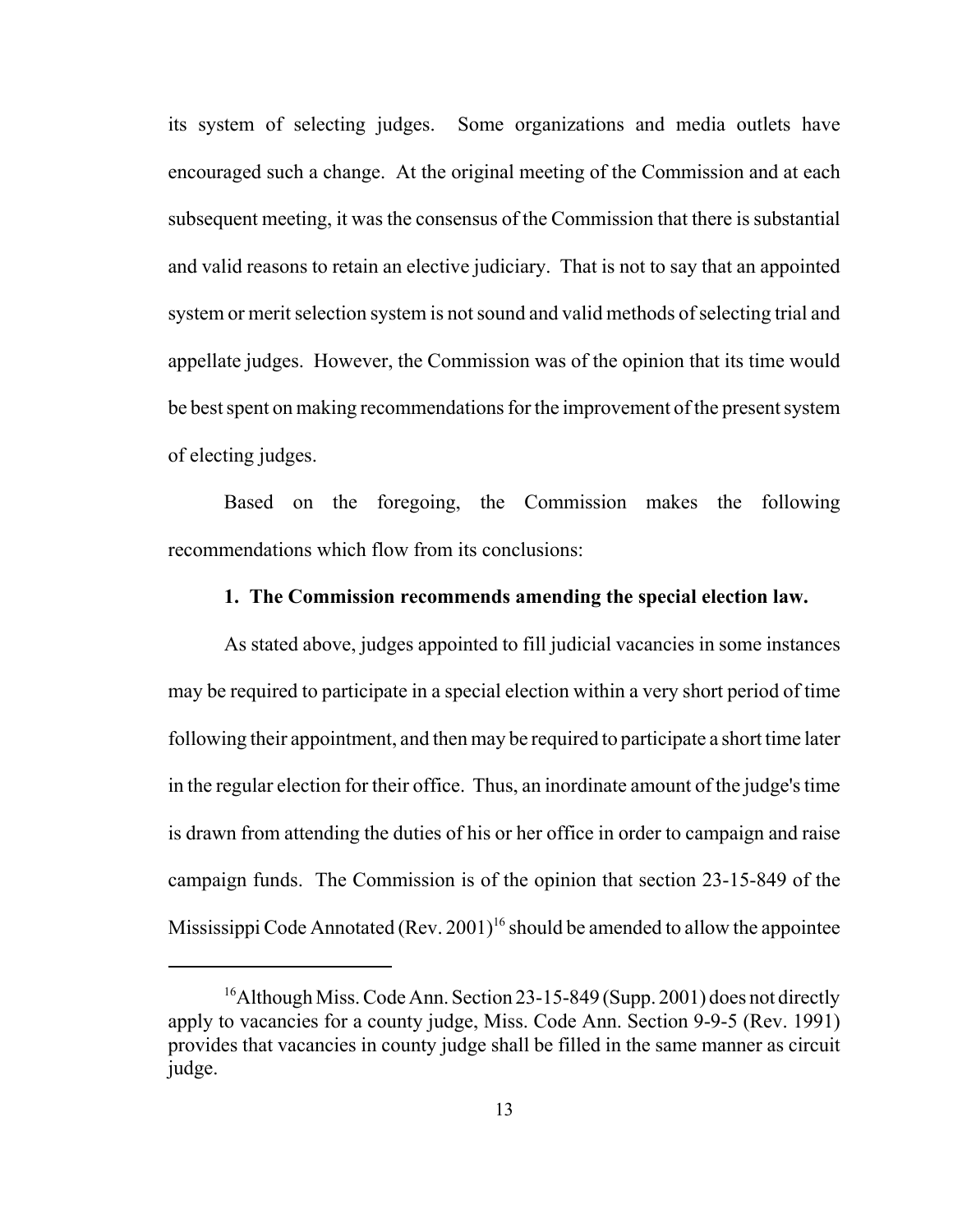<span id="page-28-0"></span>to serve out the remainder of the term. Such an amendment would allow the appointee to become familiar with the office before being required to seek election. It would also result in fewer elections and lower judicial election costs to the state of Mississippi.

#### **2. The Commission recommends longer terms for trial court judges.**

Presently, trial court judges in Mississippi serve four year terms.<sup>17</sup> The Commission recommends that the Article 6, Section 153 of the Mississippi Constitution of 1890, and Mississippi Code Annotated Sections 9-5-1 and 9-7-1 (Supp. 2001) be amended to provide for eight-year terms for the judges of circuit, chancery and county courts.<sup>18</sup> Again, the Commission is of the opinion that such a measure will allow the judges to focus on the task of being a judge instead of having to constantly gear up to operate a judicial campaign. Furthermore, since this change would result in fewer judicial elections, the state of Mississippi would realize a cost savings in administering judicial elections. While the Commission recognizes that

<sup>17</sup>*See* Miss. Const. art. 6, § 153; Miss. Code. Ann. § 9-5-1 (Supp. 2001), Miss. Code Ann. § 9-7-1 (Supp. 2001), and Miss. Code Ann. § 9-9-5 (Rev. 1991).

<sup>&</sup>lt;sup>18</sup>The terms of county court judges are set by Miss. Code Ann.  $\S$  9-9-5 (Rev. 1991) which states that the county court judges shall hold office for the same term as circuit judges, and thus, assuming that the terms of circuit court judges are extended, Miss. Code Ann. § 9-9-5 (Rev. 1991) would not have to be amended in order to extend the terms of county court judges.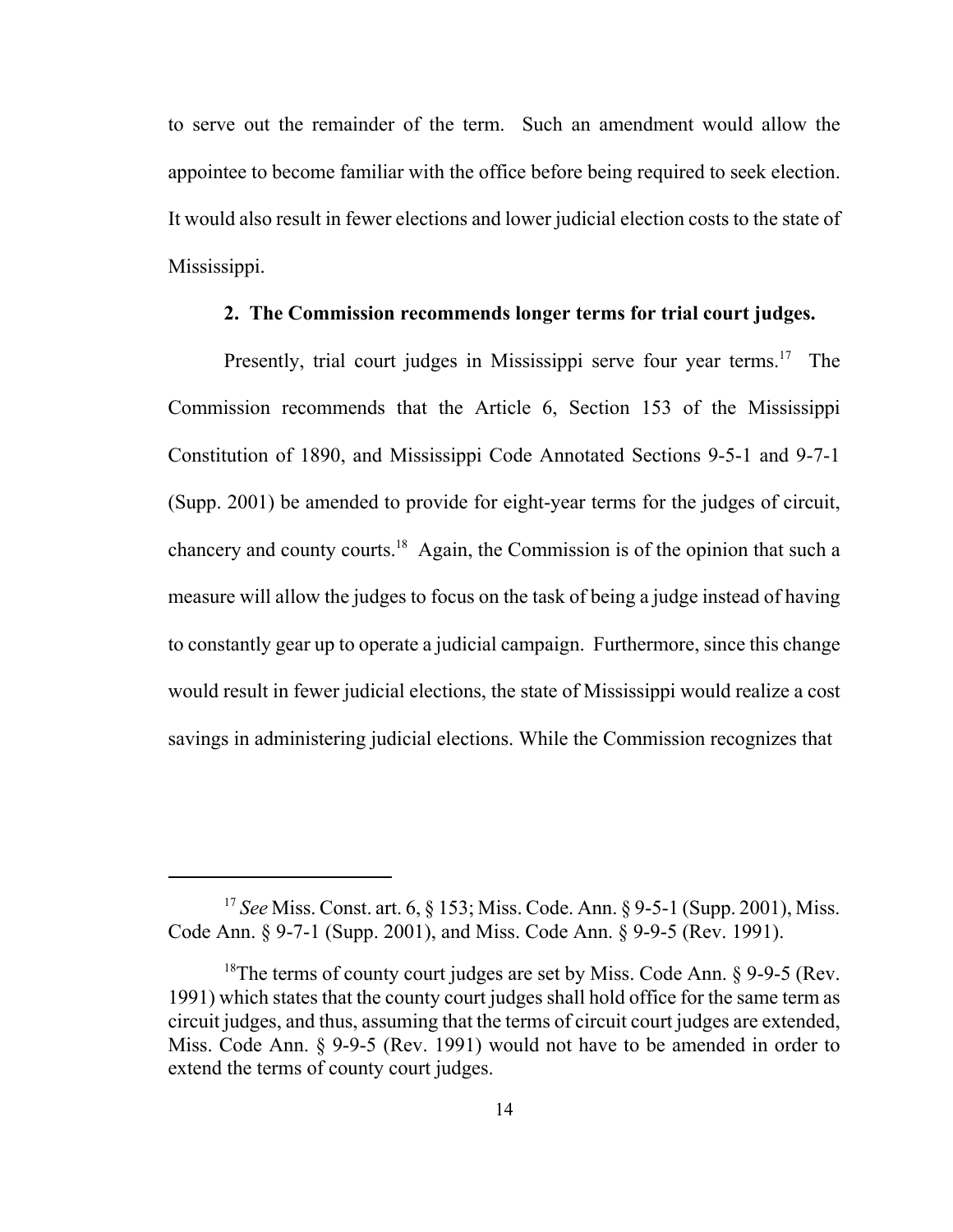<span id="page-29-0"></span>amending the Constitution is no small task, it is of the opinion that it is not an insurmountable obstacle.

#### **3. The Commission recommends amending the campaign disclosure and reporting laws.**

candidate."<sup>20</sup> As previously stated, one of the conclusions of the Commission is that the influence of unregulated and unreported "soft money" on judicial campaigns has created the majority of the current problems in judicial elections.<sup>19</sup> In an attempt to provide better monitoring and reporting of independent expenditures, and thus provide the public with a clearer picture of how a candidate's campaign is actually being financed, the Commission recommends amending the Campaign Disclosure and Reporting Laws in several ways. First, it is recommended that in Mississippi Code Annotated Section 23-15-801(j) (Rev. 2001), the definition of "independent expenditure" be amended to include the following language: "or an expenditure made by a person for the purpose of supporting and/or opposing a candidate for judicial office including the publication, advertisement or the release of information, or payment therefor, containing favorable or unfavorable information about a judicial

<sup>19</sup>*See* Commission Conclusion G, *supra.* 

<sup>&</sup>lt;sup>20</sup>The Commission is aware that this is a controversial issue, aspects of which are presently pending before the United States Court of Appeals for the Fifth Circuit, including whether, pursuant to *Buckley v. Valeo*, 424 U.S. 1 (1976), independent expenditures may even be constitutionally subjected to election reporting and disclosure laws. *See Chamber of Commerce of the Unites States of America v.*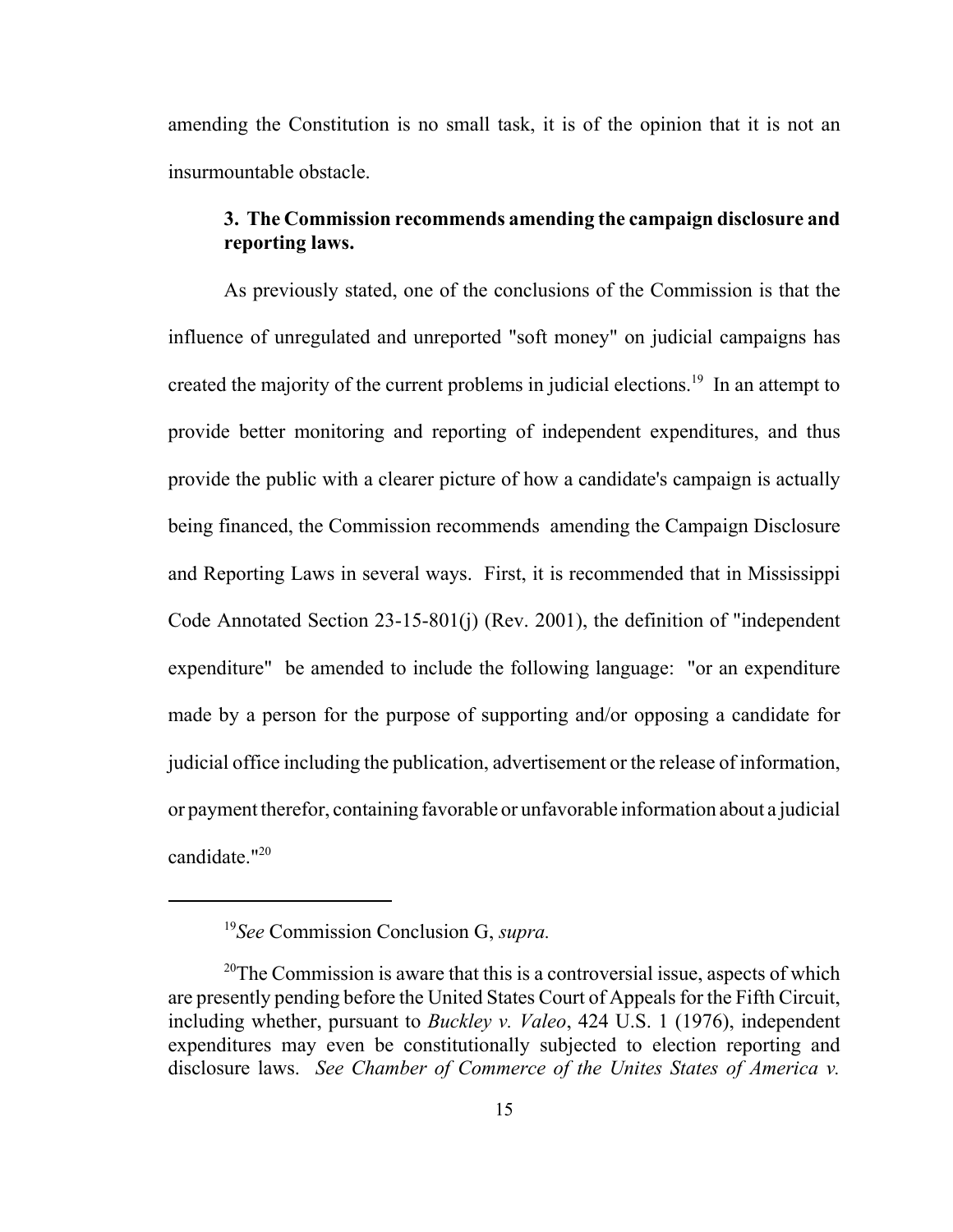Next, it is recommended that Section 23-15-807 of the Mississippi Code Annotated (Rev. 2001) be amended by adding a subpart (g) which would give the Secretary of State, upon reasonable notice and probable cause that a violation of this section has occurred, the authority to audit the books and records of a political committee, as well as subpoena the appropriate records, to determine if a violation of this section has occurred.

Third, it is recommended that Mississippi Code Annotated Section 23-15- 813(a)(ii) (Rev. 2001) be amended to broaden the discretion of the Secretary of State in imposing the civil penalty required by the statute for delinquent filings. Presently, the statute only provides for a \$50 per day penalty. It is recommended that the penalty be increased so as to allow the Secretary of State discretion to assess a penalty of up to \$10,000 per day.

Finally, it is recommended that Section 23-15-813 of the Mississippi Code Annotated (Rev. 2001) be amended by adding a subpart (e) to allow the Secretary of State or any aggrieved party to seek injunctive relief to prohibit any candidate or political committee which is delinquent in the filing of a campaign finance disclosure report required under Mississippi Code Annotated Sections 23-15-801 through 23-

*Moore*, No. 3:00-cv-778WS (S.D. Miss. Nov. 2, 2000), appeal docketed, No. 00- 60779 (5th Cir. Nov. 3, 2000). The Commission recognizes that details of this recommendation may need to be altered in order for it to remain constitutional.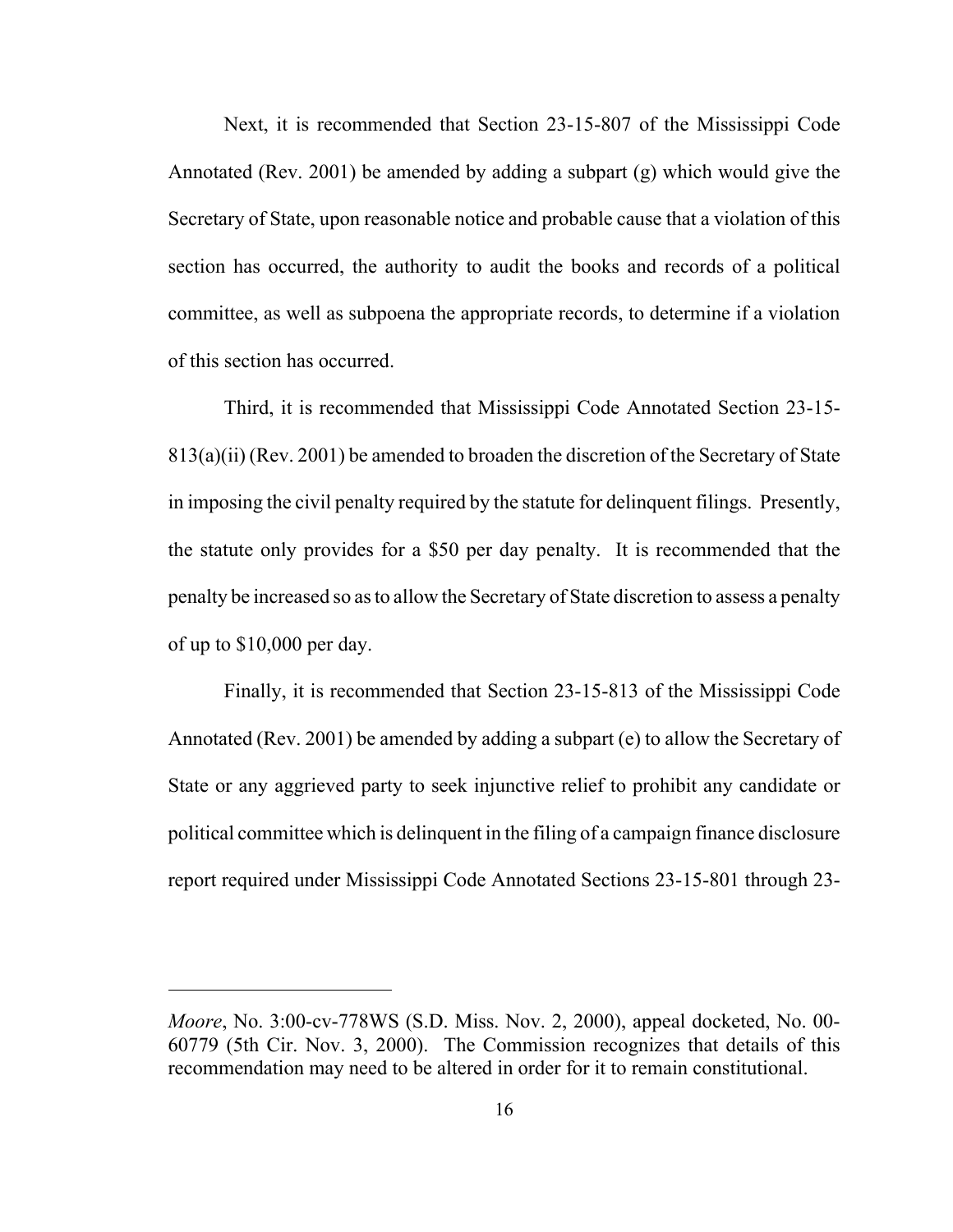<span id="page-31-0"></span>15-813 (Rev. 2001) from making any further campaign expenditures or to prohibit any other person or entity from disseminating any information including publications and advertisements purchased with such campaign expenditures, and for other relief.

Broadening the definition of "independent expenditure" and increasing the Secretary of State's powers to enforce the Campaign Disclosure and Reporting Laws, as well as the civil penalty for noncompliance with those laws, would likely reduce the amount of unregulated and unreported "soft money" in judicial campaigns. A reduction of independent expenditures in judicial campaigns should decrease the negative effect such expenditures have on judicial campaigns, and thereby enhance the public's opinion of judicial campaigns and offices in Mississippi by helping reduce the public's perception that independent expenditures are an attempt to influence the Mississippi judiciary.

## **4. The Commission recommends amending the statute which imposes judicial contribution limits.**

During the Commission's deliberations, there was a concern expressed that Mississippi law is not completely clear that indirect donations to judicial campaigns are prohibited. By making donations to a judicial campaign through a third party, entities may be able to circumvent the present campaign contribution limits. Thus, in order to clarify that indirect contributions to judicial campaigns is unlawful, the Commission recommends that Section 23-15-1021 of the Mississippi Code Annotated (Rev. 2001) be amended to specifically provide a penalty for such unlawful indirect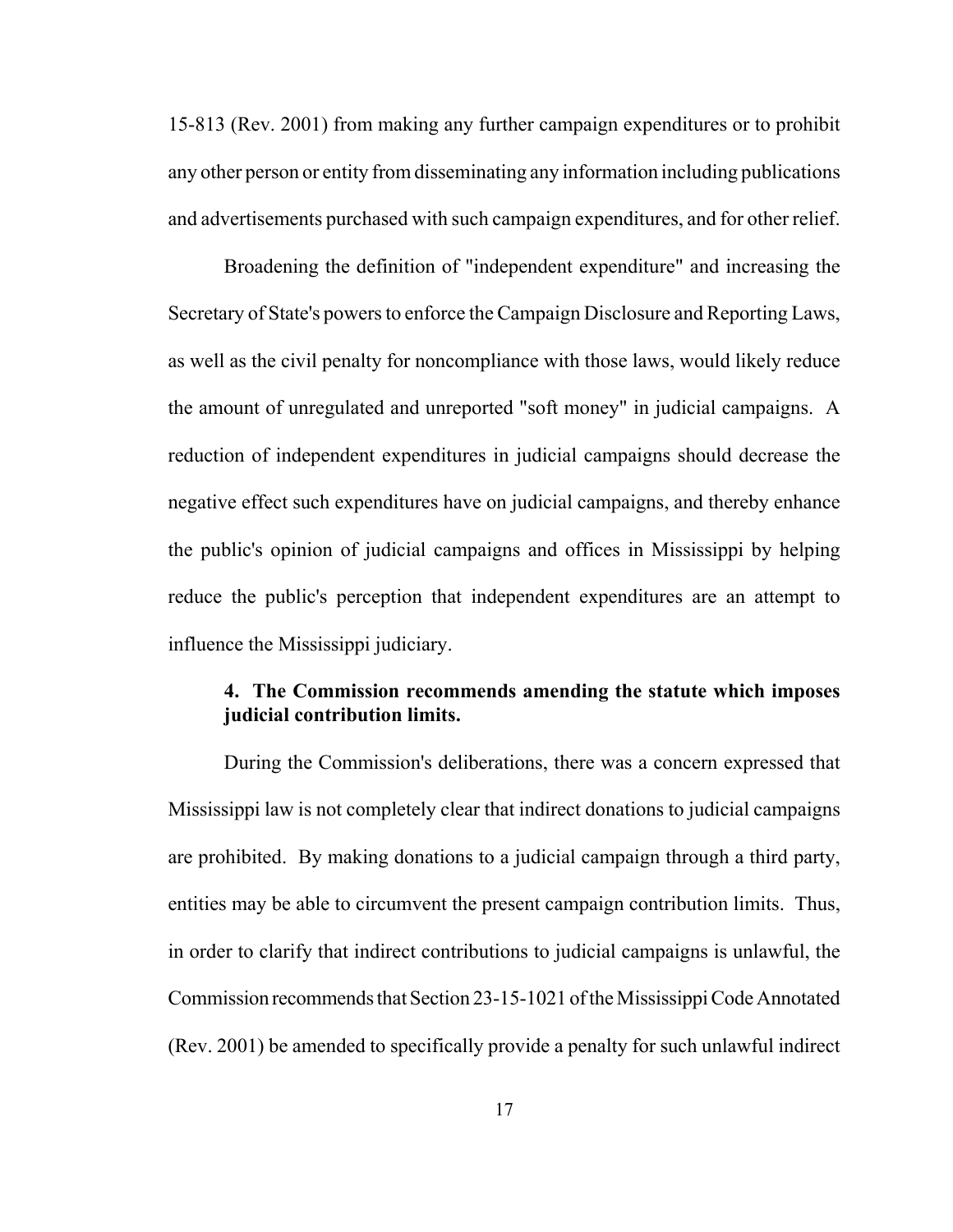<span id="page-32-0"></span>donations. Clarifying that such donations are prohibited may further help provide the public with a more accurate view of how judicial campaigns are actually being financed.

#### **III. JUDICIAL SALARIES**

The Commission, by and through the Salaries Committee, conducted a detailed study of the appropriate compensation and support for the judiciary in Mississippi and concluded that Mississippi is in serious need of a more fully compensated judiciary in order to promote justice for the benefit of the people of Mississippi. The temptation is to simply recommend that all judges should be paid more and leave it at that, but the subject has more depth as evidenced by the Commission's conclusions and recommendations which follow.

#### **A. Commission Conclusions**

## **1. The Mississippi public expects learned, honorable men and women of the utmost integrity to serve as members of the judiciary.**

The various editorials that have been published throughout the Commission's deliberations call for "equal justice under the law," a "fair and impartial judiciary," and a "politically clean environment for judicial candidates." Perhaps, the Chief Justice of the United States Supreme Court, William H. Rehnquist, summarized it best when he said:

The right to one's day in court is meaningless if the judge who hears the case lacks the talent, experience, and the temperament that will enable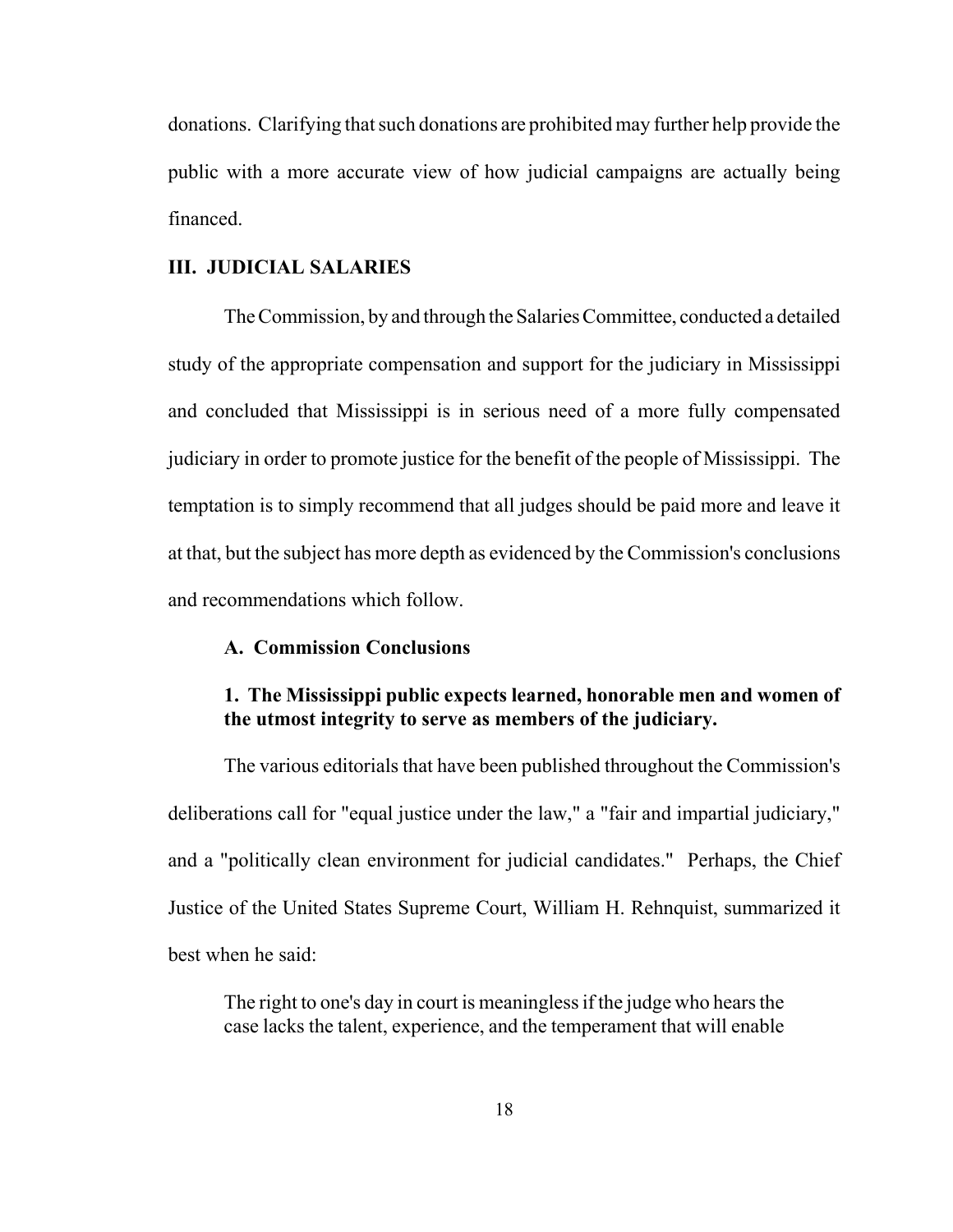him to protect imperiled rights and render a fair decision.

<span id="page-33-0"></span>There is an expectation of equal justice, fairness, impartiality, education, experience, and temperament fitting to the judiciary. The public expects learned, honorable men and women of the utmost integrity. These are reasonable expectations, expectations that are the foundations of any good judge and expectations which all should aspire to meet. One must be mindful, however, that those who exhibit characteristics as set forth above have marketability in areas other than public service and quite often enjoy success in the private sector.

## **2. The private sector actively seeks experienced judges who bring valuable insight from the bench to private practice.**

The basic salary for a member of the Mississippi judiciary is as follows:

| Chief Justice of the Supreme Court       | \$104,900 |
|------------------------------------------|-----------|
| Presiding Justice of the Supreme Court   | \$102,900 |
| Associate Justices of the Supreme Court  | \$102,300 |
| Chief Judge of the Court of Appeals      | \$98,300  |
| Associate Judges of the Court of Appeals | \$95,500  |
| <b>Chancery Court Judges</b>             | \$94,700  |
| Circuit Court Judges                     | \$94,700  |

The Mississippi Bar conducted an Economic and Technology Survey of its members for the year 1999. Nineteen hundred and fifty-two surveys were mailed with a 25.1% response rate. The survey reflects that in 1999, the average partner of a law firm earned \$125,087 from the practice of law. In 1999, associates with six to ten years of practice averaged a salary of \$81,650.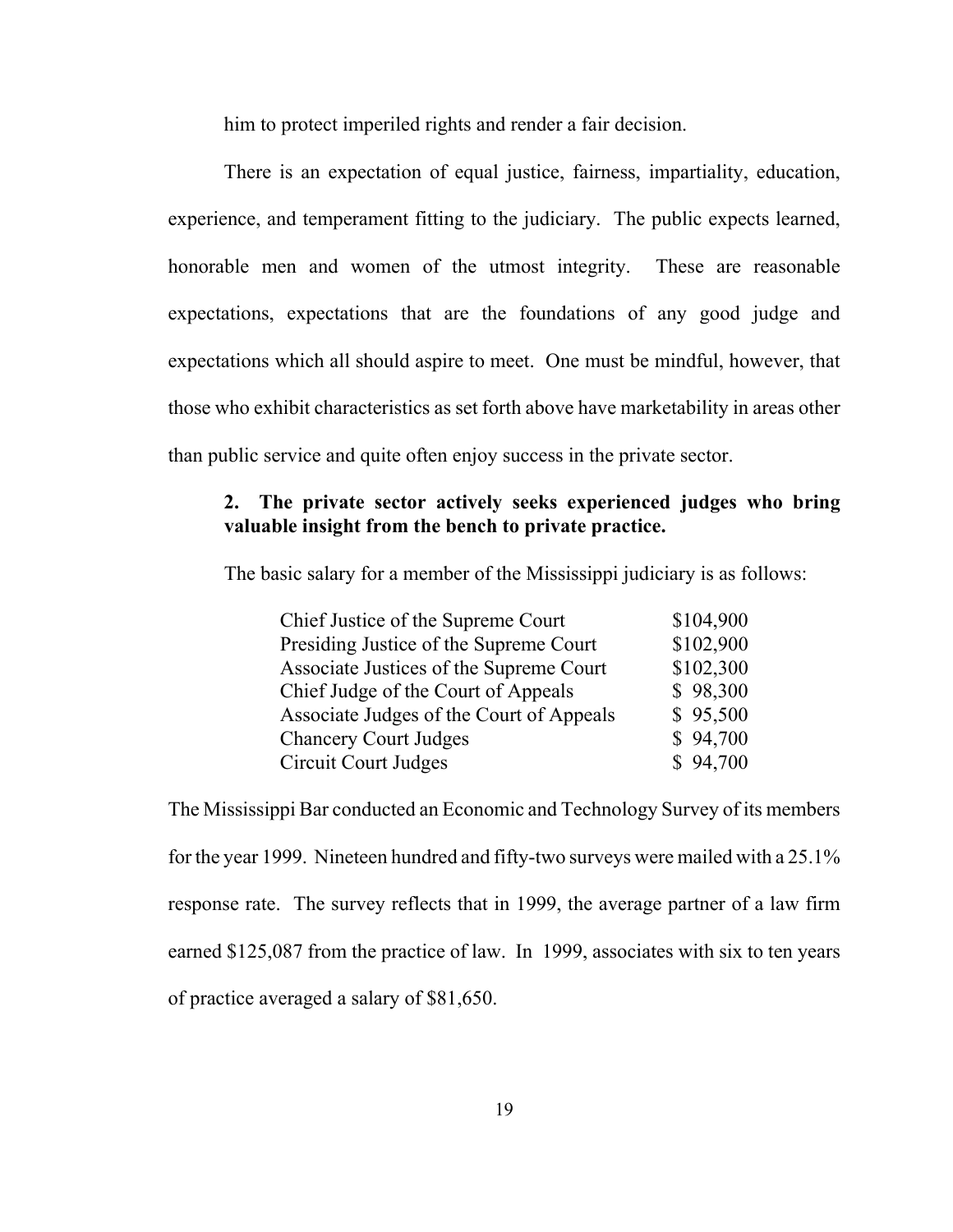One must keep in mind that these numbers are two years old, and from all accounts there is at present a high demand for competent, experienced attorneys. In any event, the average partner in a law firm in 1999 made from \$30,387 to \$20,187 more than a judge in the State of Mississippi, depending upon which position the judge holds.

The private sector wants experienced judges who bring valuable insight from the bench to private practice. In the last twenty-four months, the judiciary has lost to private practice the Honorable Fred L. Banks, Jr., from the Supreme Court; the Honorable John H. Whitfield; the Honorable John T. Kitchens; the Honorable Barry W. Ford; and the Honorable L. Breland Hilburn from the circuit court bench. Honorable Reuben V. Anderson, former Justice of the Mississippi Supreme Court, was lost to private practice outside the last twenty-four months.

It is a disturbing trend for experienced members of the judiciary to leave the bench for private practice, particularly when a number of those openly state that compensation is part of the reason. The *Commercial Dispatch* of Columbus, Mississippi, wrote an editorial titled, "Dedication, Not Dollars, Could Improve Judiciary," and stated:

It would be nice to see more of them run for office because it is a timehonored public service to a noble cause and an important sacrificial element of our democratic way of life instead of a means to a highly paid end. That sort of mindset is every bit as fundamental to reforming the system as greater voter accountability, and the legal community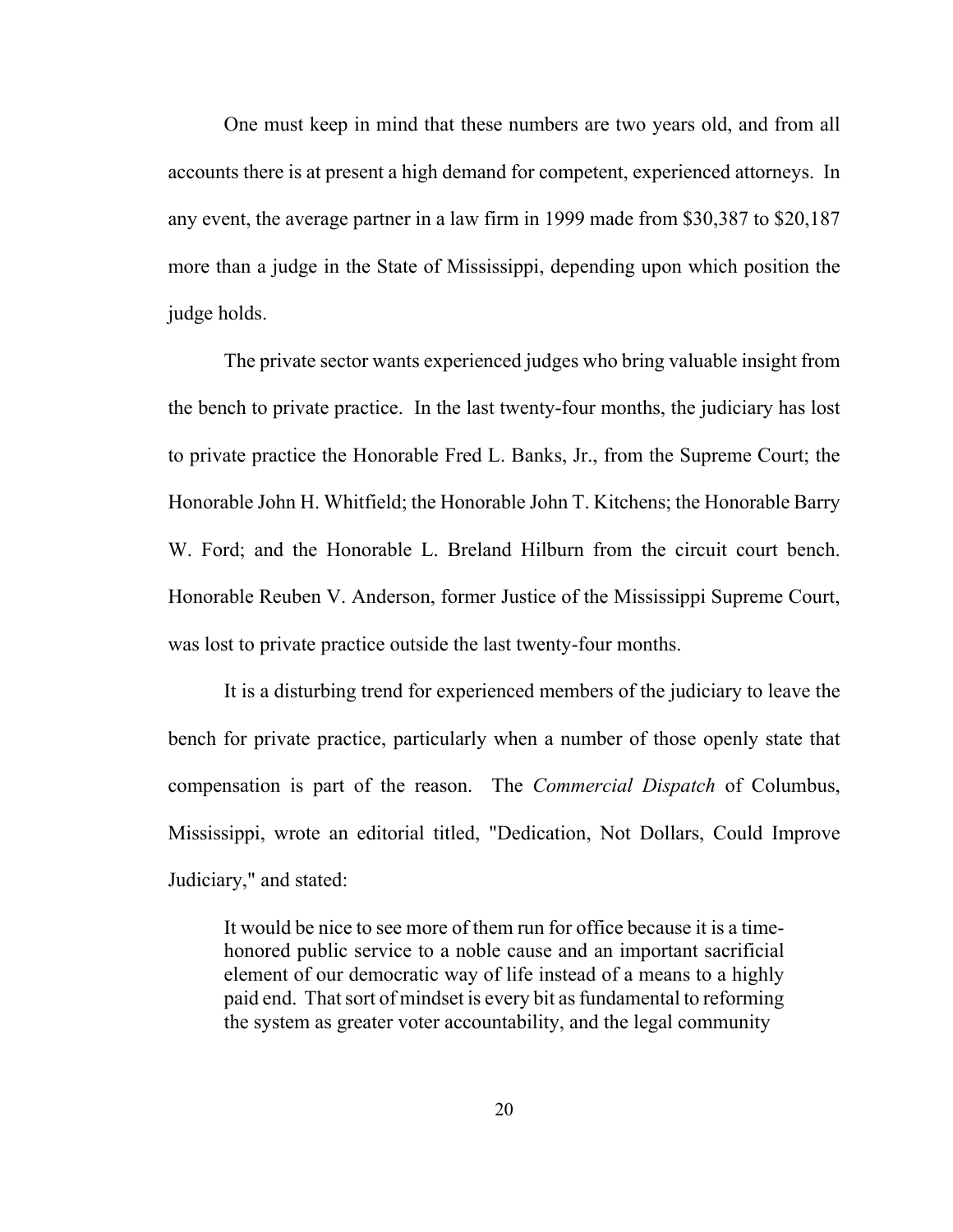should not be left off that hook of responsibility too easily.

<span id="page-35-0"></span>The Commission disagrees with this in part. Public service is a noble cause but, by the same token, it is not necessary for public servants to sacrifice in order to serve. All state court trial judges, as a basic requirement, were practicing attorneys with four years of undergraduate college and three years of law school, most of whom sacrificed to obtain their educations. Upon taking the bench, they take on the responsibility of deciding issues of great importance, ranging from the sentence that a criminal might receive and what rehabilitative intervention might restore him to useful citizenship to which parent will receive custody of their children and what portion of the marital estate each will receive in complicated equitable distributions attendant to a divorce. The State of Mississippi should compensate people based upon the responsibility that they assume, and there is clear precedent for this. For example, the average salary for a Mississippi community college president is in excess of \$115,000, which exceeds the salary of the Chief Justice of the Supreme Court by \$10,000.

## **3. Mississippi trial judges are paid substantially less than the southeastern average.**

One must consider the overworked phrase, "the southeastern average." The National Center for State Courts published a paper entitled *Survey of Judicial Salaries*. This report shows the following salaries for trial judges: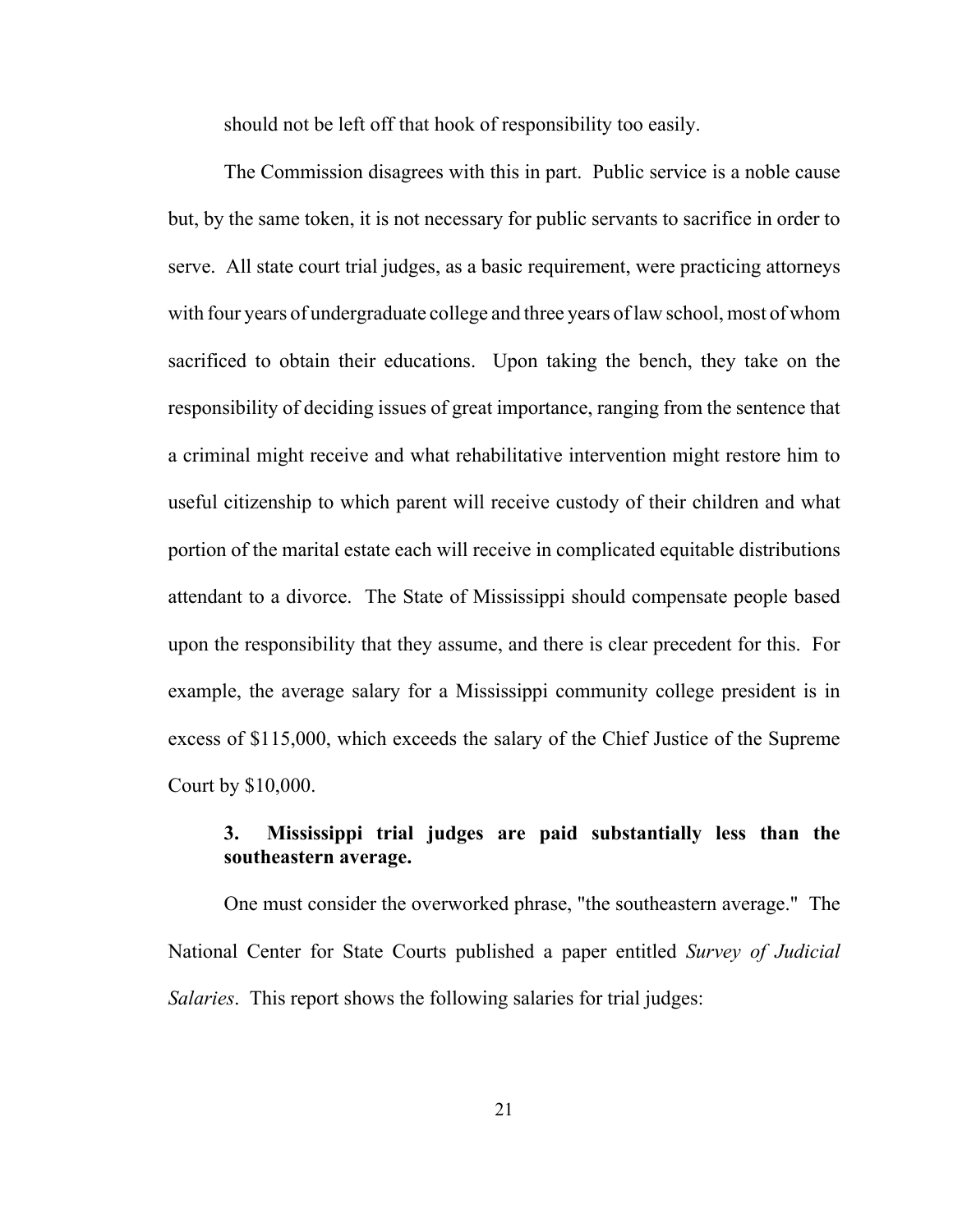| \$113,092 |
|-----------|
| \$112,728 |
| \$102,520 |
| \$108,036 |
| \$106,594 |
|           |

<span id="page-36-0"></span>The above contiguous states pay their trial judges an average of \$11,894 more than Mississippi. If the State of Florida at \$130,000, the State of Georgia at \$121,769, and the State of Texas at \$107,150 are added to the above states, the average salary is \$112,185, which is \$17,485 above the State of Mississippi.

## **4. Mississippi is losing competent and highly qualified prosecutors to the private sector as a result of insufficient compensation.**

A growing problem across the state has been the attrition of state prosecutors. Just as with the judiciary, Mississippi is faced with the problem of losing competent and highly qualified prosecutors to the private sector primarily as a result of insufficient compensation. Like judges, district attorneys and assistant district attorneys are required to have obtained a four-year undergraduate college degree and a doctor of jurisprudence in preparation for such a position. Prosecutors are vested with a large amount of discretion in the prosecution and the ultimate disposition of criminal cases. Properly exercising such broad discretion is not a task to be taken lightly. However, when a prosecutor's discretion is properly exercised, dockets are cleared and efficiency is assured in the criminal justice system, and thus in the Mississippi judicial system as a whole.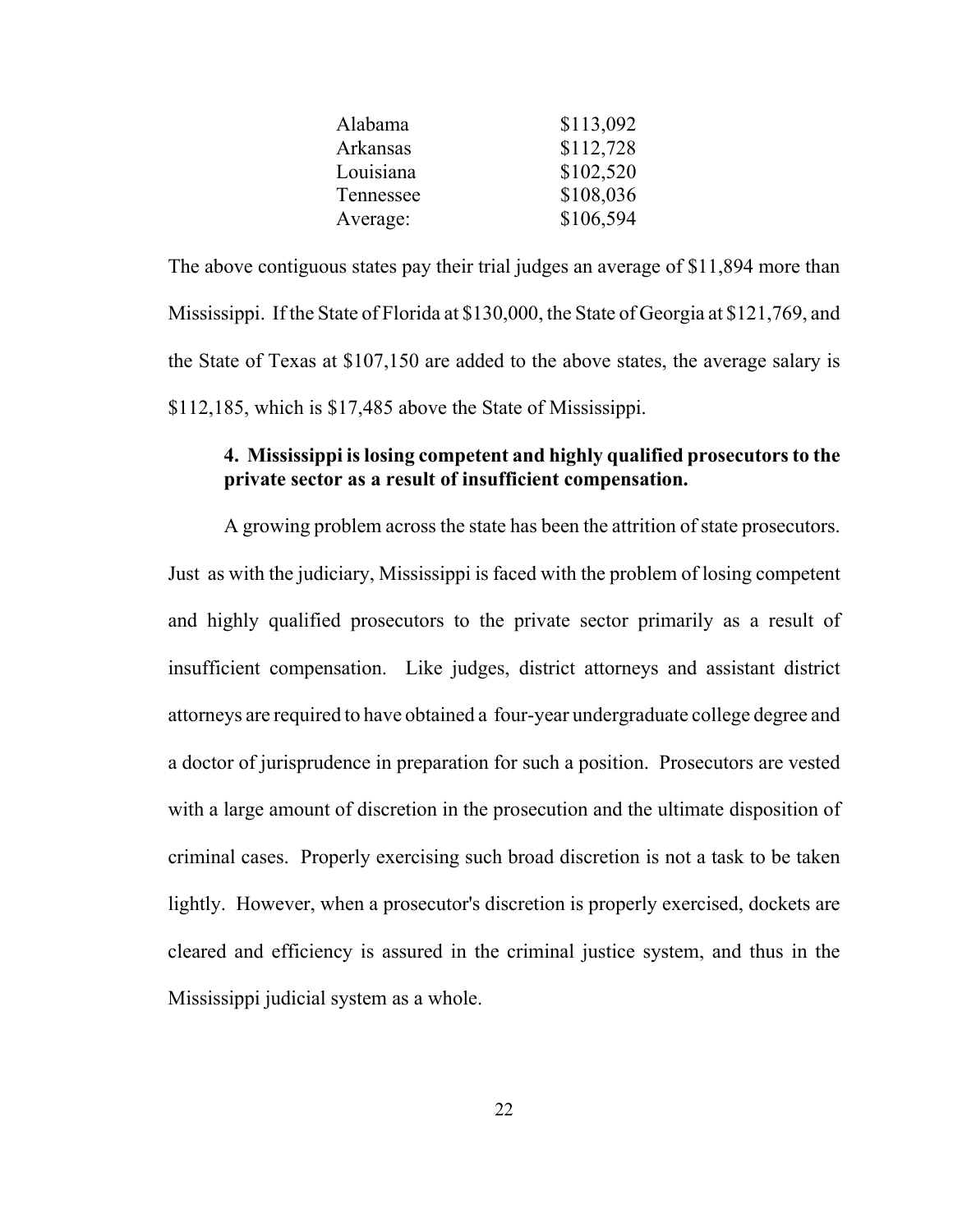#### <span id="page-37-0"></span>**B. Commission Recommendations**

## **1. The Commission recommends a \$10,000 salary increase for district attorneys, chancery and circuit court judges and Supreme Court Justices and a \$14,000 salary increase for Court of Appeals Judges.**

The Commission recommends a \$10,000 salary increase for district attorneys, chancery and circuit court judges, and Supreme Court Justices, and a \$14,000 salary increase for Court of Appeals Judges. The responsibility that the judiciary undertakes in making decisions that affect people's lives and the appellate courts in creating the body of law and precedent that will chart the course of individual rights, property rights, and insure equal and impartial justice, demands just compensation.

Furthermore, if Mississippi expects to retain learned, honorable men and women of the utmost integrity as members of the judiciary, the salaries for the judiciary should be more competitive. Although the State can never fully compete with the private sector, becoming more competitive gives competent judges a choice to serve the public and to do so without substantial sacrifice.

The State of Mississippi has many financial obligations that stretch the tax dollars beyond all reason. Including the justices of the Supreme Court, judges of the Court of Appeals, circuit court judges and chancery court judges, there are approximately 113 judicial positions in Mississippi. Compared to other aspects of state government, the number of positions is relatively small.

To increase the salaries of all the trial judges to the average of Mississippi's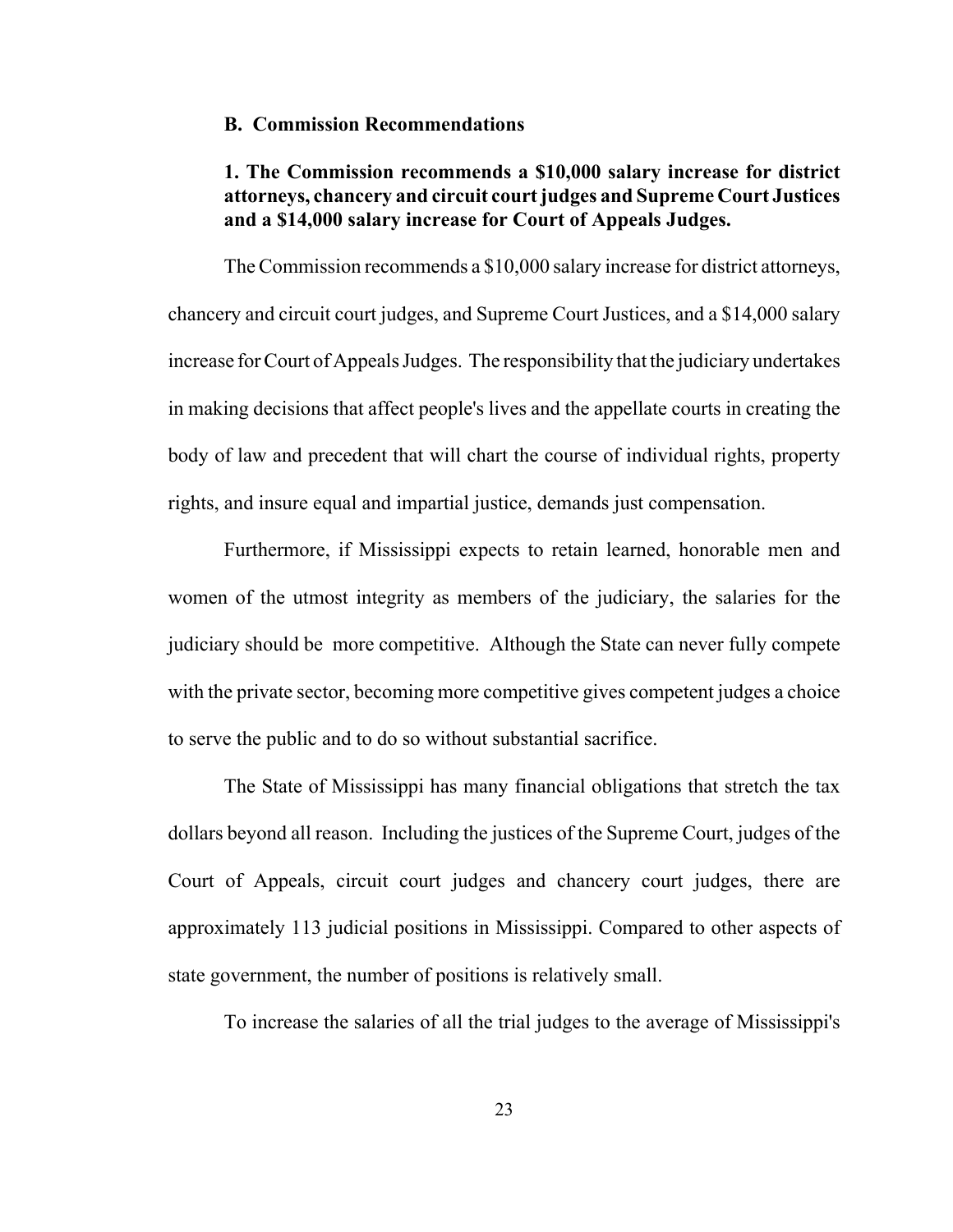contiguous states with corresponding increases for the judges of the Court of Appeals and Supreme Court justices would cost the State of Mississippi less than \$1.4 million, excluding the fringe benefits. This is a very small percentage of the state budget, which last year totaled \$3.5 billion. There are non-tax alternatives to funding judicial salary increases. For example, in 1999 the State of Alabama used an increase in court costs as a way to fund increases in judicial salaries. There is no reason why those utilizing the court system should not bear a portion of the responsibility in funding its personnel.

According to the Administrative Office of Courts data for fiscal year 2000, there were approximately 94,580 new civil filings in chancery court and 31,658 new civil filings in circuit court, for a total of 116, 238. A simple \$15 per case increase on new civil cases generates nearly \$41.75 million. The foregoing example clearly shows that it is possible for salary increases to be made without making a significant impact on the state budget.

#### **IV. TERMS AND CASE MANAGEMENT**

The Commission, by and through the Terms and Case Management Committee, discussed with lawyers in the public and private sectors and judges its concerns regarding the perceived delay in the administration of justice in our court system. With the idea of identifying issues affecting case management and eliciting ideas on increasing the efficiency of court proceedings thereby resulting in the speedy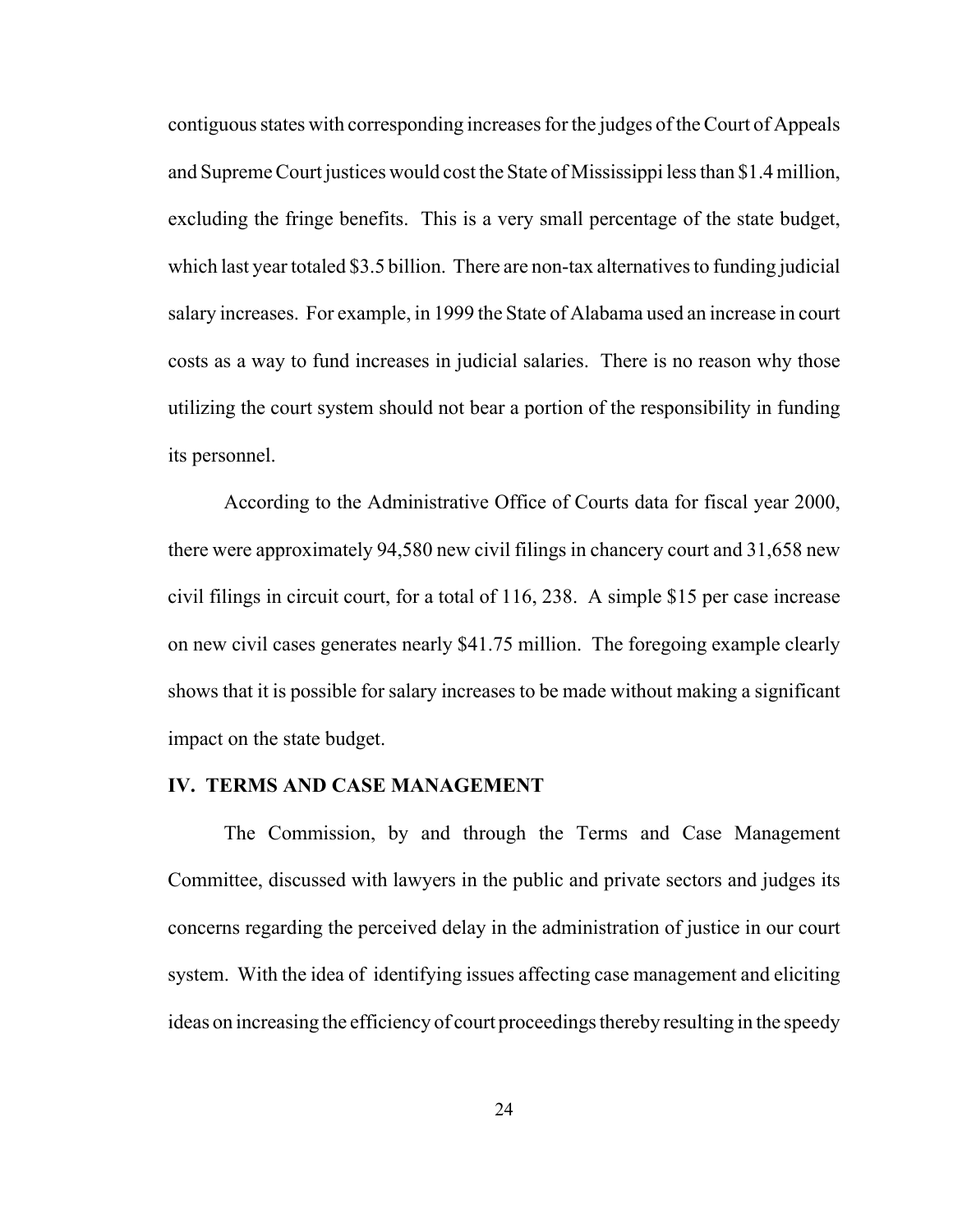<span id="page-39-0"></span>resolution of cases, a letter was sent to sixteen circuit judges, eleven chancellors, and six county/youth court judges throughout the state. The significant response received from these letters was of great benefit in aiding the Commission in formulating its conclusions and recommendations regarding terms and case management of the Mississippi court system.

#### **A. Commission Conclusions**

#### **1. The Commission concludes that there is a public perception that there is a delay in the administration of justice in the Mississippi Court system.**

It has become apparent that there is a public perception by the citizens of the State of Mississippi that there is a delay in the administration of justice in the Mississippi court system. Numerous editorials and news stories have been written on this topic. It is not uncommon for cases to remain on a court's docket for several years. In some courts there are as few as two terms a year for as little as six days each, and it can take an extraordinary amount of time to actually have a case tried.

## **2. The Commission concludes that there is no uniform tracking system among the circuit and chancery clerks in order to ascertain the number of cases currently pending before each judge.**

The current system does not have rules to control how cases are to be counted. Various methods are being used by court clerks and calculations vary from clerk to clerk, county to county, and district to district. For instance in some districts, cases with multiple indictments are counted as one case, while in others they are counted as multiple cases. If there is no uniformity in the court, there can be no uniform time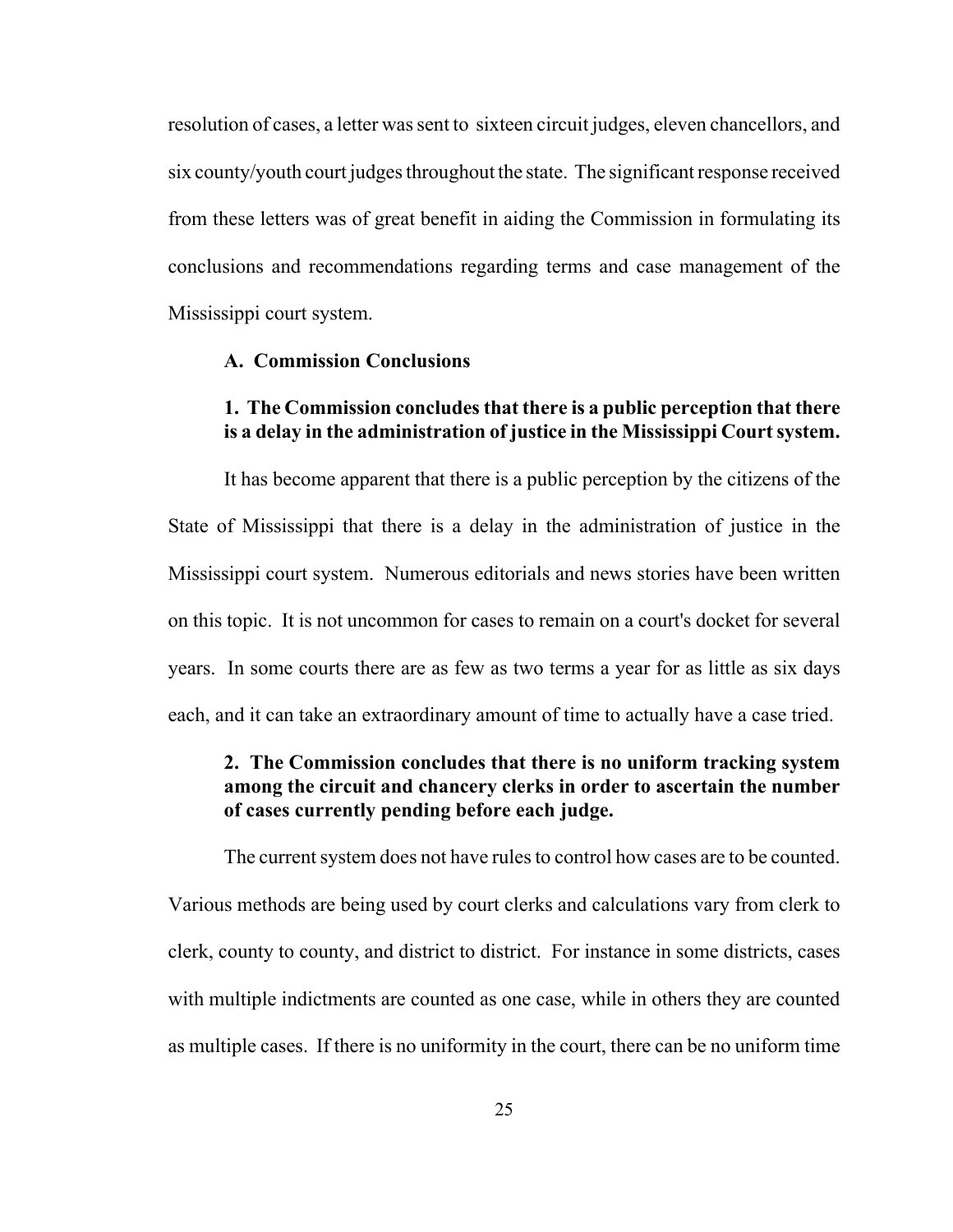<span id="page-40-0"></span>standards to which judges can adhere.

## **3. The Commission concludes that special attention must be given to the Hinds County courts because of its unique posture as the seat of State government and statutory role in cases involving the state and its agencies**.

The Commission concludes that special attention must be given to the Hinds County courts because of its unique posture as the seat of state government. Furthermore, of their special statutory role which vests exclusive jurisdiction in them over cases involving the state and its agencies, more cases are necessarily directed to the circuit and chancery courts in that county.

## **4. The Commission concludes that as a result of ever-increasing caseloads, trial court judges need the flexibility to hire at least one fulltime law clerk.**

The Commission concludes that as a result of ever increasing workloads, trial court judges need the flexibility to hire at least one full-time law clerk. The practice of law has in large part changed dramatically as a result of the technology and capability of today's lawyer. This has resulted in escalating numbers of motions which are filed and that must be resolved before a case is concluded. A variety of motions are commonly presented to judges in every case. These motions include, *inter alia*: (1) motion to compel discovery and related discovery motions; (2) motion to transfer; (3) motion to consolidate; (4) motion to dismiss; (5) motion for summary judgment; (6) jury instruction conferences; (7) motion to set-aside judgment; (8)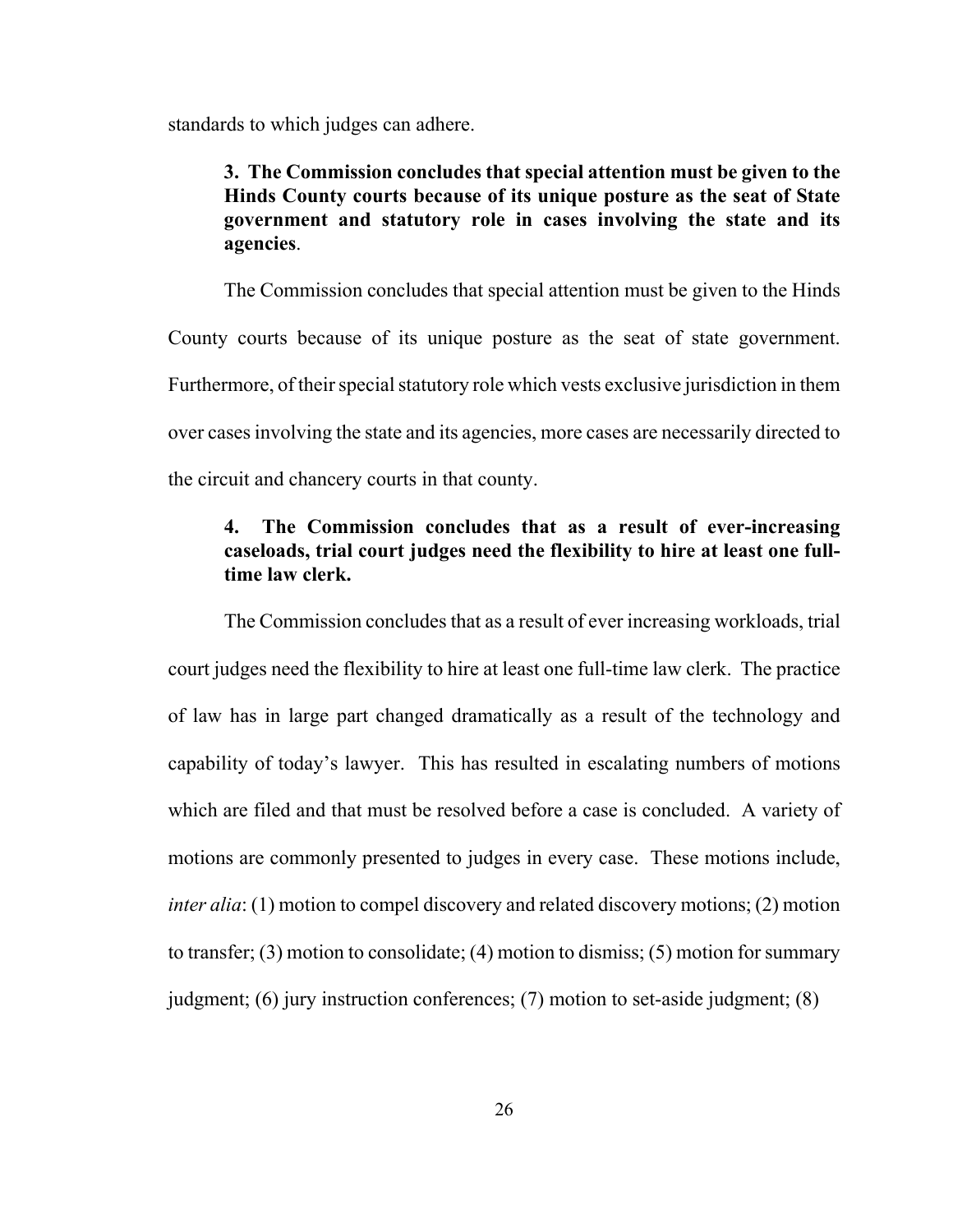<span id="page-41-0"></span>motion for additur or remittitur; and (9) motion for judgment notwithstanding the verdict. Preparing for hearings on these motions and giving proper attention and consideration to the briefs and arguments of counsel are made extremely difficult without the assistance of a full-time law clerk. Full-time law clerks are essential.

## **5. The Commission concludes that special attention must be paid to the criminal justice system and its supporting agencies.**

The Commission concludes that special attention must be paid to the criminal justice system and its supporting agencies. These supporting agencies often play a key role in prosecuting criminal cases, and if there is a delay within the agency, that delay often transfers over to the court system. For example, the Mississippi Crime Lab facilities are woefully understaffed and evidence is not analyzed in a timely or efficient manner. If there is no analysis, there can be no trial.

## **6. The Commission concludes that the State must fund an adequate indigent defense system.**

The Commission concludes that the State must fund an adequate indigent defense system. The present system of indigent defense in Mississippi is woefully inefficient. It is a burden on the counties. Part-time public defender systems lead to part-time justice as can be seen by the delays caused by conflicts in public defenders' schedules.

#### **B. Commission Recommendations**

## **1. The Commission recommends that the Administrative Office of Courts implement a uniform tracking system among circuit and chancery court**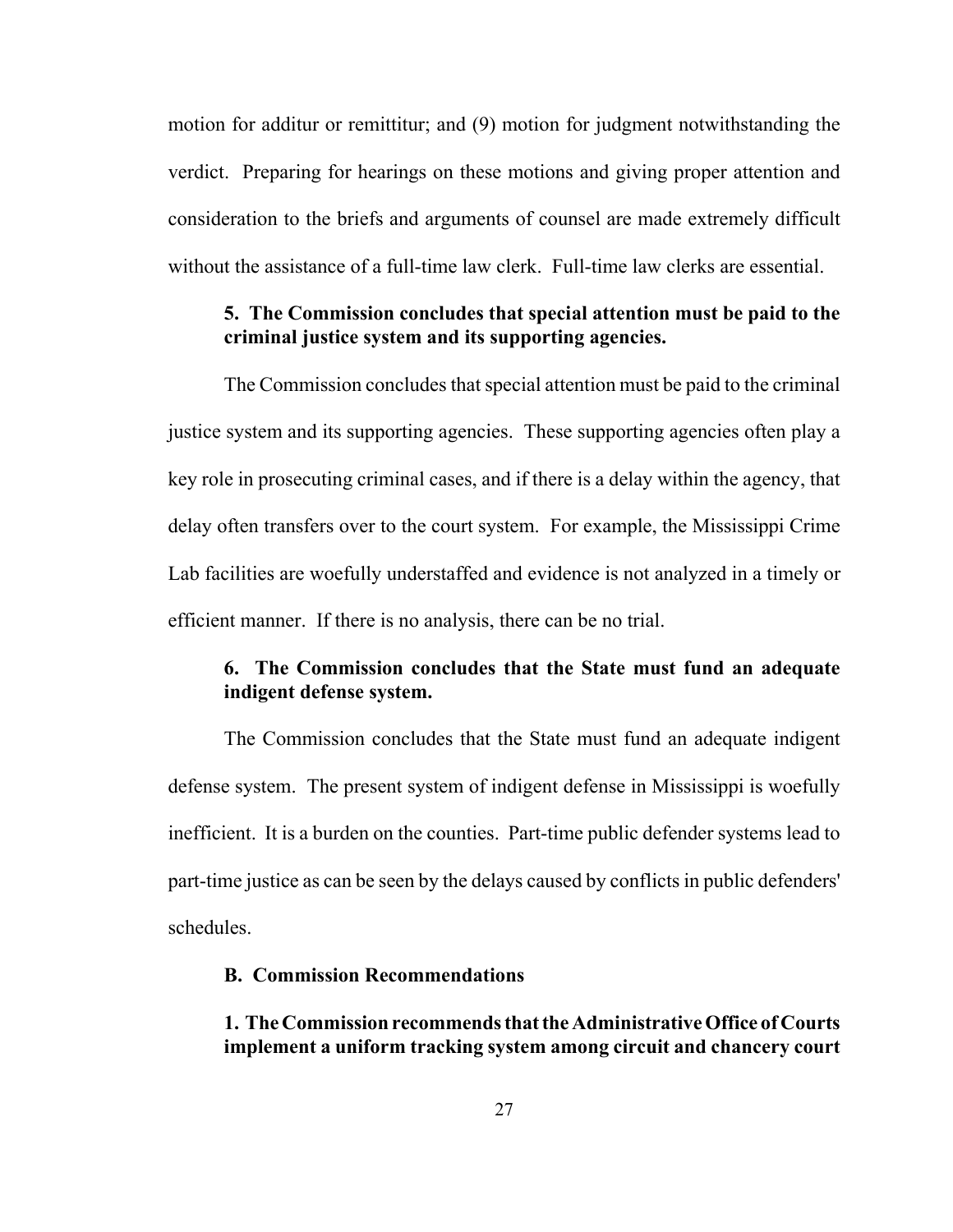## <span id="page-42-0"></span>**clerks in order to properly ascertain the number of cases pending before each judge.**

Currently, judges in Mississippi cannot operate their courtrooms on a proactive basis because they are not aware of what cases are even before them until such time as they are asked to rule upon a motion. Getting the case before the judge early in the process, as is done in the federal system, and having the case assigned to a particular track--depending upon the issues and complexity of the case should lead to quicker and more timely resolution of cases.

Therefore, the Commission recommends that the Administrative Office of Courts implement a uniform tracking system among the circuit and chancery clerks in order to ascertain the number of cases currently pending before each judge. Once a uniform system is established to count the number of cases pending before each judge, a system should be implemented which would weigh the caseload of the various judges. For example, it is beyond dispute that a capital murder case should not be weighed equally with a burglary case. Similarly, a simple trespass case would generally not outweigh a complex medical malpractice, product liability, or cases involving multiple parties. To devise such a system the Administrative Office of Courts should seek the input and advice of the trial judges' conferences, bar associations and clerks' associations in creating these systems. The data must be accurate and comprehensive before any uniform time standards are implemented.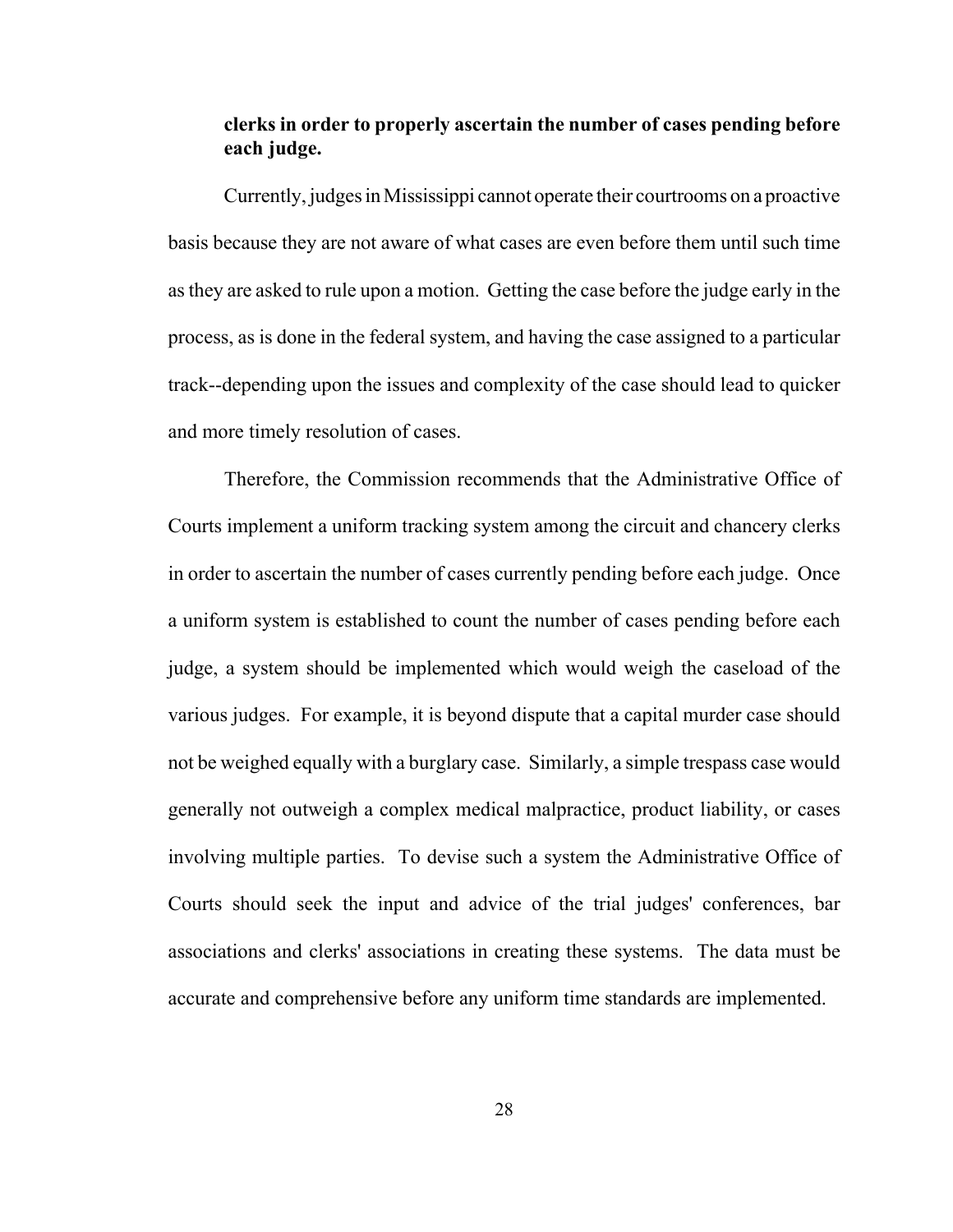<span id="page-43-0"></span>**2. The Commission recommends that before any statewide changes to the tracking system are made, that the Administrative Office of Courts should establish pilot programs in geographically diverse areas to insure a properly functioning system**.

The Commission recommends that before making any statewide changes, the Administrative Office of Courts should establish pilot programs in various areas that account for geographic diversity and not simply focus exclusively on the areas with the most case filings. One size may not fit all. Any weaknesses in the system should be resolved prior to implementing any program statewide.

Moreover, the Commission recommends that special attention be given to the Hinds County courts. As previously stated, Hinds County courts receive more case filings because of its unique position of being the seat of state government, as well as having exclusive jurisdiction over state agency cases and appeals. The Administrative Office of Courts should consider these factors when implementing any type of case management system.

## **3. The Commission recommends that trial judges be given the funding to hire at least one full-time law clerk for each judge.**

Trial courts also sit as appellate courts on occasion which requires the reading and digesting of transcripts and "appellate" briefs. Trial judges must accomplish these tasks while at the same time managing their trial docket. Presently, our Supreme Court Justices and Court of Appeals Judges each have two law clerks and staff attorneys to assist them in handling their case loads. Similarly, in the federal system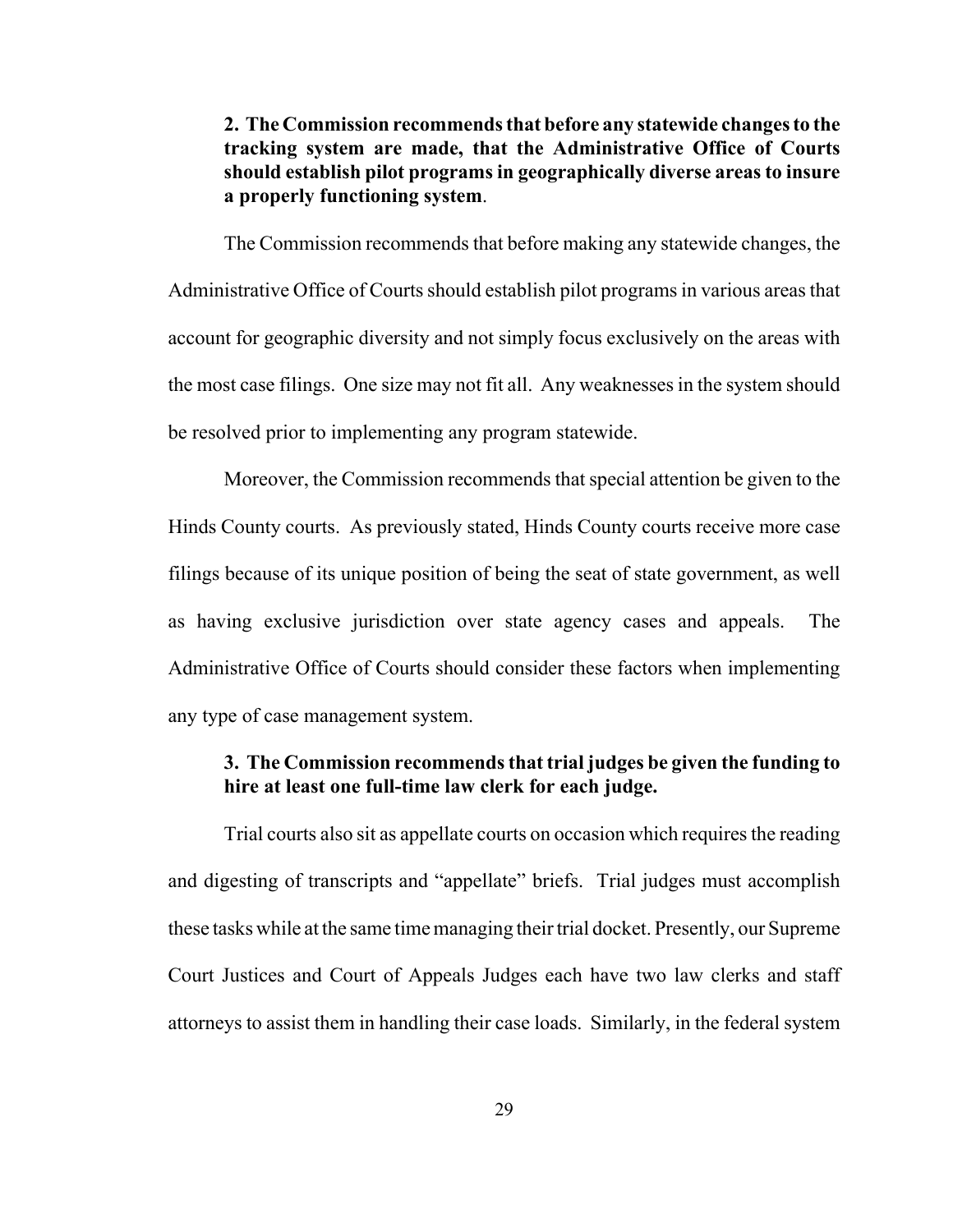<span id="page-44-0"></span>each judge has at least two law clerks, the magistrate judges each has one law clerk and the courts have staff attorneys to assist them. Our state trial court judges should not have to choose between having a court administrator, secretary or law clerk.

## **4. The Commission recommends that increased funding be given to the supporting agencies of the criminal justice system.**

The Commission recommends that increased funding<sup>21</sup> be given to the supporting agencies of the criminal justice system such as the Mississippi Crime Lab. As previously stated, these agencies are woefully underfunded and understaffed, and when a backlog occurs in these agencies, the entire court system is affected. These delays not only hinder the courts in resolving criminal cases in the constitutionally speedy manner, but they also inhibit the courts from disposing of civil matters in a timely manner since criminal cases take priority over civil cases. Increasing the funding and staffing of these support agencies should help alleviate the backlog within those agencies, and thus criminal cases, as well as ensuring that civil cases, can be tried in a more efficient and timely manner.

 $^{21}$ As with all of its recommendations which require increased expenditure of State funds, the Commission realizes that the State is presently in the midst of a budget dilemma. However, the Commission is of the opinion that implementation of these recommendations is absolutely necessary in order to improve the Mississippi Judicial System.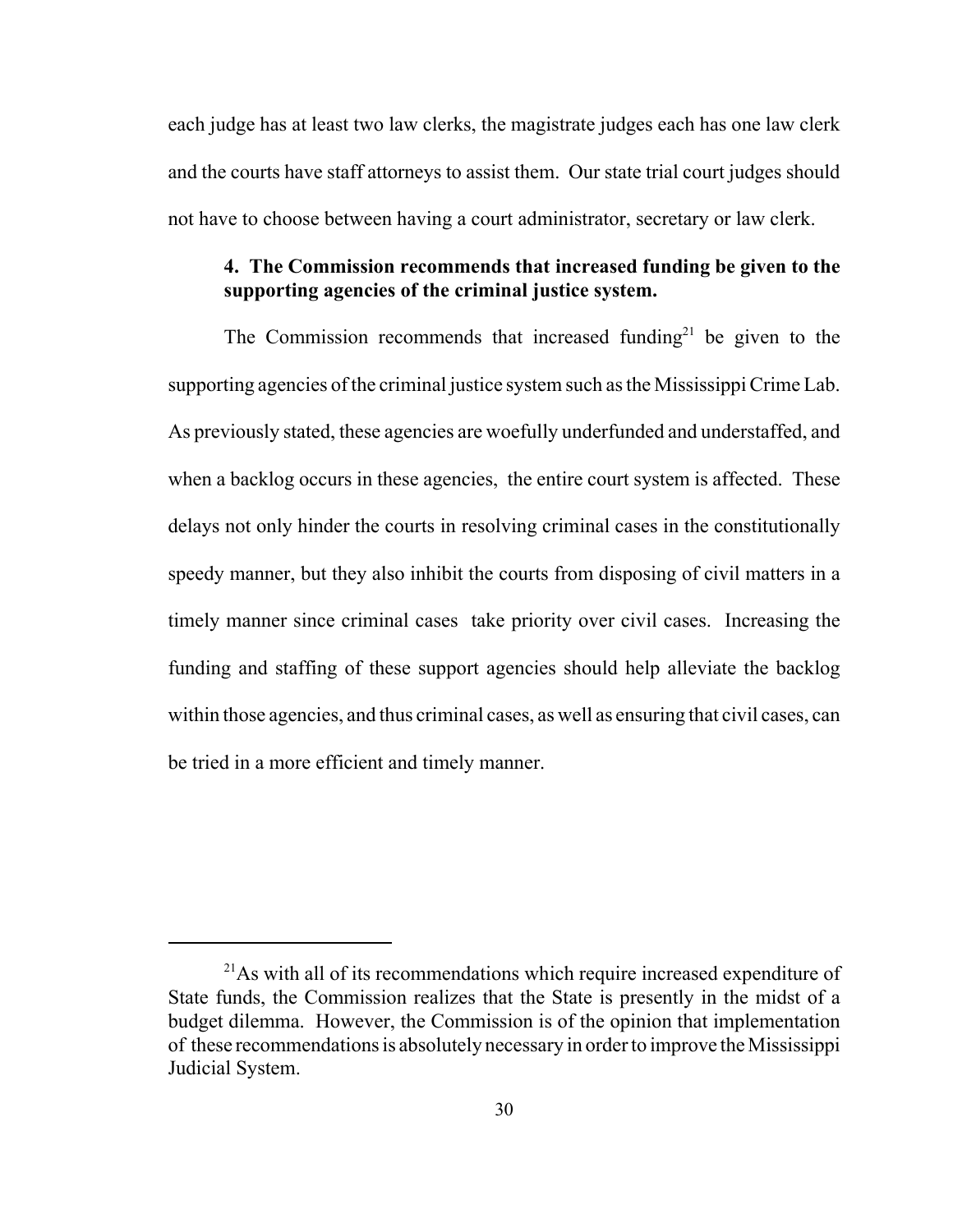## <span id="page-45-0"></span>**5. The Commission recommends that the State fund and staff an adequate indigent defense system at levels equivalent to district attorneys' offices**.

The Commission recommends that the State fund and staff an adequate indigent defense system at levels equivalent to district attorneys' offices. As indicated, the present system in most counties of relying on appointments or part-time public defenders is woefully inadequate and burdensome on the counties. Heavy caseloads of attorneys representing indigent defendants only serve to cause delay and further exacerbate the situation. The Commission realizes that this recommendation may not garner the utmost public support. However, the Commission is of the opinion that it is necessary in order to achieve maximum efficiency of Mississippi's judicial system.

#### **V. JUSTICE COURTS**

One problem facing Mississippi's justice court system is the lack confidence and credibility in the justice court system–a concern facing other levels of our judiciary as well. Lack of confidence and integrity and public cynicism in the judicial system is a prevailing problem many judges face. The power of the judiciary arises from the public's respect for and confidence in the judiciary which is, ultimately, based on judicial independence, integrity and competence.

One would expect that those seeking to serve the public would maintain the high level of integrity that is required for a judicial office. However, there are some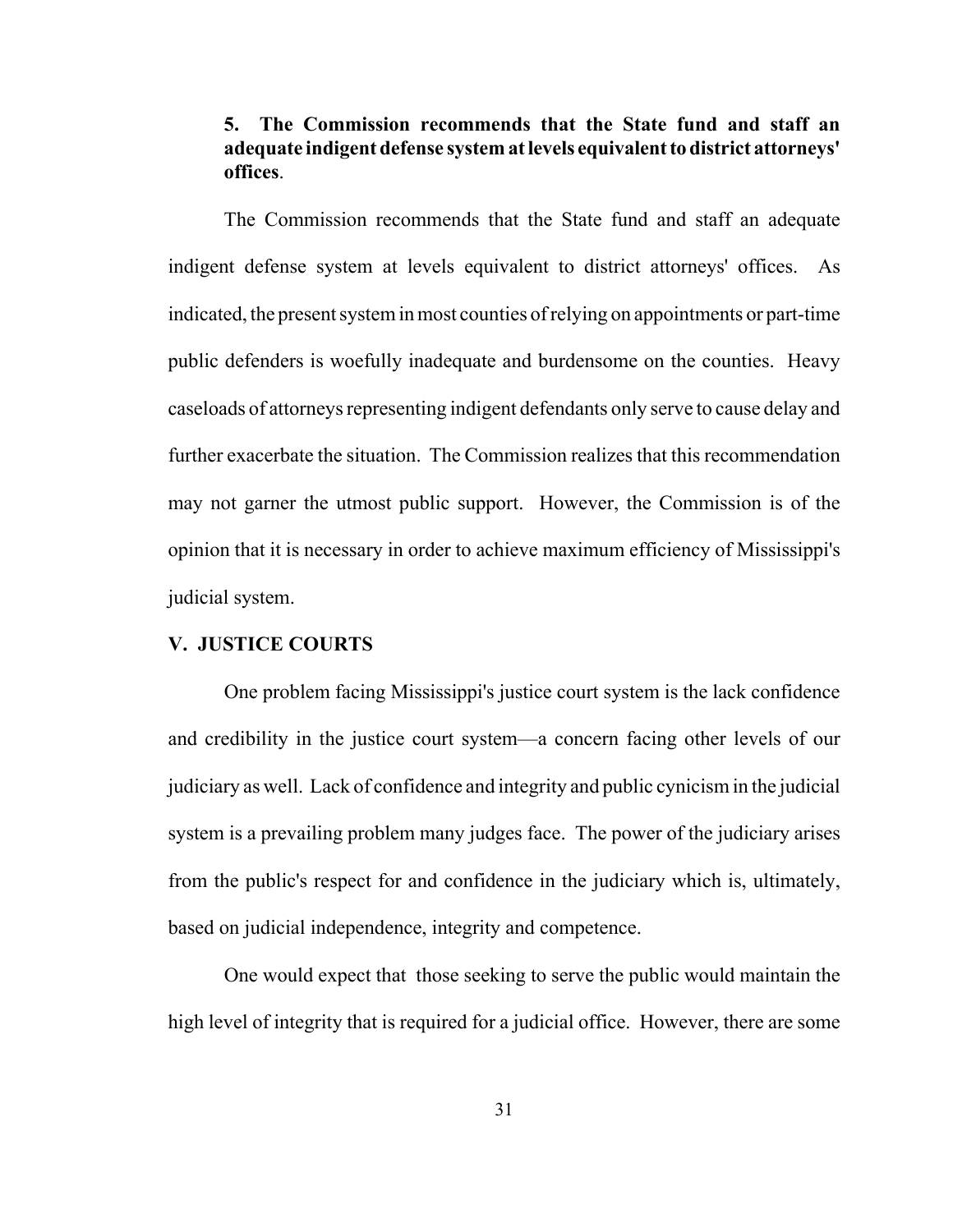<span id="page-46-0"></span>means of stimulating public confidence in those who serve in the positions of justice court judges. With that in mind, the Commission, by and through its Justice Courts Committee, sent out a questionnaire to all of the Justice Court Judges in Mississippi, and also attended the Justice Court Judges' seminar in Jackson, Mississippi put on by the Mississippi Judicial College, to seek input from Mississippi's Justice Court Judges. The responses received were enlightening and very beneficial in helping the Commission formulate the following conclusions and recommendations.

#### **A. Commission Conclusions**

## **1. The Commission concludes that there is a public perception that Justice Court Judges lack the level of training necessary to properly deal with legal issues.**

The principal problem facing Mississippi's justice court system is the lack of confidence and credibility in the justice court system. The Commission concludes that one of the most prominent reasons for the lack of confidence and credibility in the system is the public perception that justice court judges lack the level of training necessary to properly deal with legal issues.

## **2. The Commission concludes that Justice Court Judges elections should be held in the same manner as elections for the rest of the Mississippi judiciary.**

Presently, with the exception of justice court judges, all judges in Mississippi are required to seek election in nonpartisan elections. *See* Miss. Code Ann. § 23-15- 976 (Rev. 2001). Additionally, justice court judges are required to seek election at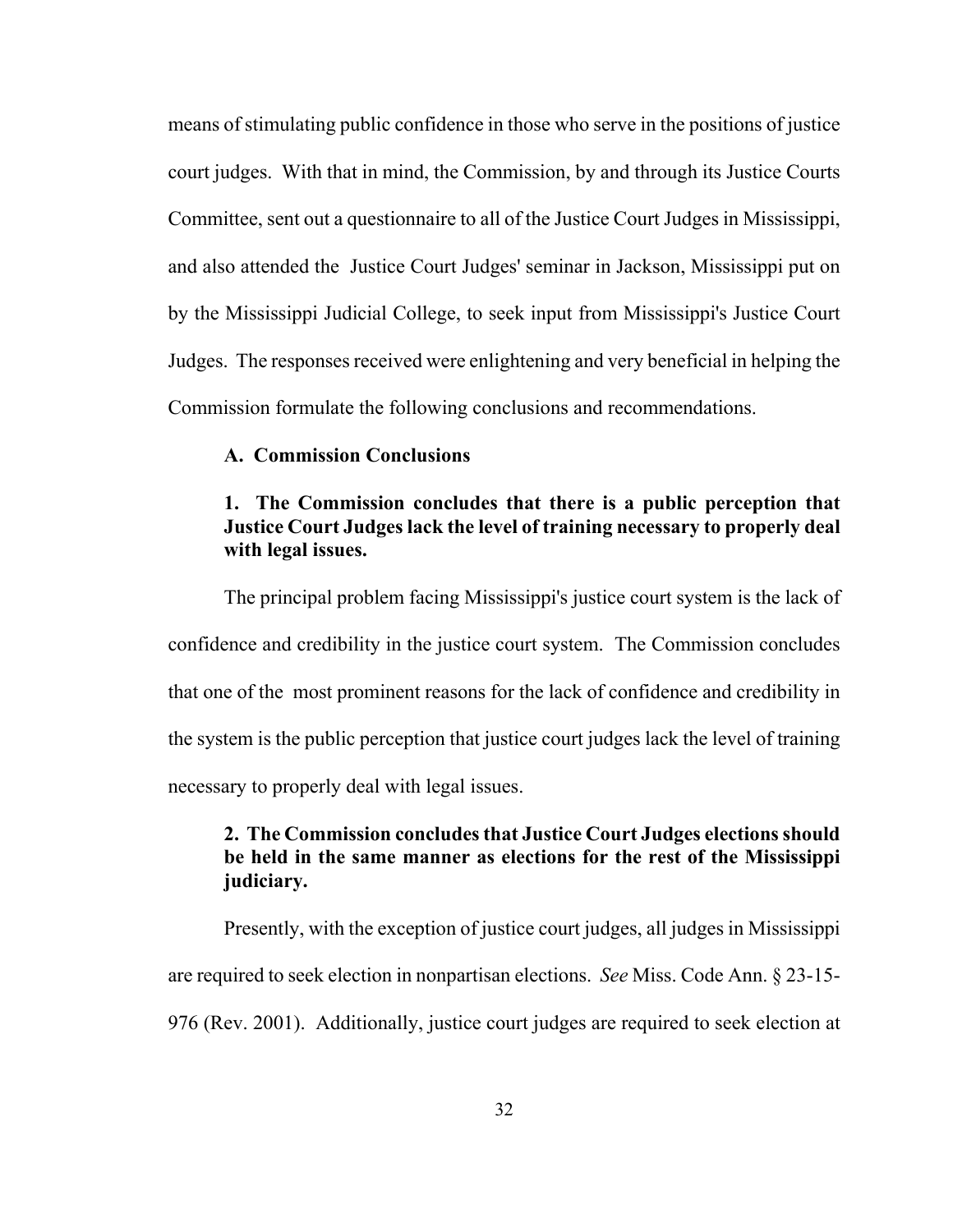<span id="page-47-0"></span>the same time as other partisan elections for public office. Confidence in the justice court system may be increased by mandating that justice court judges campaign for election in nonpartisan fashion at the same time as other members of the judiciary seek office.

## **3. The Commission concludes that the terms of justice court judges are relatively short.**

Presently, justice court judges serve four year terms. *See* Miss. Code Ann. § 23-15-193 (Rev. 2001). As previously mentioned, compared to some of the other states in the nation, four year terms are relatively short, and such relatively short terms may discourage outstanding candidates from seeking a judicial office.

#### **B. Commission Recommendations**

## **1. The Commission recommends raising the educational requirements of justice court judges and salary levels commensurate with educational requirements.**

Current educational requirements for a justice court judge position are a high school diploma or a general education diploma. *See* Miss. Const. art. 6, § 171. To address the concern of quality and credibility in the judicial system, the Commission recommends that no person be eligible for the office of justice court judge who has not attained a bachelor's degree from a recognized and accredited four-year college. Raising the educational requirements will reap a quality class of candidates and improve the delivery of justice.

Having discussed and considered the matter of increasing the educational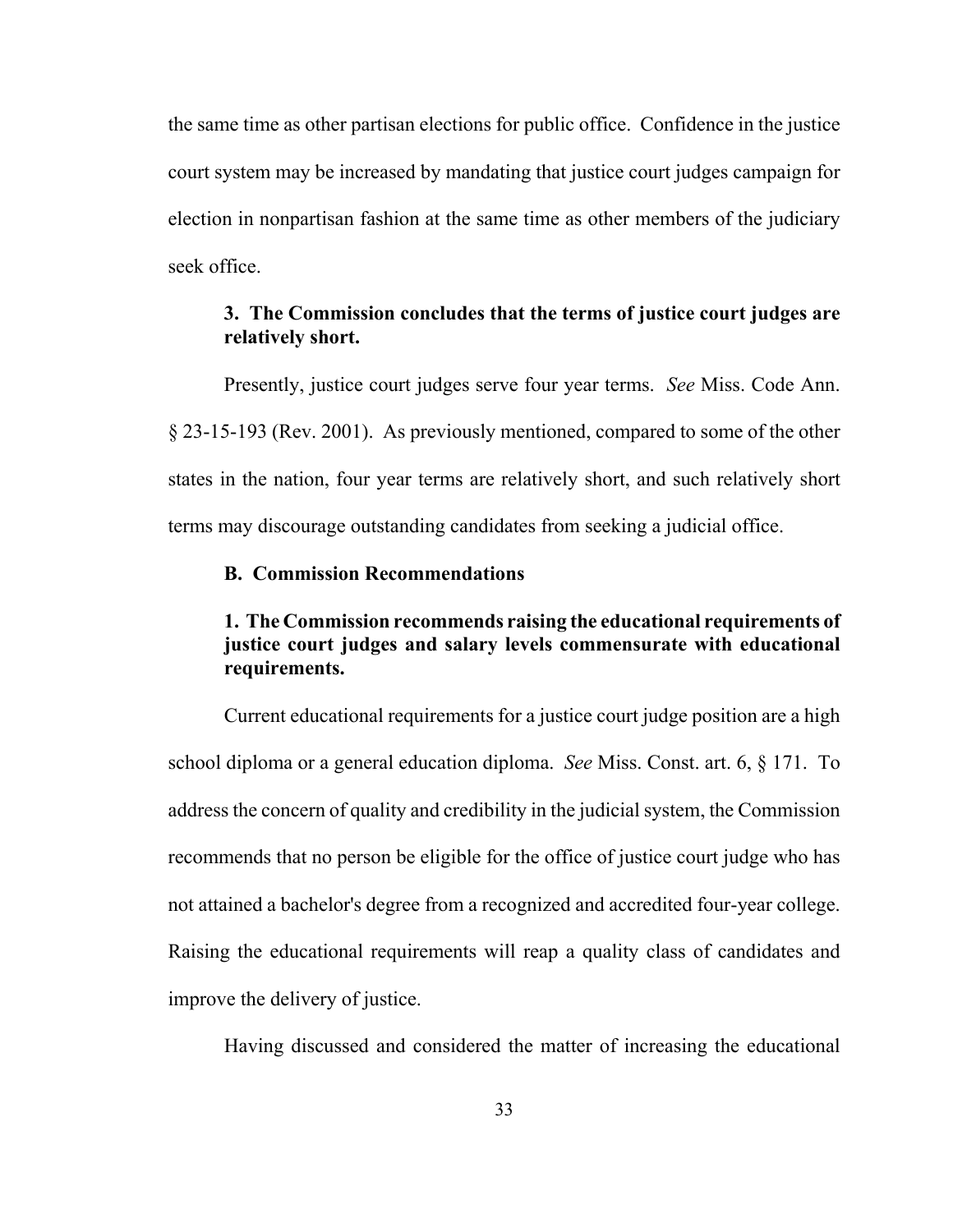requirements for justice court judges to the level of an associate's degree, the Commission is of the opinion that such a requirement would not create the desired result of raising the quality and credibility of the justice court system that requiring a college degree would have.

It is also recommended that any legislation to this end include sufficient language "grandfathering" in those currently serving in such positions who do not hold a four-year college degree and exempting them from such a requirement, so long as the candidate has had continuous service, should they opt to seek reelection. Furthermore, the Commission recommends to the Legislature that requiring higher educated individuals for these positions necessarily demand that the State pay such individuals at a level commensurate with their education and experience.

## **2. The Commission recommends the election of Justice Court Judges in nonpartisan elections to be held at the same time as elections for the Mississippi judiciary**

The legislature has determined that partisan elections conflict with the notion that judges are required to discharge their judicial duties in a nonpartisan fashion. *See*  Miss. Code Ann. § 23-15-974 *et seq*. (Supp. 2000). By requiring justice court judges to handle their campaigns in a nonpartisan fashion, the effect should be a more positive view of the justice court judges and their commitment to serve the public in a nonpartisan, equal and fair manner. Having studied and determined that the current partisan system runs afoul of the justice's court judge's responsibility to remain fair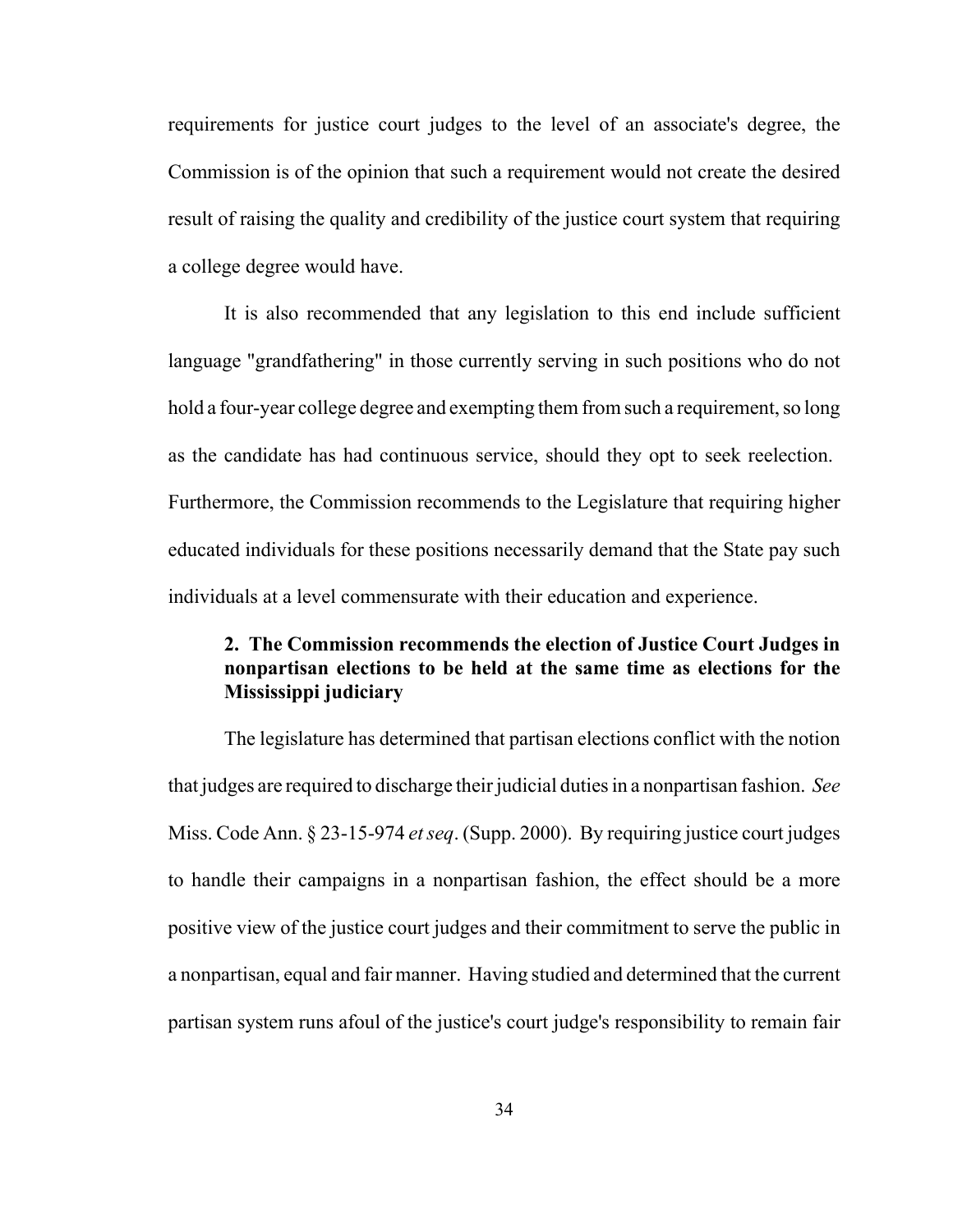and impartial, it is recommended that the Legislature revise the current laws to require justice court judge candidates to manage and operate their campaigns in a nonpartisan fashion. Furthermore, it is recommended that justice court judge candidates be bound to the same code of conduct, rules and statutes as other judges during and following a judicial race.

The Commission is also of the opinion that after requiring nonpartisan elections for justice court judges, the dilemma resulting from such a change would be the conflict of justice court candidates campaign and elections occurring at the same time as other partisan positions for public office. Because the Legislature created a separate time for electing its judges, all of whom seek election on a nonpartisan basis, the natural conclusion would be to likewise require the justice court judges' elections be held at the same time that circuit chancery and appellate court elections occur. Therefore, the Commission also recommends that elections for justice court judges be held at the same time as the elections for the rest of the Mississippi judiciary.

## **3. The Commission recommends extending the terms of the justice court judges to six years.**

Judicial terms in Mississippi are relatively short in comparison to those of other states. Extended terms of justice court judges will serve to create more consistency in the judiciary, will encourage those already serving as justice court judges to seek another term and aide in returning those with experience to the bench.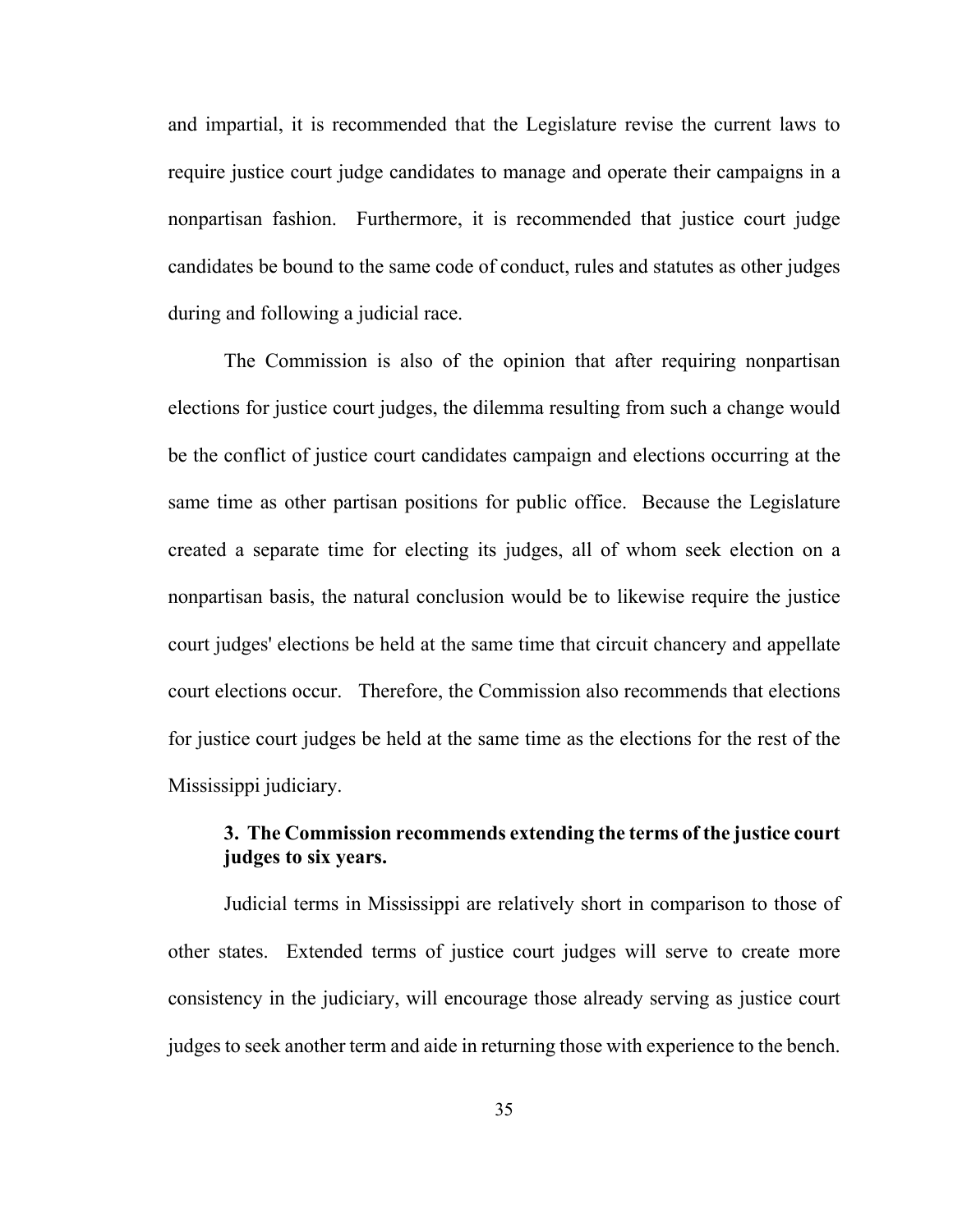In addition, extending the terms for justice court judges will likewise facilitate the confidence in the judiciary by encouraging those qualified persons who might not consider seeking judicial office because of the frequency of elections. Extending the terms decreases the number of elections thereby making the position more attractive for qualified applicants. The Commission therefore recommends that the Mississippi Legislature lengthen terms for justice court judges from their present four year terms to six year terms.

#### **VI. STATUTES**

#### **A. Commission Conclusions**

**1. The Commission concludes that no statutory limitations regarding the timing of receipt of financial contributions by judicial candidates exist and the only available regulation of such activity is found in the Code of Judicial Conduct in Canon 7.B.(2).** 

The sole issue discussed by the Commission regarding statutory problems was the suggestion by former Commission member Honorable Michael P. Mills that the Commission explore the possibility of tightening the rules regarding timing of receipt of financial contributions by judicial candidates.

The Commission's investigation revealed that there are presently no statutory limitations on such matters and that the only available regulation of such activity appeared in the Code of Judicial Conduct, in Canon 7.B.(2), where the following pertinent provision appears: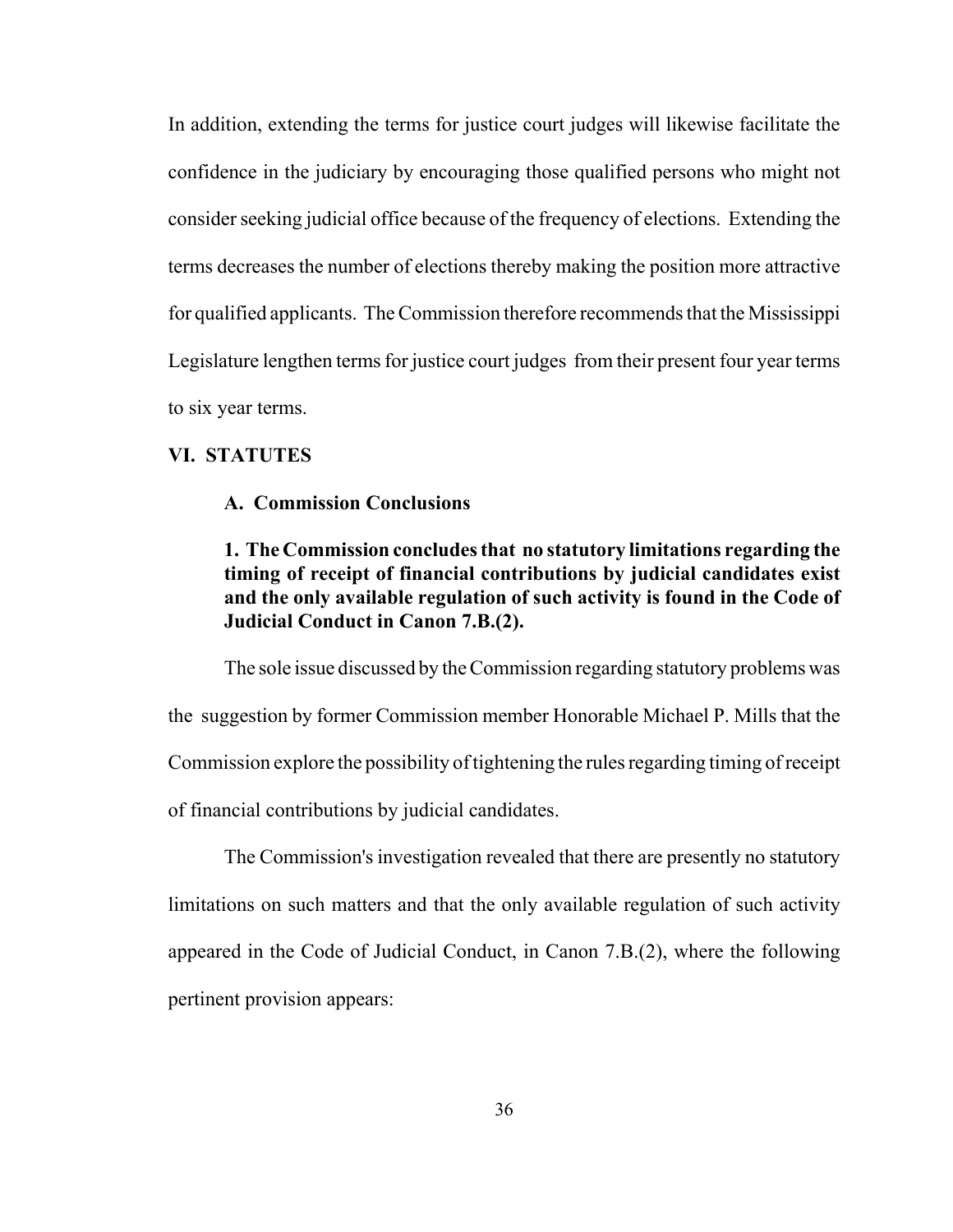A candidate's committee may solicit funds for his/her campaign no earlier than 60 days before the qualifying deadline and not later than 90 days after the last election in which he participates during the election year.

Former Justice Mills was of the opinion that this regulation was ineffective in

preventing the receipt of campaign finance funds outside the indicated time limits by

asserting that the actual solicitation that produced the funds took place within the

permitted period.

**2. The Mississippi Supreme Court currently has under consideration a proposed revision to the Code of Judicial Conduct which is now in the public comment phase which would amend Canon 7.B.(2) to provide that a judicial candidate's committees shall not solicit or accept contributions earlier than sixty days before the qualifying deadline or later than 120 days after the candidate's last election.** 

The Commission notes that the Mississippi Supreme Court currently has under

consideration a proposed revision to the Code of Judicial Conduct which is now in

the public comment phase which would amend the above-quoted provision to read

as follows:

A candidate's committees shall not solicit or accept contributions and public support for the candidate's campaign earlier than 60 days before the qualifying deadline or later than 120 days after the last election in which the candidate participates during the election year.

#### **B. Commission Recommendation**

**1. Because the Supreme Court is in the process of addressing the problem and because of the uncertainty that might arise were there to be a statutory enactment that conflicted with the Judicial**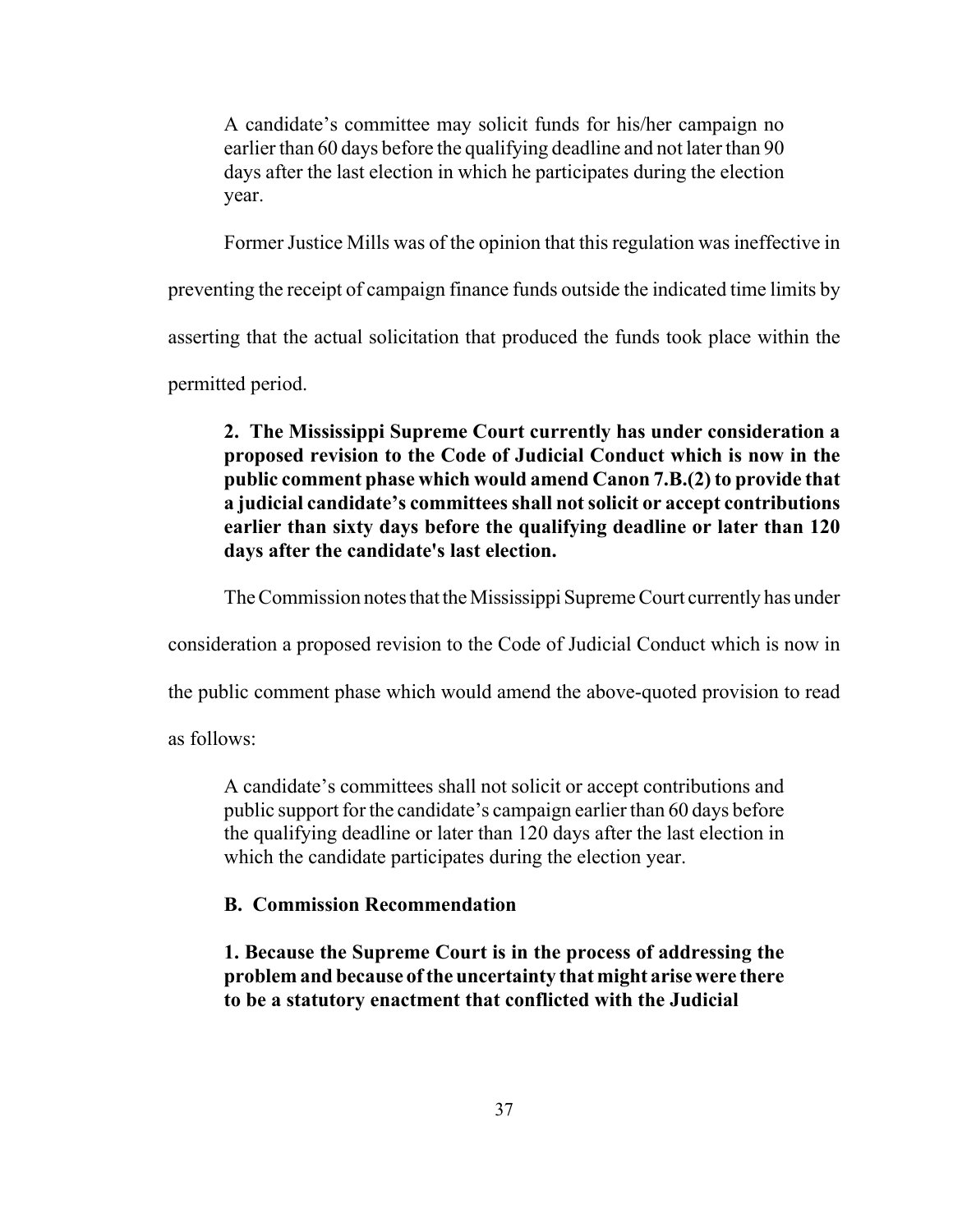## **Canons, the Commission makes no recommendations in this area at this time.**

Because the Supreme Court is in the process of addressing the concern articulated by Justice Mills and because of the uncertainty that might arise were there to be a statutory enactment that conflicted with the Judicial Canons, the Commission makes no recommendations in this area at this time. If, for some reason, the proposed amendment to the Canons or some suitable substitute addressing the issue is not adopted, then it might be appropriate for the Legislature to provide firm guidelines relating to both the solicitation and acceptance of campaign funding donations.

#### **VII. CONCLUSION**

The Commission has endeavored to fully and faithfully carry out the mandate of the Legislature. The Commission realizes the need to improve the public's perception of the judiciary in Mississippi. However, that need must be balanced against the constitutional framework within which the State of Mississippi and the United States of America were founded. The freedom of expression is a right not easily curtailed, nor should it be. It is with those principles in mind that this Commission has carefully considered and made the recommendations contained in this report, and in so doing, the Commission feels that it has been successful in striking a balance between competing interests in an effort to accomplish this goal.